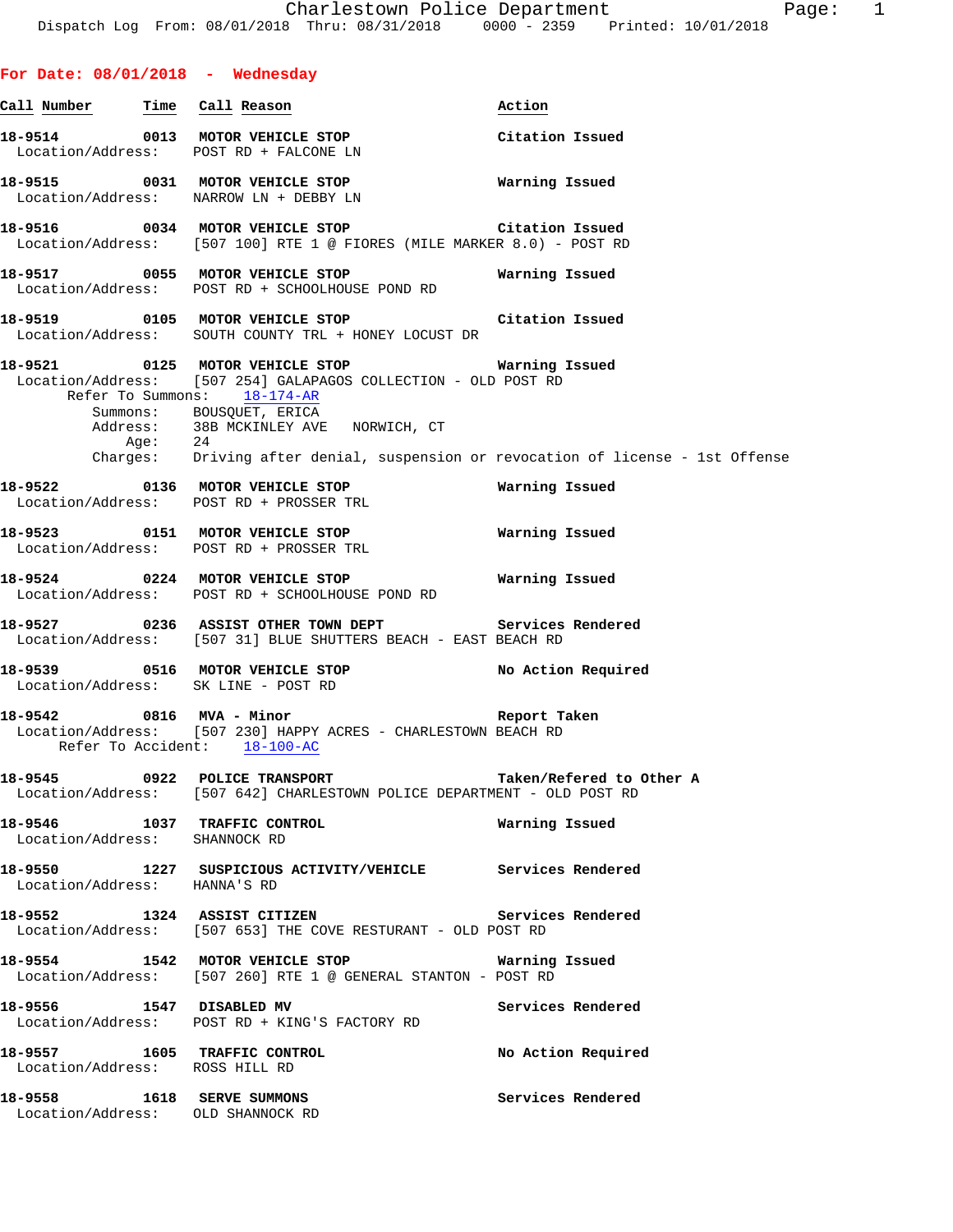|                                                          | 18-9559 1634 CIVIL MATTER<br>Location/Address: [507 596] SHIRLEY DR                                                               | Investigated             |
|----------------------------------------------------------|-----------------------------------------------------------------------------------------------------------------------------------|--------------------------|
|                                                          | 18-9560 1653 ANIMAL COMPLAINT<br>Location/Address: TOCKWOTTEN COVE RD                                                             | Unfounded                |
| 18-9561 1719 MVA - Minor<br>Location/Address: MONTAUK RD | Refer To Accident: 18-101-AC<br>Refer To Incident: 18-319-OF                                                                      | Report Taken             |
| Location/Address: SOUTH LEWIS ST                         | 18-9562 1743 DIS CONDUCT / FIGHT<br>Refer To Incident: 18-320-OF                                                                  | Report Taken             |
| Location/Address: SEA VIEW DR                            | 18-9563 1831 ALARM, BURGLAR                                                                                                       | Building Checked/Secured |
|                                                          | 18-9564 1926 MOTOR VEHICLE STOP<br>Location/Address: ROSS HILL RD + POST RD                                                       | Citation Issued          |
|                                                          | 18-9565 1949 DISABLED MV<br>Location/Address: POST RD + PROSSER TRL                                                               | No Action Required       |
| Location/Address: BUCKEYE BROOK RD                       | 18-9566 2032 SUSPICIOUS ACTIVITY/VEHICLE Investigated                                                                             |                          |
| Location/Address: BUCKEYE BROOK RD                       | 18-9567 2043 ROAD HAZARD/OBSTRUCTION Removed Hazard                                                                               |                          |
|                                                          | 18-9568 2049 SUSPICIOUS ACTIVITY/VEHICLE Could Not Locate<br>Location/Address: [507 710] POST RD                                  |                          |
|                                                          | 18-9571 2145 ASSIST OTHER TOWN DEPT Services Rendered<br>Location/Address: [507 49] CHARLESTOWN TOWN BEACH - CHARLESTOWN BEACH RD |                          |
|                                                          | 18-9572 2148 MOTOR VEHICLE COMPLAINT 1nvestigated<br>Location/Address: [507 258] RTE 1 @ SOUTH KINGSTOWN LINE (MM 11.4) - POST RD |                          |
| 18-9573 2333 ALARM, FIRE                                 | Location/Address: [507 475] SKAGERRAK RD                                                                                          | False Alarm              |
|                                                          | 18-9574 2339 MOTOR VEHICLE STOP<br>Location/Address: POST RD + WEST BEACH RD                                                      | Warning Issued           |

### **For Date: 08/02/2018 - Thursday**

| 18-9582 | 0047 | MOTOR VEHICLE STOP<br>Location/Address: SK LINE - POST RD                                  | Citation Issued   |
|---------|------|--------------------------------------------------------------------------------------------|-------------------|
| 18-9583 | 0123 | MOTOR VEHICLE STOP                                                                         | Arrest(s) Made    |
|         |      | Location/Address: [507 602] SHELTER HARBOR GOLF CLUB - OLD POST RD                         |                   |
|         |      | Refer To Arrest: 18-175-AR                                                                 |                   |
|         |      | Juvenile Arrest                                                                            |                   |
|         | Aqe: | 16                                                                                         |                   |
|         |      | Charges: RECK. DRIVE/DRAG RACING/ELUDING POLICE-1ST OFF<br>DRIVING WITHOUT/EXPIRED LICENSE |                   |
| 18-9588 | 0718 | <b>TRAFFIC CONTROL</b><br>Location/Address: ROSS HILL RD                                   | Services Rendered |

**18-9589 0747 MOTOR VEHICLE STOP Warning Issued**  Location/Address: ROSS HILL RD

**18-9591 0750 MOTOR VEHICLE STOP Warning Issued**  Location/Address: [507 261] RTE 1 @ STATE GARAGE (MILE MARKER 9.6) - POST RD

18-9593 **0925** DISABLED MV **Services Rendered** Location/Address: [507 44] KINGSTON PIZZA - OLD POST RD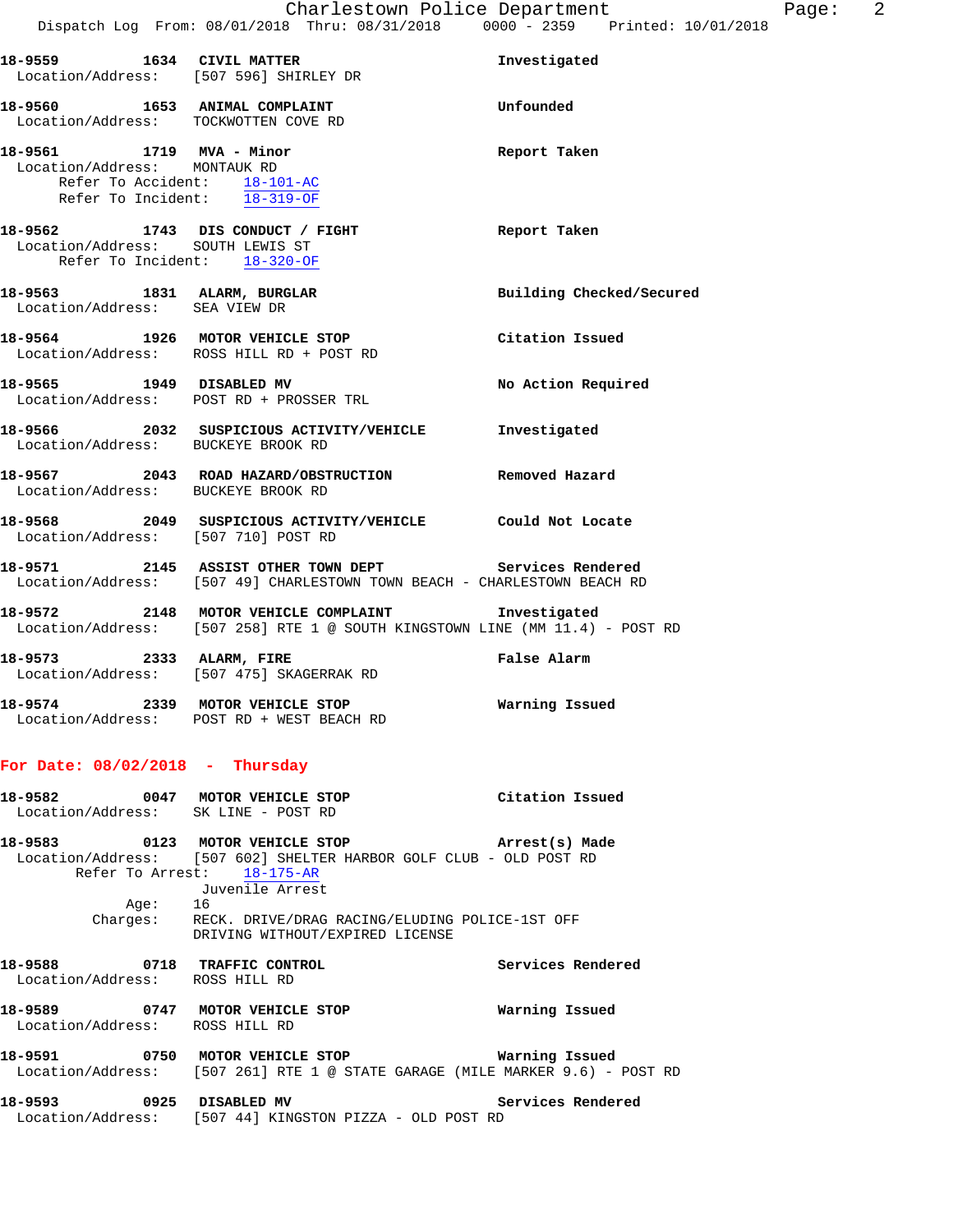|                                                                    | Dispatch Log From: 08/01/2018 Thru: 08/31/2018 0000 - 2359 Printed: 10/01/2018                                                                       | Charlestown Police Department<br>Page: 3 |  |
|--------------------------------------------------------------------|------------------------------------------------------------------------------------------------------------------------------------------------------|------------------------------------------|--|
|                                                                    | 18-9599 1115 POLICE INFORMATION Services Rendered<br>Location/Address: [507 20] NINIGRET PARK - PARK LN                                              |                                          |  |
|                                                                    | 18-9600 1207 MOTOR VEHICLE STOP <b>National Manual</b><br>Location/Address: POST RD + FALCONE LN                                                     |                                          |  |
| Location/Address: FALCONE LN                                       | 18-9601 1234 MOTOR VEHICLE STOP                                                                                                                      | Citation Issued                          |  |
| Location/Address: SOUTH COUNTY TRL                                 | 18-9604 1346 ASSIST OTHER AGENCY No Action Required                                                                                                  |                                          |  |
| Refer To Incident: 18-321-OF                                       | 18-9605 1359 ASSIST OTHER AGENCY Report Taken<br>  Location/Address: [507 435] SOUTH SHORE MENTAL HEALTH CHARLESTOWN HOUS - OLD POST RD              |                                          |  |
| Location/Address: SOUTH COUNTY TRL<br>Refer To Accident: 18-102-AC | 18-9606 1519 MVA - Minor                                                                                                                             | Report Taken                             |  |
| Location/Address: BISCUIT CITY RD                                  | 18-9608 1657 POLICE INFORMATION 1NVestigated                                                                                                         |                                          |  |
| Refer To Incident: 18-321-OF                                       | 18-9609 1657 FOLLOW-UP INVESTIGATION Report Taken<br>Location/Address: [507 435] SOUTH SHORE MENTAL HEALTH CHARLESTOWN HOUS - OLD POST RD            |                                          |  |
| Location/Address: TAMANACO DR                                      | 18-9610 1709 ALARM, CO DETECTOR                                                                                                                      | False Alarm                              |  |
| Location/Address: ROSS HILL RD                                     | 18-9612 1827 TRAFFIC CONTROL 18-9612 Services Rendered                                                                                               |                                          |  |
|                                                                    | 18-9613 1845 MOTOR VEHICLE STOP<br>Location/Address: POST RD + KING'S FACTORY RD                                                                     | No Action Required                       |  |
|                                                                    | 18-9614 1910 DOMESTIC/Assault/Diso/Other Investigated<br>Location/Address: BUCKEYE BROOK RD + ROSS HILL RD                                           |                                          |  |
|                                                                    | 18-9615 1927 ALARM, BURGLAR NERET RAISE Alarm<br>Location/Address: [507 19] CHARLESTOWN ELEMENTARY SCHOOL - CAROLINA BACK RD                         |                                          |  |
| Location/Address: OLD POST RD                                      | 18-9617 2118 SUSPICIOUS ACTIVITY/VEHICLE Investigated                                                                                                |                                          |  |
|                                                                    | 18-9619 		 2137 ASSIST OTHER TOWN DEPT 		 Services Rendered<br>Location/Address: [507 327] CHARLESTOWN BEACH TOWN PARKING LOT - CHARLESTOWN BEACH RD |                                          |  |
|                                                                    | 18-9620 12229 FIREWORKS/Possession/Use/Other Unfounded<br>Vicinity of: [507 318] EAST BEACH STATE PARKING LOT - EAST BEACH RD                        |                                          |  |
|                                                                    | 18-9621 2235 SUSPICIOUS ACTIVITY/VEHICLE<br>Vicinity of: POND SHORE DR + TOCKWOTTEN COVE RD                                                          | Investigated                             |  |
|                                                                    | 18-9623 2325 DISTURBANCE/Music/Noise<br>Location/Address: TOCKWOTTEN COVE RD                                                                         | Investigated                             |  |
| For Date: $08/03/2018$ - Friday                                    |                                                                                                                                                      |                                          |  |
|                                                                    | 18-9624 0015 POLICE INFORMATION Threstigated<br>Location/Address: [507 72] CUMBERLAND FARMS - OLD POST RD                                            |                                          |  |
|                                                                    | Location/Address: [507 263] RTE 1 @ TOURIST INFO (MILE MARKER 7.6) - POST RD                                                                         |                                          |  |
|                                                                    | 18-9640 1127 ALARM, BURGLAR BURGER Building Checked/Secured<br>Location/Address: [507 19] CHARLESTOWN ELEMENTARY SCHOOL - CAROLINA BACK RD           |                                          |  |

**18-9641 1250 MOTOR VEHICLE STOP Warning Issued** 

Location: [507 44] CHURCH OF THE HOLY SPIRIT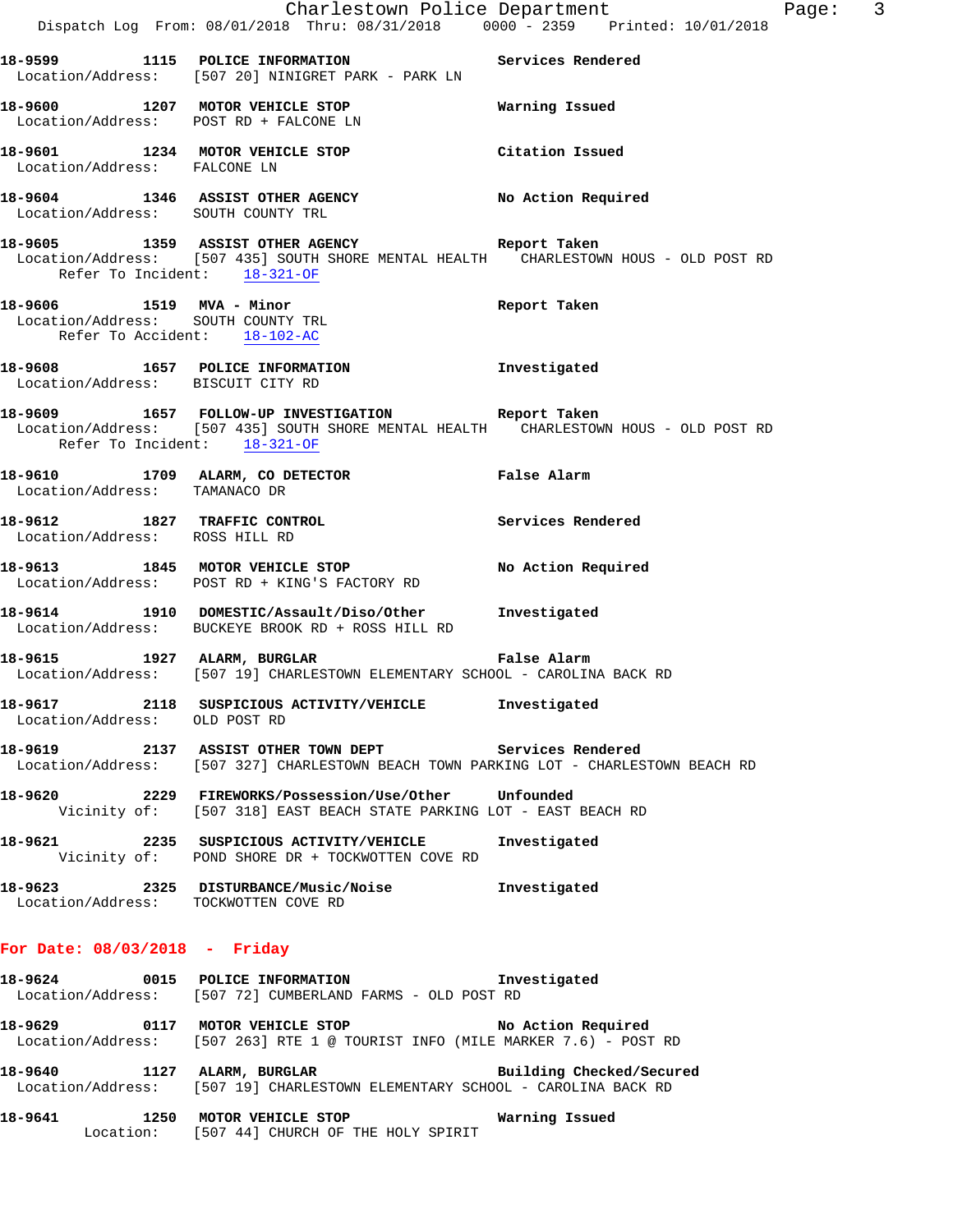**18-9648 1601 MOTOR VEHICLE STOP Warning Issued**  Location/Address: MATUNUCK SCHOOLHOUSE RD + ATLANTIS DR

18-9649 1607 HOUSE CHECK **1899 1808** Services Rendered Location/Address: OLD POST RD

**18-9650 1611 PARKING VIOLATIONS Citation Issued**  Location/Address: [507 26] CHARLESTOWN BREACHWAY - CHARLESTOWN BEACH RD

**18-9652 1639 MOTOR VEHICLE STOP Warning Issued**  Location/Address: ROSS HILL RD

**18-9654 1656 ROAD HAZARD/OBSTRUCTION Investigated**  Location/Address: BUCKEYE BROOK RD

**18-9655 1701 MOTOR VEHICLE STOP Warning Issued**  Location/Address: [507 100] RTE 1 @ FIORES (MILE MARKER 8.0) - POST RD

**18-9656 1702 TOWN ORDINANCE VIOLATION Warning Issued**  Location/Address: QUARRIES - KLONDIKE RD

**18-9657 1737 MOTOR VEHICLE STOP Warning Issued**  Location/Address: ROSS HILL RD

**18-9658 1742 MOTOR VEHICLE STOP Warning Issued**  Location/Address: [507 850] CROSS MILLS FIRE STATION - OLD POST RD

**18-9659 1747 MOTOR VEHICLE STOP Warning Issued**  Vicinity of: ROSS HILL RD

**18-9660 1753 MOTOR VEHICLE STOP Warning Issued**  Location/Address: ROSS HILL RD

**18-9663 2044 SUSPICIOUS ACTIVITY/VEHICLE Services Rendered**  Location/Address: [507 42] CHURCH OF THE HOLY SPIRIT - OLD POST RD

**18-9665 2104 ASSIST OTHER TOWN DEPT Services Rendered**  Location/Address: [507 327] CHARLESTOWN BEACH TOWN PARKING LOT - CHARLESTOWN BEACH RD

**18-9666 2119 WELL BEING CHECK Could Not Locate**  Location/Address: [507 267] RTE 1 @ HITCHING POST - POST RD

**18-9671 2328 DIS CONDUCT / FIGHT Arrest(s) Made**  Location/Address: [507 64] RATHSKELLER RESTAURANT - OLD COACH RD Refer To Accident: 18-103-AC Refer To Arrest: 18-176-AR Arrest: BATON, JOSHUA R Address: 90 BOTKA DR CHARLESTOWN, RI<br>Ade: 39 Age: Charges: DUI/DRUGS/ALCOHOL/1ST OFFENSE - B.A.C. UNKNOWN Refusal to Submit to Chemical Test - 1st Violation Refer To Incident: 18-323-OF

## **For Date: 08/04/2018 - Saturday**

| 18-9672 | 0011 | ALARM, FIRE                              | False Alarm                                                            |
|---------|------|------------------------------------------|------------------------------------------------------------------------|
|         |      | Location/Address: [507 461] KICKAPOO RUN |                                                                        |
| 18-9673 | 0015 | ASSIST OTHER AGENCY                      | Services Rendered                                                      |
|         |      |                                          | Location/Address: [507 872] NINIGRET PARK (SEAFOOD FESTIVAL) - PARK LN |
| 18-9674 | 0034 | DIS CONDUCT / FIGHT                      | Investigated                                                           |
|         |      |                                          | Location/Address: [507 872] NINIGRET PARK (SEAFOOD FESTIVAL) - PARK LN |
| 18-9675 | 0111 | FOLLOW-UP INVESTIGATION                  | Arrest(s) Made                                                         |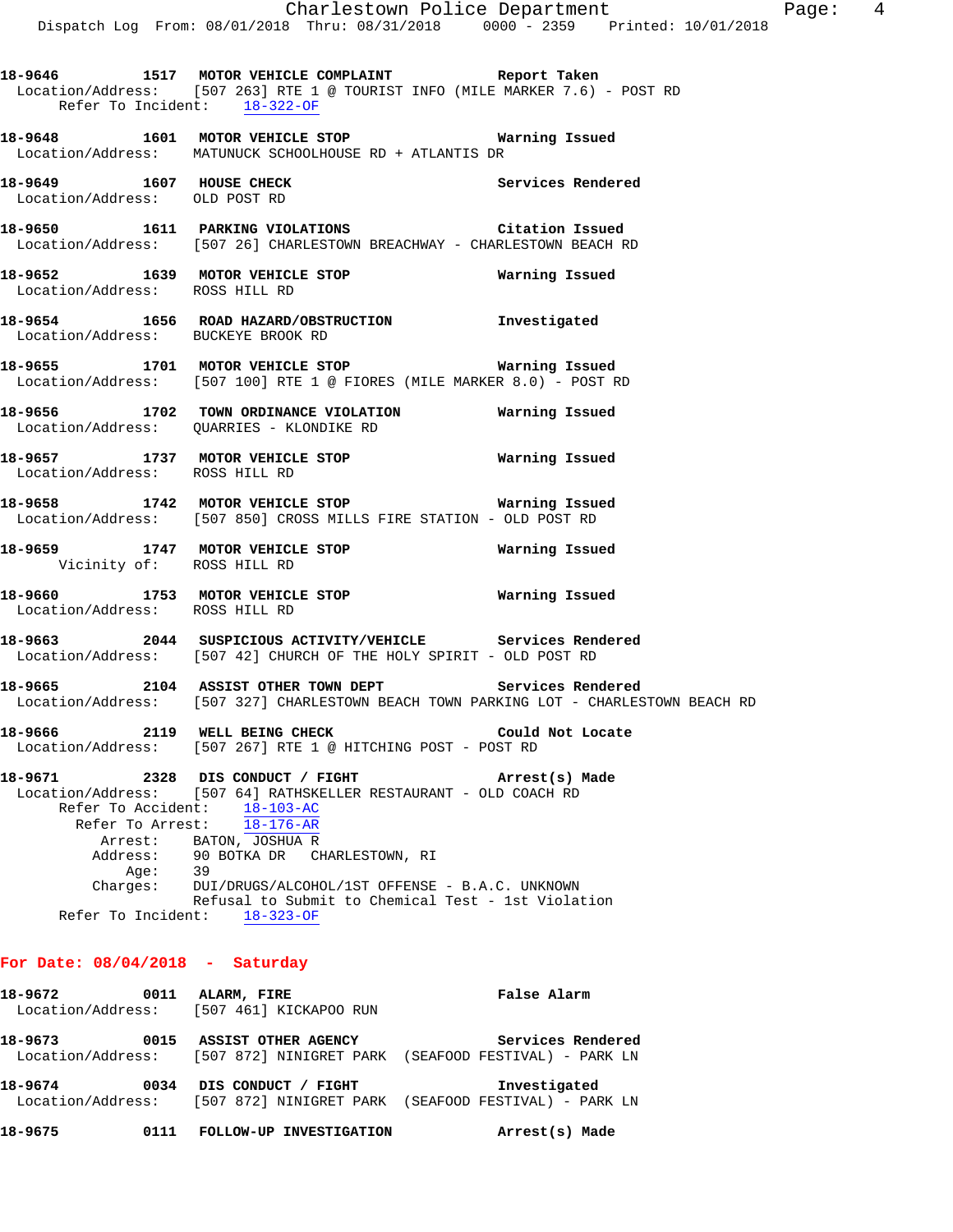Charlestown Police Department Page: 5 Dispatch Log From: 08/01/2018 Thru: 08/31/2018 0000 - 2359 Printed: 10/01/2018 Location/Address: SHANNOCK RD Refer To Arrest: 18-177-AR Arrest: BATON, JOSHUA R JR Address: 1573 SHANNOCK RD CHARLESTOWN, RI Age: 21 Charges: DISORDERLY CONDUCT FELONY ASSAULT/ DANG. WEAPON OR SUBSTANCE **18-9676 0203 POLICE TRANSPORT Services Rendered**  Location/Address: BOTKA DR **18-9678 0419 SUSPICIOUS ACTIVITY/VEHICLE Investigated**  Location/Address: [507 872] NINIGRET PARK (SEAFOOD FESTIVAL) - PARK LN **18-9679 0455 POLICE TRANSPORT Services Rendered**  Location/Address: SHANNOCK RD **18-9680 0646 FOUND/LOST PROPERTY Investigated**  Location/Address: [507 26] CHARLESTOWN BREACHWAY - CHARLESTOWN BEACH RD **18-9681 0854 MOTOR VEHICLE STOP Warning Issued**  Location/Address: [507 100] RTE 1 @ FIORES (MILE MARKER 8.0) - POST RD **18-9683 0918 TRAFFIC CONTROL Warning Issued**  Location/Address: OLD COACH RD + SHANNOCK RD **18-9687 1152 ASSIST OTHER POLICE DEPT Could Not Locate**  Location/Address: KING'S FACTORY RD **18-9688 1234 OFFICER WANTED Investigated**  Location/Address: [507 252] GENERAL STANTON INN - OLD POST RD **18-9701 1523 TRAFFIC CONTROL Warning Issued**  Location/Address: WORDEN'S POND RD + SHANNOCK RD **18-9704 1600 ALARM, CO DETECTOR False Alarm**  Location/Address: MARITIME DR **18-9705 1614 MOTOR VEHICLE STOP Warning Issued**  Vicinity of: ROSS HILL RD **18-9706 1619 MOTOR VEHICLE STOP Warning Issued**  Vicinity of: ROSS HILL RD **18-9707 1626 MOTOR VEHICLE STOP Citation Issued**  Vicinity of: ROSS HILL RD **18-9709 1650 PARKING VIOLATIONS Services Rendered**  Location/Address: CHARLESTOWN BEACH RD **18-9710 1727 MVA - W/Injury/Fluid/Hazard Report Taken**  Location/Address: OLD POST RD Refer To Accident: 18-104-AC **18-9711 1750 POLICE INFORMATION Investigated**  Location/Address: [507 872] NINIGRET PARK (SEAFOOD FESTIVAL) - PARK LN Refer To Arrest: 18-180-AR Arrest: ALSFELD, JOHN E Address: 825 HOPE FURNACE RD SCITUATE, RI Age: 51<br>Charges: SII SIMPLE ASSAULT OR BATTERY DISORDERLY CONDUCT Refer To Incident: 18-324-OF **18-9713 1915 MOTOR VEHICLE STOP Warning Issued**  Location/Address: SOUTH COUNTY TRL + HONEY LOCUST DR **18-9715 1942 MOTOR VEHICLE STOP Warning Issued**  Location/Address: [507 261] RTE 1 @ STATE GARAGE (MILE MARKER 9.6) - POST RD **18-9718 2026 MVA - Minor Report Taken**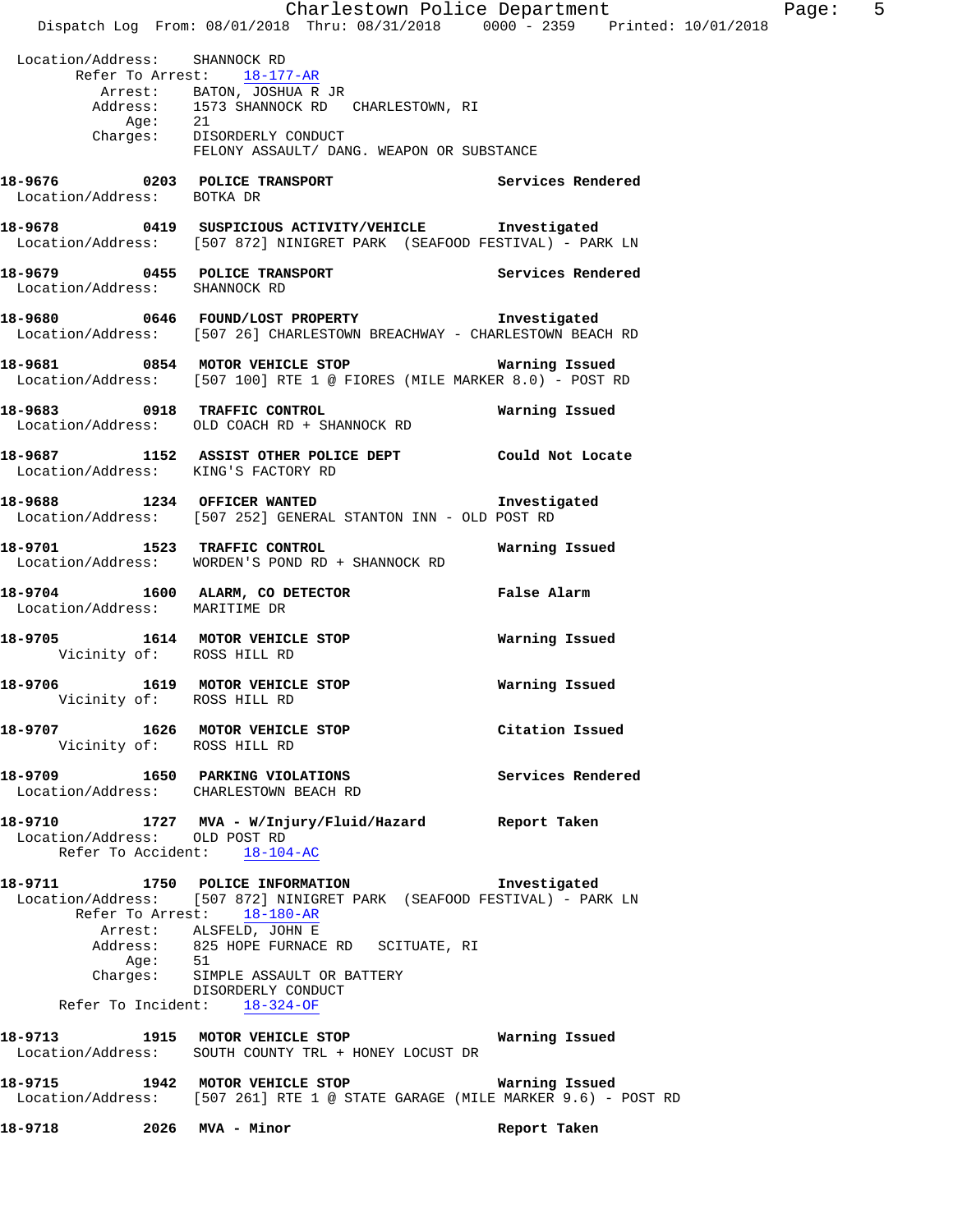|                                                                                                                                 | Investigated                  |  |
|---------------------------------------------------------------------------------------------------------------------------------|-------------------------------|--|
| Location/Address: [507 20] NINIGRET PARK - PARK LN                                                                              |                               |  |
| Location/Address: OLD POST RD + PARK LN                                                                                         |                               |  |
| 18-9721 2136 SUSPICIOUS ACTIVITY/VEHICLE Investigated<br>Location/Address: [507 872] NINIGRET PARK (SEAFOOD FESTIVAL) - PARK LN |                               |  |
| Location/Address: [507 327] CHARLESTOWN BEACH TOWN PARKING LOT - CHARLESTOWN BEACH RD                                           |                               |  |
| Location/Address: [507 37] CHARLESTOWN WINE AND SPIRITS - OLD POST RD<br>Refer To Accident: 18-105-AC                           |                               |  |
| Dispatch Log From: 08/01/2018 Thru: 08/31/2018 0000 - 2359 Printed: 10/01/2018                                                  |                               |  |
|                                                                                                                                 | Charlestown Police Department |  |

Location/Address: [507 278] RTE 2 @ RIPPY'S MARKET - SOUTH COUNTY TRL

**18-9727 2350 MOTOR VEHICLE STOP Citation Issued**  Location/Address: SK LINE - POST RD

## **For Date: 08/05/2018 - Sunday**

|                                                                      | 18-9728 6053 ASSIST OTHER POLICE DEPT Services Rendered                                                                   |                          |
|----------------------------------------------------------------------|---------------------------------------------------------------------------------------------------------------------------|--------------------------|
| Location/Address: EAST BEACH RD<br>Refer To Incident: 18-325-OF      |                                                                                                                           |                          |
| 18-9729 0225 OFFICER WANTED<br>Location/Address: DRIFTWOOD DR        |                                                                                                                           | Building Checked/Secured |
|                                                                      | 18-9740 0421 MOTOR VEHICLE STOP<br>Location/Address: OLD POST RD + CROSS MILLS RD                                         | Warning Issued           |
|                                                                      | 18-9741 0447 MOTOR VEHICLE STOP 6 Warning Issued<br>Location/Address: POST RD + GENERAL STANTON LN                        |                          |
|                                                                      | 18-9742 0518 MOTOR VEHICLE STOP Warning Issued<br>Location/Address: SK LINE - POST RD                                     |                          |
|                                                                      | 18-9743 0540 MOTOR VEHICLE STOP<br>Location/Address: POST RD + KING'S FACTORY RD                                          | Warning Issued           |
|                                                                      | 18-9744 0552 SUSPICIOUS ACTIVITY/VEHICLE Investigated<br>Location/Address: [507 20] NINIGRET PARK - PARK LN               |                          |
| 18-9748 0825 OFFICER WANTED<br>Refer To Incident: 18-326-OF          | Location/Address: [507 72] CUMBERLAND FARMS - OLD POST RD                                                                 | Report Taken             |
| Vicinity of: SHIRLEY DR                                              | 18-9751 0904 SUSPICIOUS ACTIVITY/VEHICLE Services Rendered                                                                |                          |
|                                                                      | 18-9752 0913 TRAFFIC CONTROL CONTROL Services Rendered<br>Location/Address: EAST BEACH RD + OVERLOOK DR                   |                          |
| 18-9753 1005 OFFICER WANTED                                          | Location/Address: [507 31] BLUE SHUTTERS BEACH - EAST BEACH RD                                                            | Services Rendered        |
|                                                                      | 18-9757 1053 FOUND/LOST PROPERTY Services Rendered Location/Address: SOUTH COUNTY TRL                                     |                          |
| Location/Address: BISCUIT CITY RD<br>Refer To Incident: 18-327-OF    | 18-9759 1127 OFFICER WANTED                                                                                               | Report Taken             |
|                                                                      | 18-9760 1143 ANIMAL COMPLAINT Services Rendered<br>Location/Address: [507 872] NINIGRET PARK (SEAFOOD FESTIVAL) - PARK LN | Services Rendered        |
| 18-9765 1314 ANIMAL COMPLAINT<br>Location/Address: KING'S FACTORY RD |                                                                                                                           | No Action Required       |

Page: 6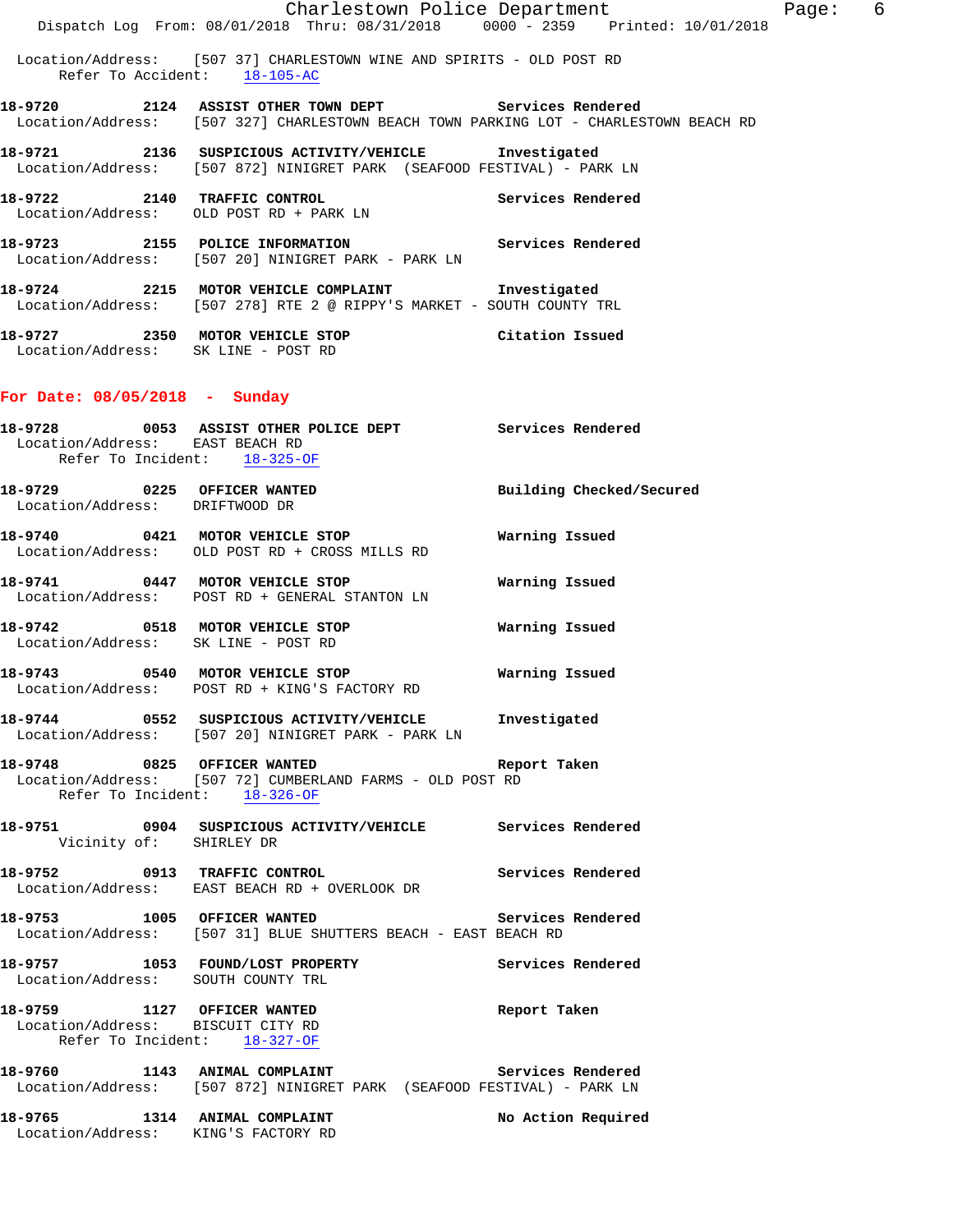|                                                              | 18-9767 1342 ASSIST OTHER POLICE DEPT Services Rendered<br>Location/Address: [507 26] CHARLESTOWN BREACHWAY - CHARLESTOWN BEACH RD                  |                   |
|--------------------------------------------------------------|-----------------------------------------------------------------------------------------------------------------------------------------------------|-------------------|
|                                                              | 18-9768 1346 LARCENY 18-9768 Report Taken<br>Location/Address: [507 872] NINIGRET PARK (SEAFOOD FESTIVAL) - PARK LN<br>Refer To Incident: 18-328-OF |                   |
| Refer To Incident: 18-329-OF                                 | 18-9769 1412 OFFICER WANTED Report Taken<br>Location/Address: [507 642] CHARLESTOWN POLICE DEPARTMENT - OLD POST RD                                 |                   |
|                                                              | 18-9770 1508 FOUND/LOST PROPERTY Services Rendered<br>Location/Address: [507 872] NINIGRET PARK (SEAFOOD FESTIVAL) - PARK LN                        |                   |
|                                                              | 18-9771 1522 OFFICER WANTED 18-9771<br>Location/Address: [507 642] KING'S FACTORY RD<br>Refer To Incident: 18-330-OF                                |                   |
|                                                              | 18-9773 1552 MOTOR VEHICLE STOP 18-9773<br>Location/Address: POST RD + LAKESIDE DR                                                                  |                   |
|                                                              | 18-9774 1615 OFFICER WANTED Investigated<br>Location/Address: [507 859] GROUP HOME (BY SAND PLAIN ROAD) - SOUTH COUNTY TRL                          |                   |
|                                                              | 18-9775 1622 ROAD HAZARD/OBSTRUCTION Services Rendered Location/Address: ALTON CAROLINA RD                                                          |                   |
|                                                              | 18-9776 1631 DISABLED MV<br>Location/Address: SOUTH COUNTY TRL + CLARKIN POND RD                                                                    | Services Rendered |
|                                                              | 18-9778 1702 BOATING - VESSEL VIOLATION Warning Issued<br>Location: [507 341] NINIGRET POND - EAST                                                  |                   |
| Location/Address: KING'S FACTORY RD                          | 18-9779 1720 FOLLOW-UP INVESTIGATION Services Rendered                                                                                              |                   |
|                                                              | 18-9780 1741 SUSPICIOUS ACTIVITY/VEHICLE 1nvestigated<br>Location/Address: CHARLESTOWN TOWN HALL - SOUTH COUNTY TRL                                 |                   |
|                                                              | 18-9781 1746 MOTOR VEHICLE STOP 18-9781<br>Location/Address: [507 278] RTE 2 @ RIPPY'S MARKET - SOUTH COUNTY TRL                                    |                   |
|                                                              | 18-9784 1923 DOMESTIC/Assault/Diso/Other Peace Restored<br>Location/Address: [507 31] BLUE SHUTTERS BEACH - EAST BEACH RD                           |                   |
| 18-9785 1930 OFFICER WANTED<br>Location/Address: OLD POST RD |                                                                                                                                                     | Could Not Locate  |
|                                                              | 18-9786 1941 OFFICER WANTED<br>Location/Address: SOUTH COUNTY HOSPITAL - KENYON AVE<br>Refer To Incident: 18-331-OF                                 | Report Taken      |
|                                                              | 18-9789 2034 SUSPICIOUS ACTIVITY/VEHICLE Unfounded<br>Location/Address: [507 376] SAINT JAMES CHURCH - MATUNUCK SCHOOLHOUSE RD                      |                   |
|                                                              | 18-9790 2051 MOTOR VEHICLE STOP 6 Warning Issued<br>Location/Address: [507 207] TROPIC FROST - OLD POST RD                                          |                   |
|                                                              | 18-9791 2052 MOTOR VEHICLE COMPLAINT 1nvestigated<br>Location/Address: POST RD + SOUTH COUNTY TRL                                                   |                   |
|                                                              | 18-9792 2112 ASSIST OTHER TOWN DEPT Services Rendered<br>Location/Address: [507 327] CHARLESTOWN BEACH TOWN PARKING LOT - CHARLESTOWN BEACH RD      |                   |
|                                                              | 18-9794 2123 ASSIST CITIZEN<br>Location/Address: [507 872] NINIGRET PARK (SEAFOOD FESTIVAL) - PARK LN                                               | Services Rendered |
| Location/Address: BRIARWOOD DR                               | 18-9795 2126 ASSIST OTHER AGENCY                                                                                                                    | Services Rendered |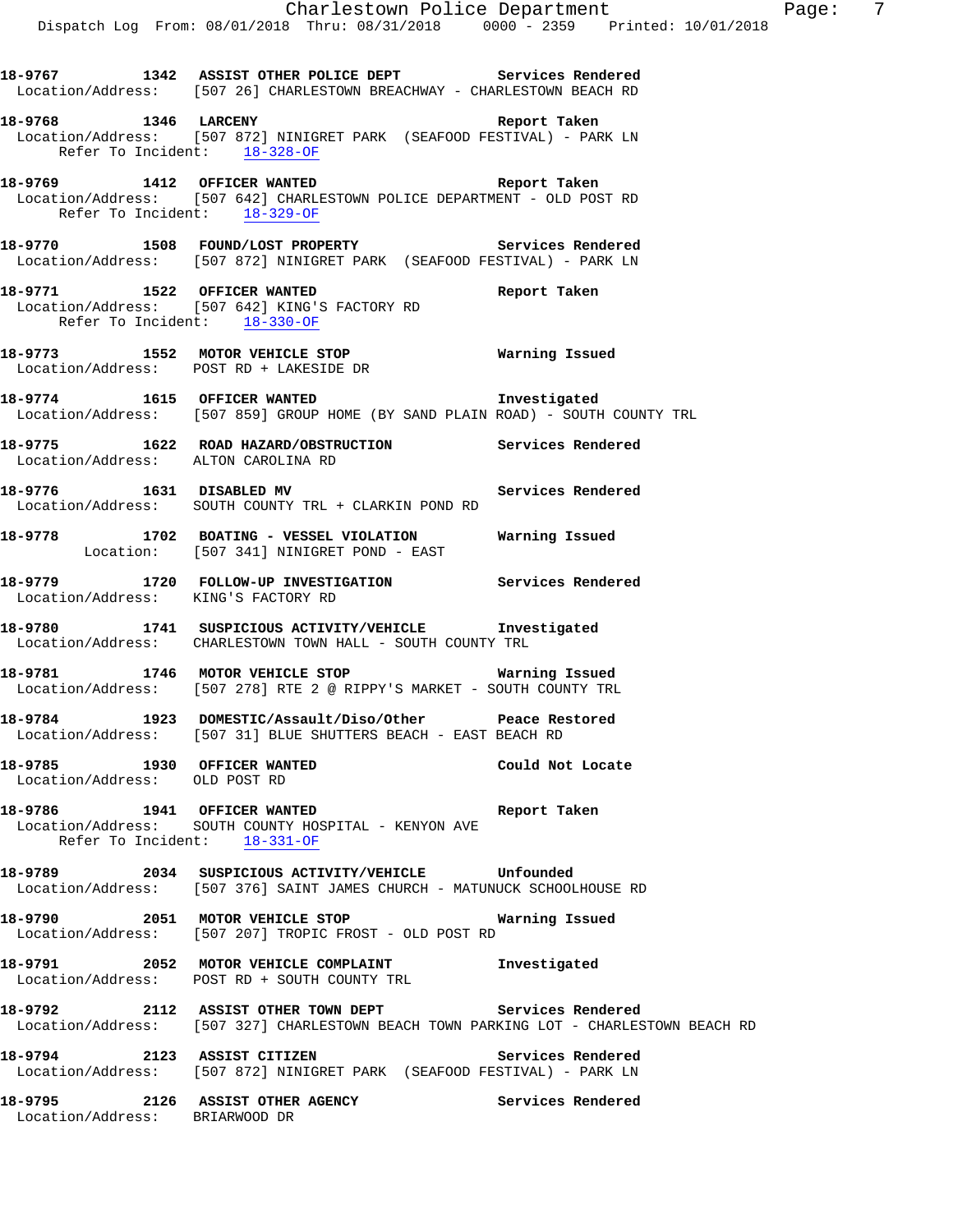| 18–9796 | 2324 MOTOR VEHICLE STOP<br>Location/Address: POST RD + CROSS MILLS RD      | Citation Issued |
|---------|----------------------------------------------------------------------------|-----------------|
| 18-9797 | 2343 MOTOR VEHICLE STOP<br>Location/Address: POST RD + SCHOOLHOUSE POND RD | Warning Issued  |

**18-9798 2358 MOTOR VEHICLE STOP Warning Issued**  Location/Address: SK LINE - POST RD

#### **For Date: 08/06/2018 - Monday**

- **18-9807 0123 ASSIST OTHER TOWN DEPT Services Rendered**  Location/Address: [507 31] BLUE SHUTTERS BEACH - EAST BEACH RD
- **18-9817 0254 MOTOR VEHICLE STOP Warning Issued**  Location/Address: OLD POST RD + ARNOLDA ROUND RD
- **18-9818 0343 ALARM, FIRE False Alarm**  Location/Address: [507 372] SOUTH SHORE MENTAL HEALTH - OLD POST RD
- **18-9819 0435 MOTOR VEHICLE STOP Warning Issued**  Location/Address: POST RD + GENERAL STANTON LN
- **18-9820 0446 MOTOR VEHICLE STOP Warning Issued**  Location/Address: POST RD + GENERAL STANTON LN
- **18-9821 0457 MOTOR VEHICLE STOP Warning Issued**  Location/Address: SK LINE - POST RD
- **18-9823 0526 MOTOR VEHICLE STOP Citation Issued**  Location/Address: SOUTH COUNTY TRL + NEW BISCUIT CITY RD
- **18-9824 0552 MOTOR VEHICLE STOP Warning Issued**  Location/Address: RICHMOND LINE - SOUTH COUNTY TRL
- **18-9826 0604 MOTOR VEHICLE STOP Warning Issued**  Location/Address: RICHMOND LINE - SOUTH COUNTY TRL
- **18-9827 0738 FOLLOW-UP INVESTIGATION Services Rendered**  Location/Address: [507 72] CUMBERLAND FARMS - OLD POST RD
- **18-9829 0757 ANIMAL COMPLAINT Services Rendered**  Location/Address:
- **18-9830 0850 MOTOR VEHICLE STOP Warning Issued**  Location/Address: SOUTH COUNTY TRL + CROSSLAND ST
- **18-9831 0853 FOUND/LOST PROPERTY Services Rendered**  Location/Address: [507 642] CHARLESTOWN POLICE DEPARTMENT - OLD POST RD Refer To Incident: 18-336-OF
- **18-9832 0916 OFFICER WANTED No Action Required**  Location/Address: [507 304] RTE 1A @ CHARLESTOWN PACKAGE STORE - OLD POST RD
- **18-9833 0920 ANIMAL COMPLAINT Services Rendered**  Location/Address: [507 642] CHARLESTOWN POLICE DEPARTMENT - OLD POST RD
- **18-9834 1024 CIVIL MATTER Services Rendered**  Location/Address: ROSE CT
- **18-9839 1157 FOUND/LOST PROPERTY Services Rendered**  Location/Address: [507 88] EAST WEST MARKET - POST RD
- **18-9840 1200 DISABLED MV Services Rendered**  Location/Address: [507 261] RTE 1 @ STATE GARAGE (MILE MARKER 9.6) - POST RD
- **18-9844 1239 OFFICER WANTED Report Taken**  Location/Address: SHANNOCK RD Refer To Incident: 18-332-OF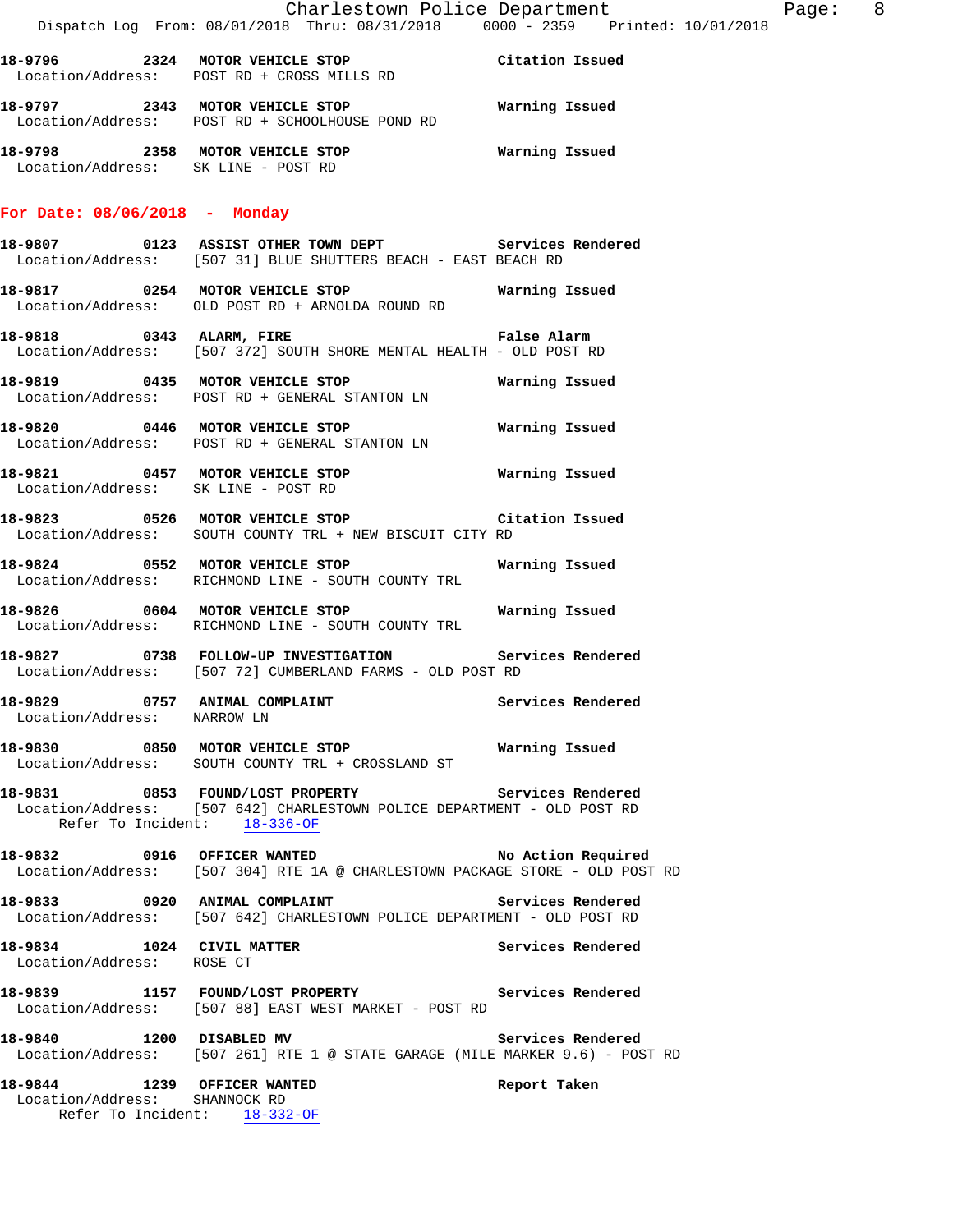**18-9846 1419 OFFICER WANTED Could Not Locate**  Location/Address: BISCUIT CITY RD **18-9847 1427 MVA - Minor Investigated**  Location/Address: [507 924] MILE MARKER 10.6 - NARROW LN Refer To Accident: 18-106-AC **18-9848 1431 OFFICER WANTED Investigated**  Location/Address: DEEPWOODS DR **18-9852 1453 OFFICER WANTED Report Taken**  Location/Address: [507 642] CHARLESTOWN POLICE DEPARTMENT - OLD POST RD Refer To Incident: 18-333-OF **18-9857 1811 MOTOR VEHICLE STOP Warning Issued**  Vicinity of: [507 372] SOUTH SHORE MENTAL HEALTH - OLD POST RD **18-9858 1919 POLICE INFORMATION Services Rendered**  Location/Address: ALTON CAROLINA RD **18-9859 1933 SUSPICIOUS ACTIVITY/VEHICLE Report Taken**  Location/Address: [507 20] NINIGRET PARK - PARK LN Refer To Incident: 18-335-OF **18-9860 2159 ASSIST OTHER TOWN DEPT Services Rendered**  Location/Address: [507 327] CHARLESTOWN BEACH TOWN PARKING LOT - CHARLESTOWN BEACH RD

**18-9861 2212 ASSIST OTHER TOWN DEPT Services Rendered**  Location/Address: [507 31] BLUE SHUTTERS BEACH - EAST BEACH RD

**18-9866 2335 ASSIST CITIZEN Services Rendered**  Location/Address: [507 49] CHARLESTOWN TOWN BEACH - CHARLESTOWN BEACH RD

#### **For Date: 08/07/2018 - Tuesday**

| 18-9867           | 0031 | MOTOR VEHICLE STOP             | Citation Issued |
|-------------------|------|--------------------------------|-----------------|
| Location/Address: |      | WORDEN'S POND RD + SHANNOCK RD |                 |
| 18-9871           | 0123 | MOTOR VEHICLE STOP             | Warning Issued  |

Location/Address: SOUTH COUNTY TRL + NEW BISCUIT CITY RD

**18-9872 0128 MOTOR VEHICLE STOP Warning Issued**  Location/Address: POST RD + WILDFLOWER RD Refer To Summons: 18-179-AR Summons: LIDESTRI, ANTHONY Address: 31 HAWKSBILL WAY CHARLESTOWN, RI Age: 59 Charges: Driving with Expired License - 1st Offense

**18-9880 0324 POLICE INFORMATION Services Rendered**  Location/Address: [507 642] CHARLESTOWN POLICE DEPARTMENT - OLD POST RD

**18-9891 0520 POLICE INFORMATION No Action Required**  Location/Address: [507 642] CHARLESTOWN POLICE DEPARTMENT - OLD POST RD

**18-9889 0539 MOTOR VEHICLE STOP Warning Issued**  Location/Address: SOUTH COUNTY TRL + SHANNOCK RD

**18-9890 0553 MOTOR VEHICLE STOP Warning Issued**  Location/Address: SOUTH COUNTY TRL + NEW BISCUIT CITY RD

**18-9893 0620 ALARM, CO DETECTOR Investigated**  Location/Address: NINIGRET AVE

**18-9894 0629 ASSIST CITIZEN Services Rendered**  Location/Address: [507 88] EAST WEST MARKET - POST RD

**18-9895 0637 ALARM, BURGLAR Investigated**  Location/Address: [507 895] WINDSWEPT CENTER - OLD POST RD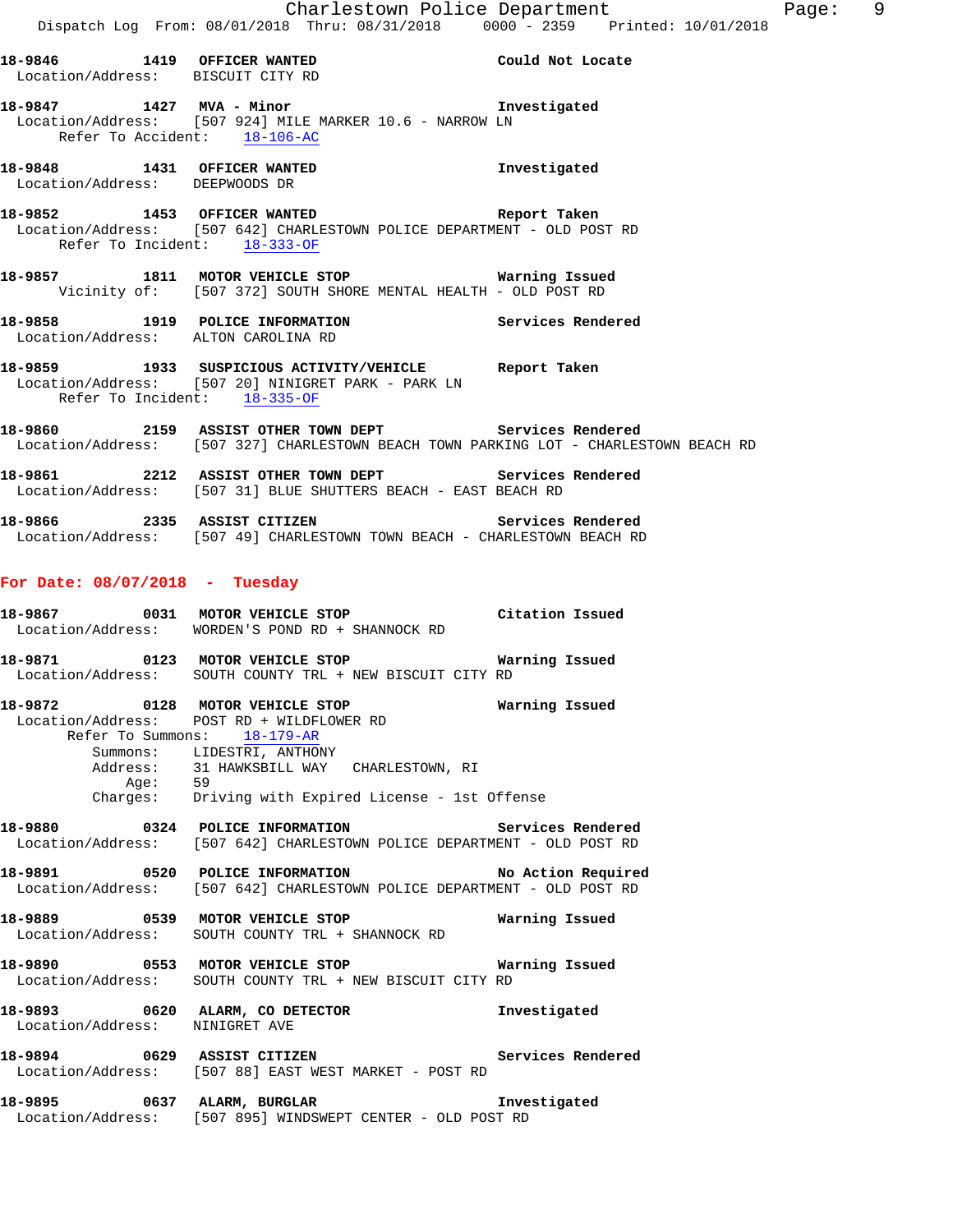|                                                  | 18-9896 0820 TRAFFIC CONTROL Services Rendered<br>Location/Address: NARROW LANE - POST RD                                        |                    |
|--------------------------------------------------|----------------------------------------------------------------------------------------------------------------------------------|--------------------|
|                                                  | 18-9898 0937 TRAFFIC CONTROL<br>Location/Address: MATUNUCK SCHOOLHOUSE RD                                                        | Services Rendered  |
|                                                  | 18-9899 1017 TRAFFIC CONTROL No Action Required Location/Address: SHANNOCK RD                                                    |                    |
| Location/Address: ROSS HILL RD                   | 18-9900 1051 TRAFFIC CONTROL                                                                                                     | No Action Required |
|                                                  | 18-9902 1116 TRAFFIC CONTROL No Action Required<br>Location/Address: EAST BEACH RD + PARADISE LN                                 |                    |
|                                                  | 18-9903 1126 MOTOR VEHICLE STOP <b>18-9903</b> Warning Issued<br>Location/Address: POST RD + KING'S FACTORY RD                   |                    |
| Refer To Incident: 18-337-OF                     | 18-9904 1130 POLICE INFORMATION Report Taken<br>Location/Address: [507 642] CHARLESTOWN POLICE DEPARTMENT - OLD POST RD          |                    |
|                                                  | 18-9905 1143 ROAD HAZARD/OBSTRUCTION Unfounded<br>Location/Address: [507 263] RTE 1 @ TOURIST INFO (MILE MARKER 7.6) - POST RD   |                    |
|                                                  | 18-9906 1204 ASSIST OTHER AGENCY Services Rendered<br>Location/Address: [507 642] CHARLESTOWN POLICE DEPARTMENT - OLD POST RD    |                    |
|                                                  | 18-9907 1219 ALARM, BURGLAR<br>Location/Address: [507 369] WILCOX TAVERN - OLD POST RD                                           |                    |
|                                                  | 18-9908 1249 POLICE INFORMATION Unfounded<br>Location/Address: BUCKEYE BROOK RD                                                  |                    |
|                                                  | -<br>18-9909 1309 TRAFFIC CONTROL 1999 - Marning Issued<br>Location/Address: SHANNOCK RD + OLD COACH RD                          |                    |
| Refer To Accident: $\frac{18-107-AC}{18-338-OF}$ | 18-9910 1406 MVA - Minor 18-9910<br>Location/Address: [507 38] CHARLESTOWN POST OFFICE - OLD POST RD                             |                    |
|                                                  | 18-9912 1432 POLICE INFORMATION Services Rendered<br>Location/Address: [507 930] NARRAGANSETT INDIAN HEALTH CENTER - OLD MILL RD |                    |
|                                                  | 18-9913 1442 DCYF INVESTIGATION<br>Location/Address: SAND PLAIN RD<br>Refer To Incident: $18-339-OF$                             | Report Taken       |
| Vicinity of: ALTON CAROLINA RD                   | 18-9915 1702 MOTOR VEHICLE COMPLAINT Could Not Locate                                                                            |                    |
| 18-9916 1716 DISABLED MV                         | Location/Address: SOUTH COUNTY TRL + JONATHAN DR                                                                                 | Services Rendered  |
|                                                  | 18-9917 1727 MOTOR VEHICLE STOP 18 Warning Issued<br>Vicinity of: [507 303] RTE 1 @ SOUTH SHORE MENTAL HEALTH (MM 9.0) - POST RD |                    |
|                                                  | 18-9918 1814 MOTOR VEHICLE COMPLAINT Could Not Locate<br>Vicinity of: [507 24] POST RD + PROSSER TRL                             |                    |
|                                                  | 18-9919 1821 MOTOR VEHICLE STOP Warning Issued<br>Location/Address: [507 55] BRADFORD SPORTSMEN'S CLUB - ROSS HILL RD            |                    |
| Location/Address: WEST BEACH RD                  | 18-9923 1927 ASSIST OTHER POLICE DEPT Could Not Locate                                                                           |                    |
|                                                  | 18-9924 1945 MOTOR VEHICLE STOP Citation Issued<br>Location/Address: BRIAR WOOD RD                                               |                    |
|                                                  | 18-9928 2104 ASSIST OTHER TOWN DEPT Services Rendered                                                                            |                    |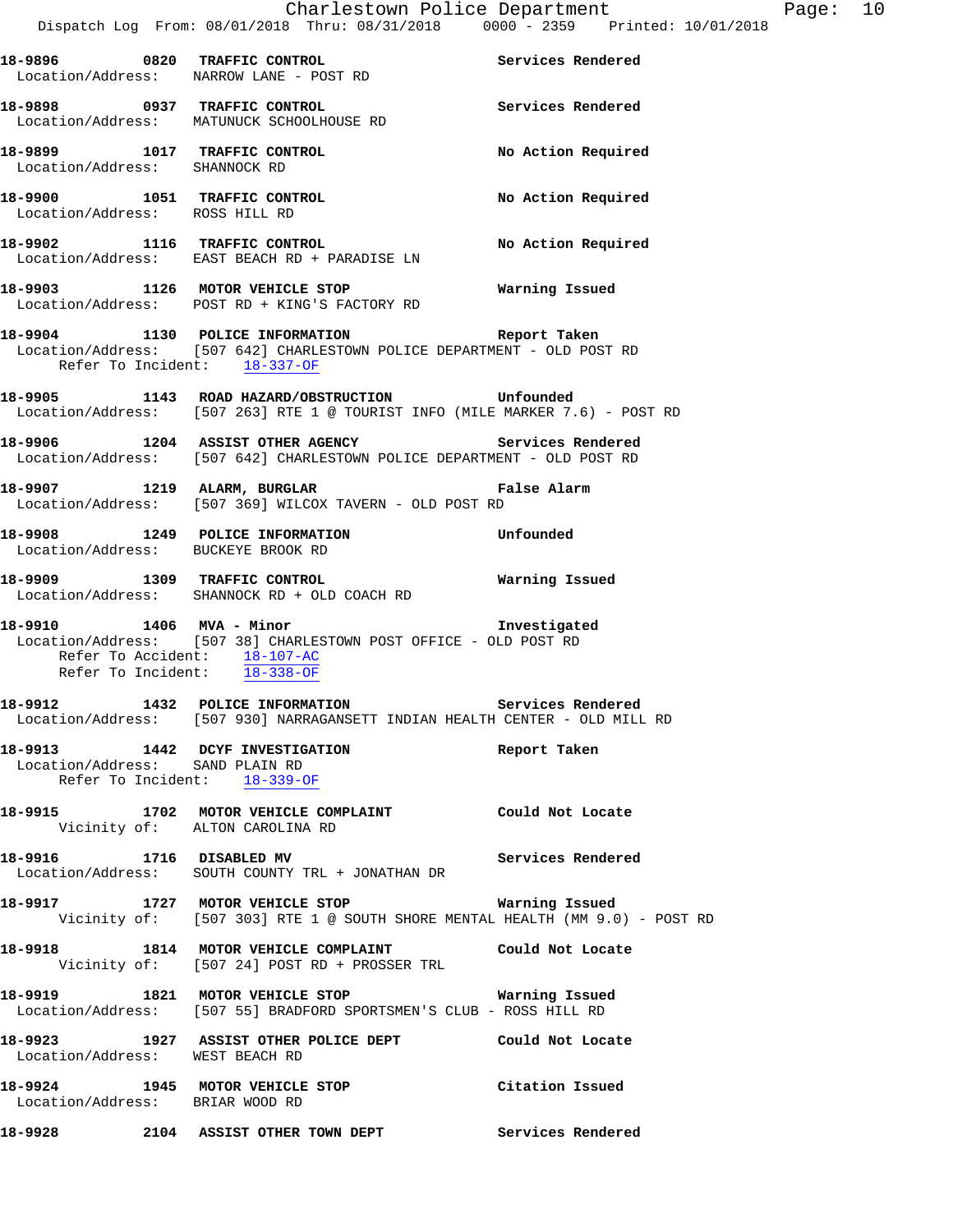|                                  | Charlestown Police Department                                                                                                           | Dispatch Log From: 08/01/2018 Thru: 08/31/2018 0000 - 2359 Printed: 10/01/2018                              |
|----------------------------------|-----------------------------------------------------------------------------------------------------------------------------------------|-------------------------------------------------------------------------------------------------------------|
|                                  | Location/Address: [507 49] CHARLESTOWN TOWN BEACH - CHARLESTOWN BEACH RD                                                                |                                                                                                             |
|                                  | 18-9929 2106 ASSIST OTHER AGENCY Report Taken<br>Location/Address: CAROLINA BACK RD<br>Refer To Incident: 18-340-OF                     |                                                                                                             |
|                                  | 18-9930 2130 ASSIST OTHER POLICE DEPT Could Not Locate<br>Location/Address: [507 642] CHARLESTOWN POLICE DEPARTMENT - OLD POST RD       |                                                                                                             |
| For Date: 08/08/2018 - Wednesday |                                                                                                                                         |                                                                                                             |
|                                  | 18-9931 0048 DISABLED MV 18-9931 No Action Required<br>Location/Address: [507 100] RTE 1 @ FIORES (MILE MARKER 8.0) - POST RD           |                                                                                                             |
|                                  | 18-9932 0101 MOTOR VEHICLE STOP Citation Issued<br>Location/Address: POST RD + NARROW LN                                                |                                                                                                             |
|                                  | 18-9933 0134 ASSIST OTHER TOWN DEPT Services Rendered<br>Location/Address: [507 31] BLUE SHUTTERS BEACH - EAST BEACH RD                 |                                                                                                             |
|                                  | 18-9934 0143 HOUSE CHECK 2000 Services Rendered<br>Location/Address: [507 765] SEA BREEZE AVE                                           |                                                                                                             |
| Location/Address: BLUE RIDGE DR  | 18-9945 0335 OFFICER WANTED 18-9945                                                                                                     |                                                                                                             |
|                                  | 18-9947 0601 MOTOR VEHICLE STOP Citation Issued<br>Location/Address: [507 100] RTE 1 @ FIORES (MILE MARKER 8.0) - POST RD               |                                                                                                             |
|                                  | Location/Address: POST RD + LAKESIDE DR                                                                                                 |                                                                                                             |
|                                  | 18-9952 1027 ALARM, BURGLAR 18-9952 False Alarm<br>Location/Address: [507 611] FROSTY DREW NATURE CENTER - PARK LN                      |                                                                                                             |
|                                  | 18-9953 1301 WELL BEING CHECK NO Action Required<br>Location/Address: POST RD + ROSS HILL RD                                            |                                                                                                             |
| Location/Address: WEST WAY       | 18-9956 1442 FIRE, OTHER TRE False Alarm                                                                                                |                                                                                                             |
|                                  | 18-9958 1622 MOTOR VEHICLE STOP <b>18-9958</b> Warning Issued<br>Location/Address: [507 100] RTE 1 @ FIORES (MILE MARKER 8.0) - POST RD |                                                                                                             |
|                                  | 18-9959 1707 MOTOR VEHICLE STOP 6 Warning Issued<br>Location/Address: [507 269] RTE 1 @ DRIVING RANGE - POST RD                         |                                                                                                             |
|                                  | 18-9960 1738 MOTOR VEHICLE STOP <b>Marning Issued</b><br>Location/Address: [507 261] RTE 1 @ STATE GARAGE (MILE MARKER 9.6) - POST RD   |                                                                                                             |
|                                  | 18-9961 1747 MOTOR VEHICLE STOP 18 Warning Issued<br>Location/Address: POST RD + LAKESIDE DR                                            |                                                                                                             |
| Location/Address: TANNER CT      | 18-9962 1759 WELL BEING CHECK 1980 Services Rendered                                                                                    |                                                                                                             |
|                                  | 18-9963 1832 MOTOR VEHICLE STOP Citation Issued<br>Location/Address: [507 261] RTE 1 @ STATE GARAGE (MILE MARKER 9.6) - POST RD         |                                                                                                             |
|                                  | 18-9964 2108 ASSIST OTHER TOWN DEPT Services Rendered<br>Location/Address: [507 31] BLUE SHUTTERS BEACH - EAST BEACH RD                 |                                                                                                             |
|                                  | 18-9967 2239 DISABLED MV                                                                                                                | No Action Required<br>Location/Address: [507 327] CHARLESTOWN BEACH TOWN PARKING LOT - CHARLESTOWN BEACH RD |

Page: 11

## **For Date: 08/09/2018 - Thursday**

| 18-9979           | WELL BEING CHECK |  | Report Taken |  |
|-------------------|------------------|--|--------------|--|
| Location/Address: | GARDEN POND DR   |  |              |  |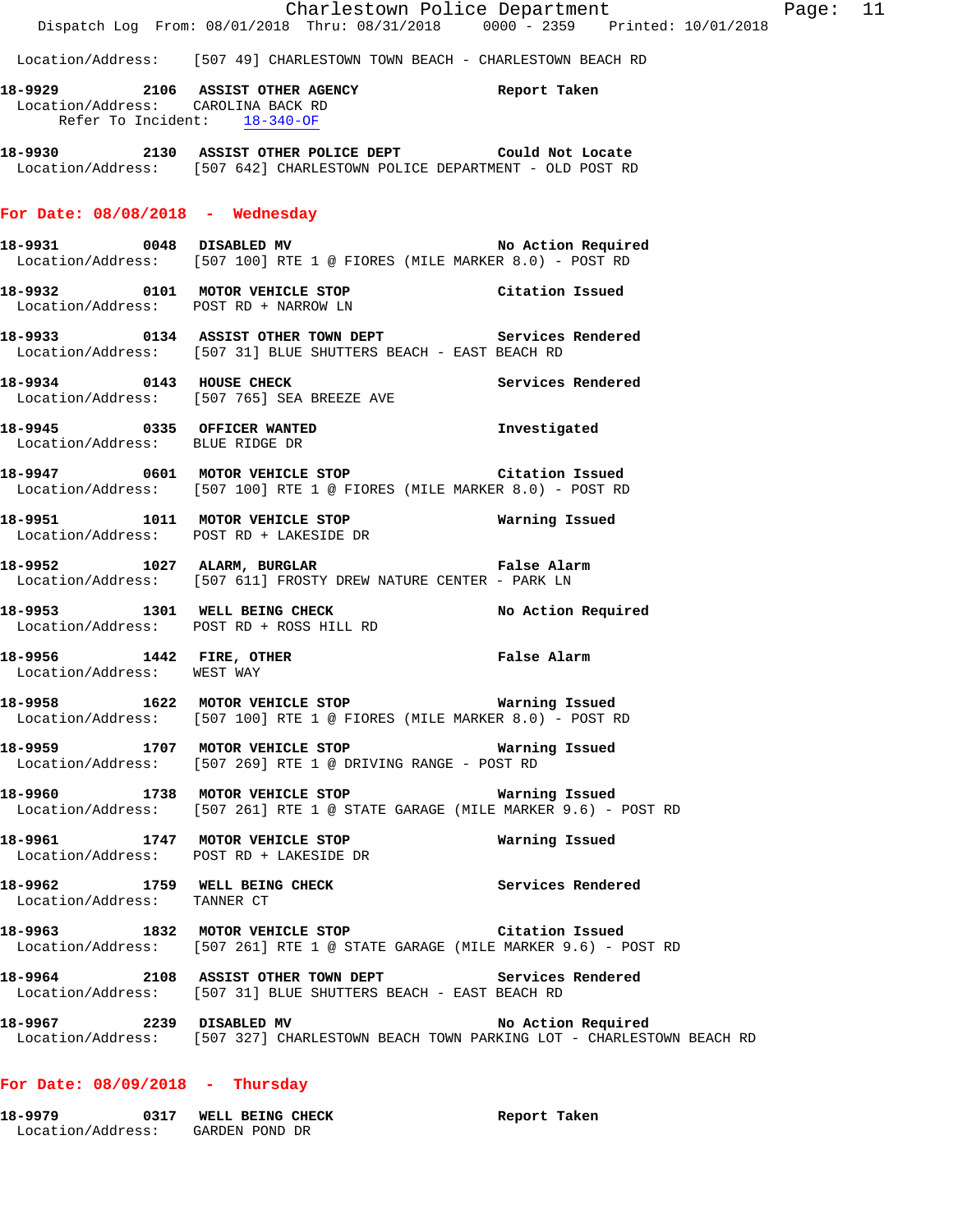|                                                                   | Dispatch Log From: 08/01/2018 Thru: 08/31/2018 0000 - 2359 Printed: 10/01/2018                                            | Charlestown Police Department | Page: 12 |  |
|-------------------------------------------------------------------|---------------------------------------------------------------------------------------------------------------------------|-------------------------------|----------|--|
|                                                                   | Refer To Incident: 18-343-OF                                                                                              |                               |          |  |
| Vicinity of: EAST QUAIL RUN                                       |                                                                                                                           |                               |          |  |
| 18-9982 0942 VANDALISM<br>Location/Address: BLUEBERRY LN          |                                                                                                                           | Investigated                  |          |  |
| Location/Address: SAND PLAIN RD                                   | 18-9983 1136 MOTOR VEHICLE COMPLAINT Unfounded                                                                            |                               |          |  |
|                                                                   | 18-9984 1201 MOTOR VEHICLE STOP<br>Location/Address: CHARLESTOWN BEACH RD                                                 | Warning Issued                |          |  |
| 18-9985 1208 OFFICER WANTED<br>Location/Address: BAY VIEW RD      |                                                                                                                           | Services Rendered             |          |  |
|                                                                   | 18-9986 1211 MOTOR VEHICLE STOP<br>Location/Address: ARCHES - CHARLESTOWN BEACH RD                                        | Warning Issued                |          |  |
| Location/Address: ROSS HILL RD                                    | 18-9991 1356 POLICE INFORMATION                                                                                           | Investigated                  |          |  |
| Location/Address: ROSS HILL RD                                    | 18-9992 1440 FOLLOW-UP INVESTIGATION                                                                                      | Investigated                  |          |  |
| Location: RTE 1A NORTH                                            | 18-9993 1445 MOTOR VEHICLE COMPLAINT                                                                                      | Unfounded                     |          |  |
|                                                                   | 18-9994 1526 POLICE INFORMATION 18-9994 Investigated<br>Location/Address: [507 45] RIPPY'S LIQUOR MART - SOUTH COUNTY TRL |                               |          |  |
|                                                                   | 18-9995 1542 OFFICER WANTED<br>Location/Address: [507 49] CHARLESTOWN TOWN BEACH - CHARLESTOWN BEACH RD                   | Investigated                  |          |  |
| Location/Address: ROSS HILL RD                                    | 18-9997 1647 TRAFFIC CONTROL 18-9997 No Action Required                                                                   |                               |          |  |
| Location/Address: BISCUIT CITY RD<br>Refer To Incident: 18-341-OF | 18-9998 1650 FOLLOW-UP INVESTIGATION Services Rendered                                                                    |                               |          |  |
| 18-10004 2011 ALARM, BURGLAR                                      | Location/Address: [507 512] NORTH NIANTIC DR                                                                              | Investigated                  |          |  |
|                                                                   | 18-10005 2013 POWER OUTAGE/FAILURE                                                                                        | No Action Required            |          |  |
|                                                                   | Location/Address: [507 327] CHARLESTOWN BEACH TOWN PARKING LOT - CHARLESTOWN BEACH RD                                     | Services Rendered             |          |  |
|                                                                   | 18-10011 2141 MOTOR VEHICLE STOP<br>Location/Address: [507 100] RTE 1 @ FIORES (MILE MARKER 8.0) - POST RD                | Warning Issued                |          |  |
|                                                                   | 18-10012 2338 MOTOR VEHICLE STOP<br>Location/Address: POST RD + SCHOOLHOUSE POND RD                                       | Warning Issued                |          |  |
|                                                                   | 18-10013 2359 MOTOR VEHICLE STOP<br>Location/Address: $[507 258]$ RTE 1 @ SOUTH KINGSTOWN LINE (MM 11.4) - POST RD        | Citation Issued               |          |  |
|                                                                   |                                                                                                                           |                               |          |  |

## **For Date: 08/10/2018 - Friday**

| 18-10014                      | 0014 | ASSIST OTHER POLICE DEPT                                   | Services Rendered |
|-------------------------------|------|------------------------------------------------------------|-------------------|
|                               |      | Vicinity of: BUCKEYE BROOK RD                              |                   |
| 18-10015<br>Location/Address: | 0024 | MOTOR VEHICLE STOP<br>ALTON CAROLINA RD + CAROLINA BACK RD | Investigated      |
| 18-10016<br>Location/Address: | 0042 | SUSPICIOUS ACTIVITY/VEHICLE<br>GOOSEBERRY HILL             | Investigated      |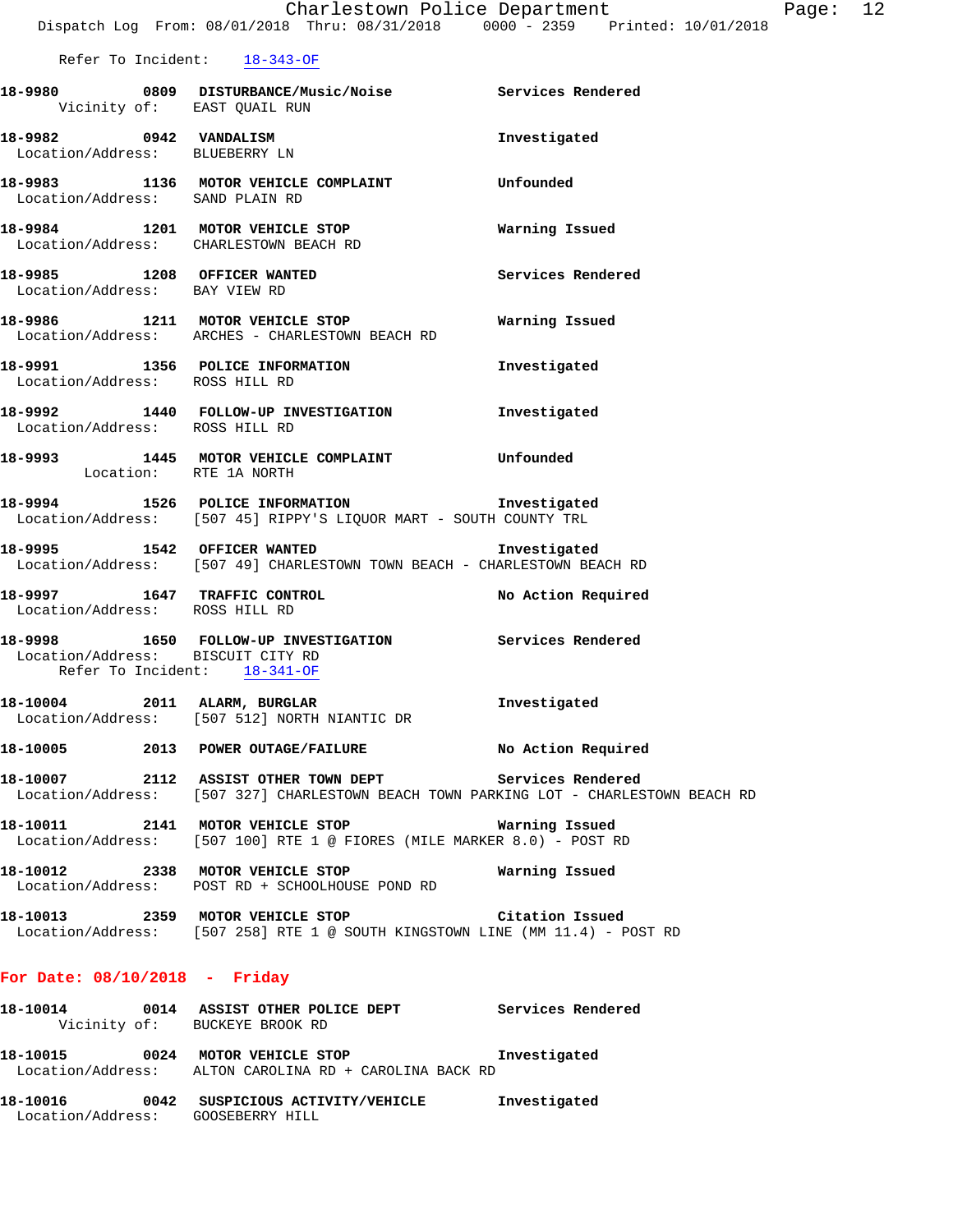|                                        | Dispatch Log From: 08/01/2018 Thru: 08/31/2018 0000 - 2359 Printed: 10/01/2018                                                                                                                                                                                             | Charlestown Police Department<br>Page: 13                                                                                                                                      |
|----------------------------------------|----------------------------------------------------------------------------------------------------------------------------------------------------------------------------------------------------------------------------------------------------------------------------|--------------------------------------------------------------------------------------------------------------------------------------------------------------------------------|
| Location/Address: GOOSEBERRY HILL      | 18-10020 0143 OFFICER WANTED                                                                                                                                                                                                                                               | Investigated                                                                                                                                                                   |
|                                        | 18-10022 0247 ASSIST OTHER TOWN DEPT Services Rendered<br>Location/Address: [507 31] BLUE SHUTTERS BEACH - EAST BEACH RD                                                                                                                                                   |                                                                                                                                                                                |
|                                        | 18-10023 0548 MOTOR VEHICLE STOP 6 Warning Issued<br>Location/Address: [507 260] RTE 1 @ GENERAL STANTON - POST RD                                                                                                                                                         |                                                                                                                                                                                |
|                                        | 18-10024 0602 MOTOR VEHICLE STOP <b>Warning Issued</b><br>Location/Address: [507 261] RTE 1 @ STATE GARAGE (MILE MARKER 9.6) - POST RD                                                                                                                                     |                                                                                                                                                                                |
|                                        | 18-10025 6614 MOTOR VEHICLE STOP 6614 MOTOR VEHICLE STOP<br>Location/Address: [507 260] RTE 1 @ GENERAL STANTON - POST RD                                                                                                                                                  |                                                                                                                                                                                |
| Age:                                   | 18-10031 0843 MOTOR VEHICLE STOP <b>Example 2018</b> Arrest(s) Made<br>Refer To Summons: 18-181-AR<br>Summons: PARKER, SHERRELL A<br>Address: 15 TAFT ST CRANSTON, RI<br>35<br>Operating Veh. When Registration is Suspended<br>Operating Veh. W/O Insurance - 2nd Offense | Location/Address: [507 21] BURLINGAME STATE PARK - CAMPING AREA - BURLINGAME STATE PARK RD<br>Charges: Driving after denial, suspension or revocation of license - 1st Offense |
|                                        | Location/Address: MATUNUCK SCHOOLHOUSE RD + CHARLESTOWN BEACH RD                                                                                                                                                                                                           | Warning Issued                                                                                                                                                                 |
| Location/Address: POST RD              | 18-10036 1021 MOTOR VEHICLE STOP <b>Warning Issued</b>                                                                                                                                                                                                                     |                                                                                                                                                                                |
|                                        | Location/Address: [507 261] RTE 1 @ STATE GARAGE (MILE MARKER 9.6) - POST RD                                                                                                                                                                                               |                                                                                                                                                                                |
|                                        | 18-10039 1125 TRAFFIC CONTROL<br>Location/Address: CH - CHARLESTOWN BEACH RD                                                                                                                                                                                               | No Action Required                                                                                                                                                             |
| 18-10040 1127 DISABLED MV              | Vicinity of: [507 914] MILE MARKER 6.8 - WILDFLOWER RD                                                                                                                                                                                                                     | Services Rendered                                                                                                                                                              |
|                                        | 18-10041 1155 MOTOR VEHICLE STOP<br>Location/Address: [507 924] MILE MARKER 10.6 - NARROW LN                                                                                                                                                                               | Warning Issued                                                                                                                                                                 |
|                                        | 18-10043 1512 TOWN COUNCIL DOCKET DELIVERY Services Rendered<br>Location/Address: [507 1] CHARLESTOWN TOWN HALL - SOUTH COUNTY TRL                                                                                                                                         |                                                                                                                                                                                |
|                                        | 18-10044 1520 MOTOR VEHICLE COMPLAINT Could Not Locate<br>Location/Address: [507 921] MILE MARKER 9.6 - CROSS MILLS RD                                                                                                                                                     |                                                                                                                                                                                |
|                                        | 18-10047 1633 PARKING VIOLATIONS Citation Issued<br>Location/Address: [507 320] QUONOCHONTAUG BREACHWAY - WEST BEACH RD                                                                                                                                                    |                                                                                                                                                                                |
| Location/Address: CHARLESTOWN BEACH RD | 18-10049 1657 SUSPICIOUS ACTIVITY/VEHICLE Services Rendered                                                                                                                                                                                                                |                                                                                                                                                                                |
| Location/Address: CARDINAL LN          | 18-10050 1702 ASSIST OTHER POLICE DEPT Services Rendered                                                                                                                                                                                                                   |                                                                                                                                                                                |
|                                        | 18-10051 1709 FIRE, OTHER Services Rendered<br>Location/Address: [507 901] GROUP HOME (BY WHIPPLE DRIVE) - SOUTH COUNTY TRL                                                                                                                                                |                                                                                                                                                                                |
|                                        | 18-10055 1921 MOTOR VEHICLE STOP 6 Warning Issued<br>Vicinity of: [507 37] CHARLESTOWN WINE AND SPIRITS - OLD POST RD                                                                                                                                                      |                                                                                                                                                                                |
|                                        | 18-10056 1923 MOTOR VEHICLE STOP <b>18-10056</b> Warning Issued<br>Location/Address: [507 263] RTE 1 @ TOURIST INFO (MILE MARKER 7.6) - POST RD                                                                                                                            |                                                                                                                                                                                |
|                                        | 18-10057 1933 MOTOR VEHICLE STOP <b>Warning Issued</b><br>Location/Address: [507 258] RTE 1 @ SOUTH KINGSTOWN LINE (MM 11.4) - POST RD                                                                                                                                     |                                                                                                                                                                                |
|                                        | 18-10060 2007 DOMESTIC/Assault/Diso/Other Arrest(s) Made                                                                                                                                                                                                                   |                                                                                                                                                                                |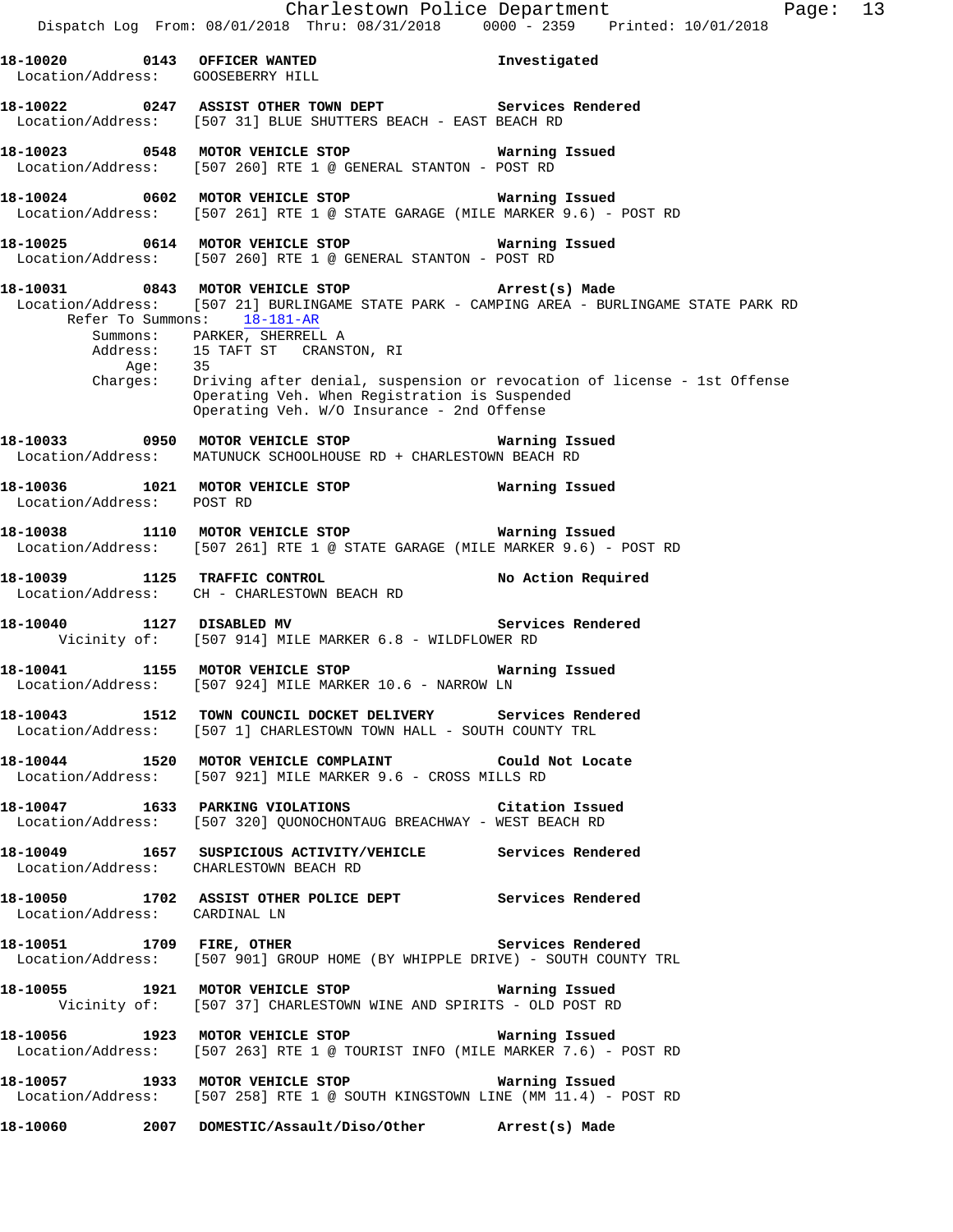Charlestown Police Department Fage: 14 Dispatch Log From: 08/01/2018 Thru: 08/31/2018 0000 - 2359 Printed: 10/01/2018 Location/Address: BUCKEYE BROOK RD Refer To Arrest: 18-182-AR Arrest: MCGILL, KEVIN Address: 14 LANGWORTHY RD WESTERLY, RI<br>Aqe: 18 Age: Charges: DOMESTIC-DISORDERLY CONDUCT DOMESTIC-REFUSE/RELINQUISH TELEPHONE **18-10061 2050 MOTOR VEHICLE STOP Warning Issued**  Location/Address: [507 266] RTE 1 @ WILLOWS - POST RD **18-10062 2104 FIREWORKS/Possession/Use/Other Services Rendered**  Vicinity of: [507 50] CENTRAL BEACH - SURFSIDE AVE **18-10063 2143 SUSPICIOUS ACTIVITY/VEHICLE No Action Required**  Location/Address: [507 72] CUMBERLAND FARMS - OLD POST RD **18-10064 2202 MOTOR VEHICLE COMPLAINT Arrest(s) Made**  Location/Address: [507 267] RTE 1 @ HITCHING POST - POST RD Refer To Arrest: 18-183-AR Arrest: CARLSON, KATHLEEN R Address: 30 WEST CASTLE WAY Apt. #C CHARLESTOWN, RI Age: 53<br>Charges: DUI DUI/DRUGS/ALCOHOL/1ST OFFENSE - B.A.C. UNKNOWN Refusal to Submit to Chemical Test - 1st Violation **18-10065 2341 POLICE TRANSPORT Services Rendered**  Location/Address: WEST CASTLE WAY **For Date: 08/11/2018 - Saturday 18-10066 0011 MOTOR VEHICLE STOP Warning Issued**  Location/Address: POST RD + PROSSER TRL **18-10067 0023 MOTOR VEHICLE STOP Arrest(s) Made**  Location/Address: POST RD + NARROW LN Refer To Arrest: 18-184-AR Arrest: BRUNDAGE, JONATHAN L Address: 24 OLD RD CHARLESTOWN, RI Age: 44 Charges: DUI/DRUGS/ALCOHOL/1ST OFFENSE - B.A.C. UNKNOWN Driving with Expired License - 1st Offense Refusal to Submit to Chemical Test - 1st Violation **18-10068 0104 MVA - W/Injury/Fluid/Hazard Investigated**  Location/Address: POST RD + NARROW LN Refer To Accident: 18-108-AC Refer To Arrest: 18-185-AR Arrest: GRAHAM, THOMAS K Address: 59 OAK ST WESTERLY, RI Age: 27<br>Charges: DUI DUI/DRUGS/ALCOHOL/1ST OFFENSE - B.A.C. UNKNOWN Refusal to Submit to Chemical Test - 1st Violation RECK. DRIVE/DRAG RACING/ELUDING POLICE-1ST OFF Refer To Summons: 18-196-AR Summons: FERRIS, HOLLY K Address: 293 SHORE RD Apt. #A WESTERLY, RI Age: 38 Charges: Driving with Expired License - 1st Offense **18-10070 0208 ASSIST OTHER AGENCY Taken/Refered to Other A**  Vicinity of: [507 21] BURLINGAME STATE PARK - CAMPING AREA - BURLINGAME STATE PARK RD **18-10071 0302 POLICE TRANSPORT Services Rendered**  Location/Address: OLD RD **18-10072 0802 ASSIST OTHER POLICE DEPT No Action Required**  Location/Address: NIANTIC HWY **18-10073 0832 POLICE INFORMATION Services Rendered**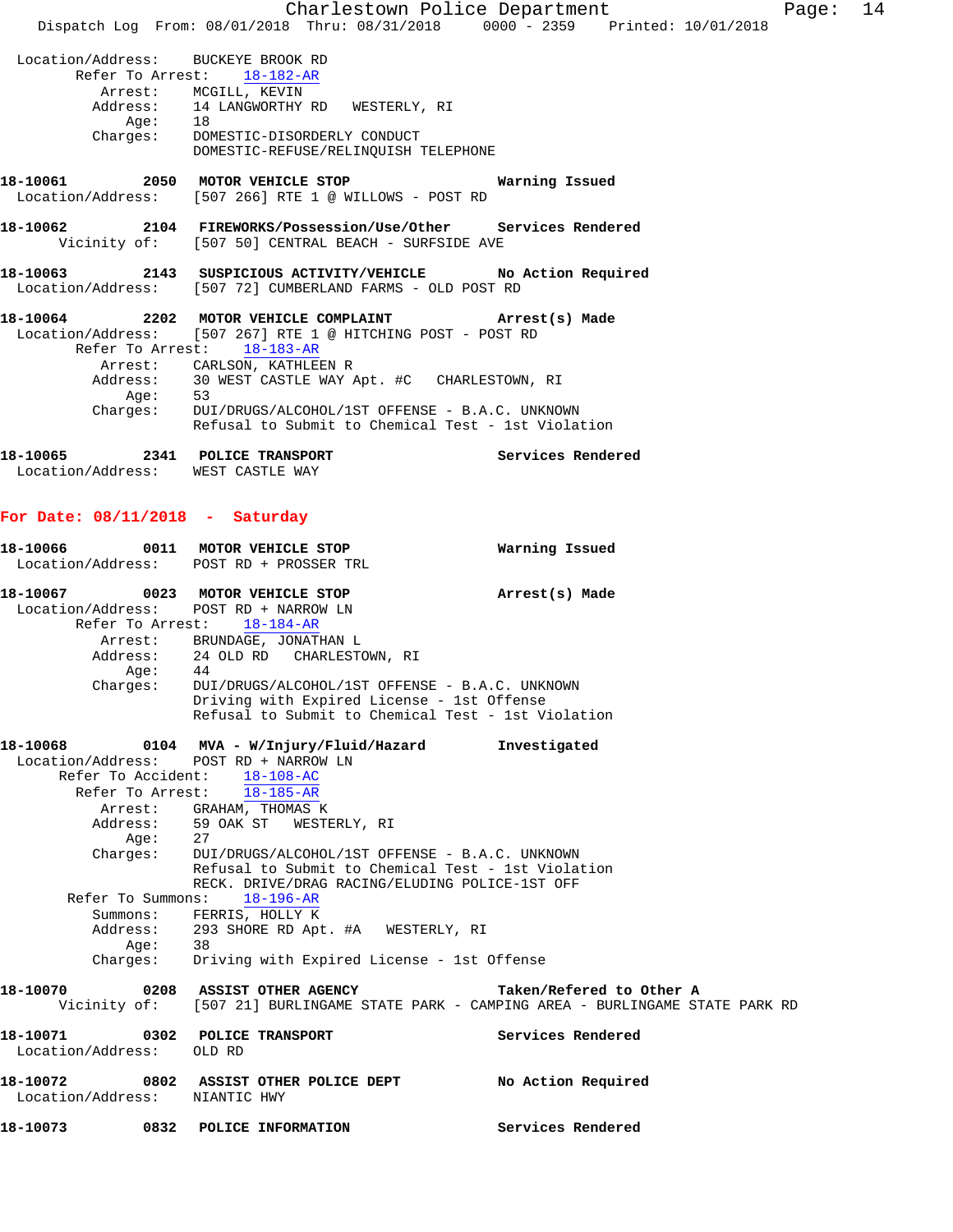Location/Address: [507 38] CHARLESTOWN POST OFFICE - OLD POST RD

|                                           |      | 18-10074 0857 LARCENY<br>Location/Address: CEDAR KNOLL DR<br>Refer To Incident: $18-345-OF$                                                                                                                    | Investigated       |
|-------------------------------------------|------|----------------------------------------------------------------------------------------------------------------------------------------------------------------------------------------------------------------|--------------------|
|                                           |      | 18-10075 0917 LARCENY<br>Location/Address: SHADY HARBOR DR                                                                                                                                                     | Investigated       |
|                                           |      | 18-10076 1001 DISABLED MV<br>Location/Address: POST RD + WILDFLOWER RD                                                                                                                                         | Services Rendered  |
|                                           |      | 18-10079 1116 DISABLED MV<br>Location/Address: SOUTH COUNTY TRL                                                                                                                                                | Services Rendered  |
|                                           |      | 18-10081 1324 ALARM, BURGLAR<br>Location/Address: [507 874] EAST QUAIL RUN                                                                                                                                     | <b>False Alarm</b> |
|                                           |      | 18-10084 1540 ALARM, BURGLAR<br>Location/Address: [507 746] POWAGET AVE                                                                                                                                        | False Alarm        |
|                                           |      | 18-10085 1621 MOTOR VEHICLE STOP 1nvestigated<br>Vicinity of: SOUTH COUNTY TRL                                                                                                                                 |                    |
|                                           |      | 18-10086 1628 MOTOR VEHICLE STOP Citation Issued<br>Location/Address: [507 916] MILE MARKER 7.4 - TAMANACO DR                                                                                                  |                    |
|                                           |      | 18-10087 1656 MOTOR VEHICLE STOP<br>Location/Address: POST RD + KING'S FACTORY RD                                                                                                                              | Warning Issued     |
|                                           |      | 18-10088 1801 OFFICER WANTED Transported to Hospital<br>Location/Address: [507 435] SOUTH SHORE MENTAL HEALTH CHARLESTOWN HOUS - OLD POST RD<br>Refer To Incident: 18-351-OF                                   |                    |
|                                           |      | 18-10089 1846 DISABLED MV<br>Location/Address: [507 910] MILE MARKER 5.6 - EAST BEACH RD                                                                                                                       | Services Rendered  |
|                                           |      | 18-10091 2059 MOTOR VEHICLE STOP <b>WATNING ISSUED</b><br>Location/Address: [507 921] MILE MARKER 9.6 - CROSS MILLS RD                                                                                         |                    |
|                                           |      | 18-10092 2110 ASSIST OTHER TOWN DEPT Services Rendered<br>Location/Address: [507 49] CHARLESTOWN TOWN BEACH - CHARLESTOWN BEACH RD                                                                             |                    |
|                                           | Age: | 18-10093 2119 MOTOR VEHICLE STOP (Arrest(s) Made<br>Location/Address: [507 266] RTE 1 @ WILLOWS - POST RD<br>Refer To Arrest: 18-186-AR<br>Arrest: FERRARI, DALE A<br>Address: 19 MAPLE CT HOPKINTON, RI<br>56 |                    |
|                                           |      | Charges: DUI/DRUGS/ALCOHOL/2ND OFFENSE - B.A.C. UNKNOWN<br>Refusal to Submit to Chemical Test - 1st Violation<br>OPER.U/FOREIGN LICENSE DURING SUSP.OR REVOC.                                                  |                    |
| 18-10096<br>Location/Address: SHANNOCK RD |      | 2350 MOTOR VEHICLE STOP                                                                                                                                                                                        | Citation Issued    |
|                                           |      | 18-10097 2356 WELL BEING CHECK<br>Location/Address: [507 66] WILLOWS RESORT - POST RD                                                                                                                          | Investigated       |
| For Date: $08/12/2018$ - Sunday           |      |                                                                                                                                                                                                                |                    |
|                                           |      | 18-10099 0016 MOTOR VEHICLE STOP<br>Location/Address: OLD COACH RD + SHANNOCK RD                                                                                                                               | Citation Issued    |

| 18-10105<br>0120 | MOTOR VEHICLE STOP                             | Arrest(s) Made |
|------------------|------------------------------------------------|----------------|
|                  | Location/Address: SOUTH COUNTY TRL + LEWIS TRL |                |
|                  | Refer To Arrest: 18-187-AR                     |                |
|                  | Arrest: PENO, SHAWN L                          |                |
|                  | Address: 113A ARCHAMBAULT AVE W WARWICK, RI    |                |
| Age:             | 46                                             |                |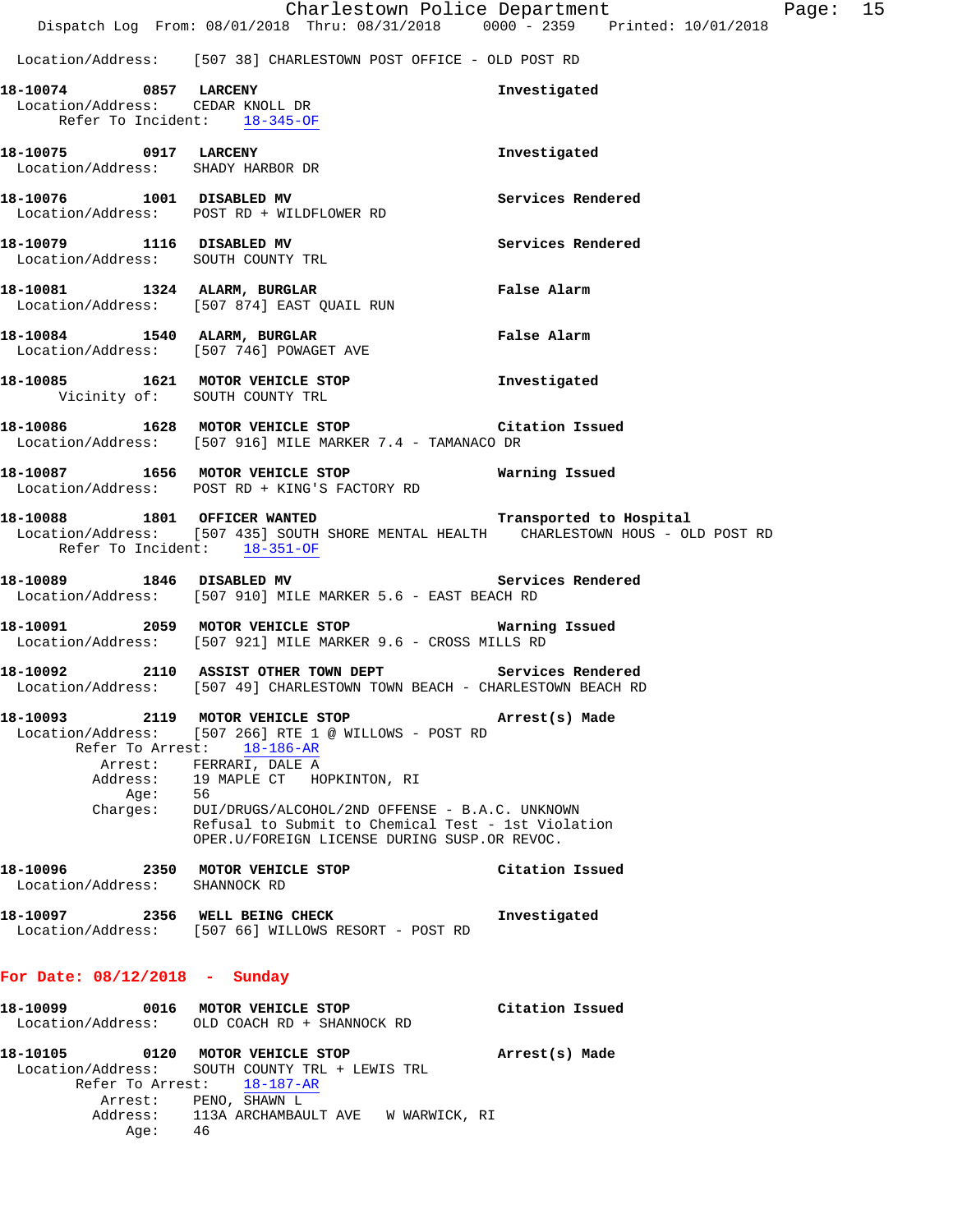|                                                             | Dispatch Log From: 08/01/2018 Thru: 08/31/2018 0000 - 2359 Printed: 10/01/2018                                                                       | Charlestown Police Department | Page: 16 |  |
|-------------------------------------------------------------|------------------------------------------------------------------------------------------------------------------------------------------------------|-------------------------------|----------|--|
|                                                             | Charges: DUI/DRUGS/ALCOHOL/1ST OFFENSE - B.A.C. UNKNOWN<br>Refusal to Submit to Chemical Test - 1st Violation                                        |                               |          |  |
| 18-10107 0237 POLICE TRANSPORT                              | Location/Address: WESTERLY LINE - ROSS HILL RD                                                                                                       | Services Rendered             |          |  |
|                                                             | 18-10108  0256  DISTURBANCE/Music/Noise  Could Not Locate  Location/Address:  COLUMBIA HEIGHTS RD                                                    |                               |          |  |
|                                                             | 18-10110 0552 ROAD HAZARD/OBSTRUCTION Removed Hazard<br>Location/Address: [507 55] BRADFORD SPORTSMEN'S CLUB - ROSS HILL RD                          |                               |          |  |
| 18-10111 0628 ALARM, FIRE<br>Location/Address: CHEROKEE BND |                                                                                                                                                      | False Alarm                   |          |  |
| Location/Address: ALLEN'S COVE RD                           | 18-10112 0644 OFFICER WANTED                                                                                                                         | Investigated                  |          |  |
|                                                             | 18-10113 0811 MOTOR VEHICLE STOP 60 Warning Issued<br>Location/Address: MATUNUCK SCHOOLHOUSE RD + ATLANTIS DR                                        |                               |          |  |
|                                                             | 18-10117 0948 MOTOR VEHICLE STOP <b>WATNING ISSUED</b><br>Location/Address: [507 279] RTE 2 @ CHARLESTOWN TOWN HALL - SOUTH COUNTY TRL               |                               |          |  |
| Location/Address: BOTKA DR                                  | 18-10118    1026    MARRANT ARREST                                                                                                                   | Arrest(s) Made                |          |  |
|                                                             | Refer To Arrest: 18-188-AR<br>Arrest: URBAN, BRADLEY R<br>Address: 90 BOTKA DR CHARLESTOWN, RI<br>Age: 41<br>Charges: WARRANT OF ARREST ON AFFIDAVIT |                               |          |  |
|                                                             | 18-10119 1032 ROAD HAZARD/OBSTRUCTION Removed Hazard<br>Location/Address: [507 921] MILE MARKER 9.6 - CROSS MILLS RD                                 |                               |          |  |
| Location/Address: KING'S FACTORY RD                         | 18-10120 1039 WELL BEING CHECK                                                                                                                       | No Action Required            |          |  |
| Location/Address: WEST BEACH RD                             | 18-10123 1253 ALARM, FIRE                                                                                                                            | No Action Required            |          |  |
|                                                             | 18-10125 1402 MOTOR VEHICLE COMPLAINT<br>Location/Address: [507 920] MILE MARKER 9.2 - POST RD                                                       | Could Not Locate              |          |  |
|                                                             | 18-10126 1429 WELL BEING CHECK<br>Location/Address: [507 789] SAND PLAIN RD                                                                          | Investigated                  |          |  |
|                                                             | 18-10128 1550 ANIMAL COMPLAINT 18-10128 Unfounded<br>Location/Address: SOUTH COUNTY TRL + SAND PLAIN RD                                              |                               |          |  |
|                                                             | 18-10130 1939 MOTOR VEHICLE STOP Warning Issued<br>Vicinity of: [507 442] ROSS HILL RD                                                               |                               |          |  |
|                                                             | 18-10135 2018 MOTOR VEHICLE STOP 6 Warning Issued<br>Location/Address: [507 266] RTE 1 @ WILLOWS - POST RD                                           |                               |          |  |
|                                                             | Location/Address: SOUTH COUNTY TRL + LAURI DR                                                                                                        |                               |          |  |
|                                                             | 18-10139 2047 ASSIST CITIZEN<br>Location/Address: BUCKEYE BROOK RD + CHARLES AVE                                                                     | Services Rendered             |          |  |
|                                                             | 18-10140  2052 MOTOR VEHICLE STOP <b>Warning Issued</b><br>Location/Address: POST RD + KING'S FACTORY RD                                             |                               |          |  |
|                                                             | 18-10141 2100 ASSIST OTHER TOWN DEPT Services Rendered<br>Location/Address: [507 327] CHARLESTOWN BEACH TOWN PARKING LOT - CHARLESTOWN BEACH RD      |                               |          |  |
|                                                             | 18-10143 2116 ASSIST OTHER TOWN DEPT Services Rendered<br>Location/Address: [507 31] BLUE SHUTTERS BEACH - EAST BEACH RD                             |                               |          |  |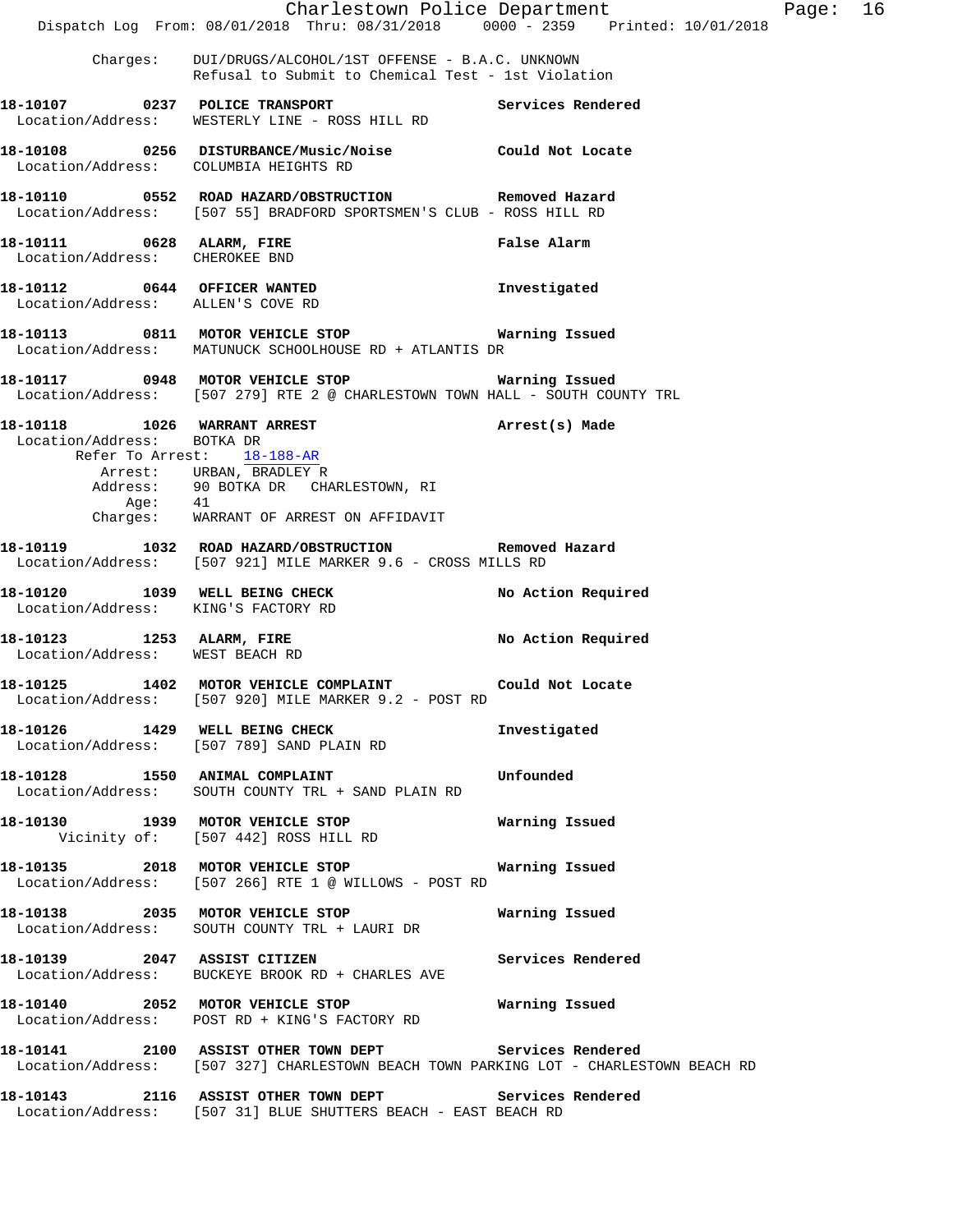**18-10144 2344 MOTOR VEHICLE STOP Warning Issued**  Location/Address: POST RD + SCHOOLHOUSE POND RD

## **For Date: 08/13/2018 - Monday**

|                                  | Location/Address: SK LINE - POST RD                                                                                                     |                    |
|----------------------------------|-----------------------------------------------------------------------------------------------------------------------------------------|--------------------|
|                                  | 18-10151 0048 MOTOR VEHICLE STOP<br>Location/Address: RICHMOND LINE - SOUTH COUNTY TRL                                                  | Citation Issued    |
|                                  | 18-10167 0205 SUSPICIOUS ACTIVITY/VEHICLE Investigated<br>Location/Address: [507 72] CUMBERLAND FARMS - OLD POST RD                     |                    |
|                                  | 18-10169 0313 MOTOR VEHICLE STOP Warning Issued<br>Location/Address: POST RD + CROSS MILLS RD                                           |                    |
|                                  | <b>18-10170</b> 0327 MOTOR VEHICLE STOP <b>Warning Issued</b><br>Location/Address: [507 100] RTE 1 @ FIORES (MILE MARKER 8.0) - POST RD |                    |
|                                  | 18-10171 0344 MOTOR VEHICLE STOP <b>Warning Issued</b><br>Location/Address: [507 247] HUNGRY HAVEN RESTAURANT - SOUTH COUNTY TRL        |                    |
|                                  | 18-10172   0354   MOTOR VEHICLE STOP   Citation Issued<br>Location/Address:   SK LINE - POST RD                                         |                    |
| Refer To Summons: 18-189-AR      | 18-10175 0434 MOTOR VEHICLE STOP <b>18-10175</b> Citation Issued<br>Location/Address: [507 66] WILLOWS RESORT - POST RD                 |                    |
|                                  | Summons: WYLIE, ANDREW P<br>Address: 351 ROSS HILL RD CHARLESTOWN, RI<br>Age: 28<br>Charges: Driving with Expired License - 1st Offense |                    |
|                                  |                                                                                                                                         |                    |
|                                  | 18-10176   0442   MOTOR VEHICLE STOP   UNITALLY   Marning Issued   Location/Address:   TOURIST INFO - POST RD                           |                    |
|                                  | Location/Address: [507 642] CHARLESTOWN POLICE DEPARTMENT - OLD POST RD                                                                 |                    |
|                                  | 18-10178 0626 POLICE INFORMATION Services Rendered<br>Location/Address: [507 38] CHARLESTOWN POST OFFICE - OLD POST RD                  |                    |
|                                  | Location/Address: SOUTH COUNTY TRL + CAROLINA BACK RD                                                                                   |                    |
|                                  | 18-10181 0751 FOLLOW-UP INVESTIGATION 1nvestigated<br>Location/Address: [507 72] CUMBERLAND FARMS - OLD POST RD                         |                    |
|                                  | 18-10182 0814 PSYCHOLOGICAL EMERGENCY 1nvestigated<br>Location/Address: [507 869] GROUP HOME PERSPECTIVE - KING'S FACTORY RD            |                    |
|                                  | 18-10185 		 0825 ROAD HAZARD/OBSTRUCTION Services Rendered<br>Location/Address: PROSSER TRL + MOHEGAN RD                                |                    |
|                                  | 18-10186 0939 MOTOR VEHICLE STOP<br>Location/Address: [507 276] RTE 2 @ RICHMOND LINE - SOUTH COUNTY TRL                                | Warning Issued     |
|                                  |                                                                                                                                         | No Action Required |
| 18-10192 1336 TRAFFIC CONTROL    | Location/Address: SOUTH COUNTY TRL + OLD MILL RD                                                                                        | Services Rendered  |
| 18-10194 1623 MOTOR VEHICLE STOP | Location/Address: POST RD + SCHOOLHOUSE POND RD                                                                                         | Warning Issued     |
| 18-10195 1848 MOTOR VEHICLE STOP |                                                                                                                                         | Warning Issued     |

Location/Address: [507 276] RTE 2 @ RICHMOND LINE - SOUTH COUNTY TRL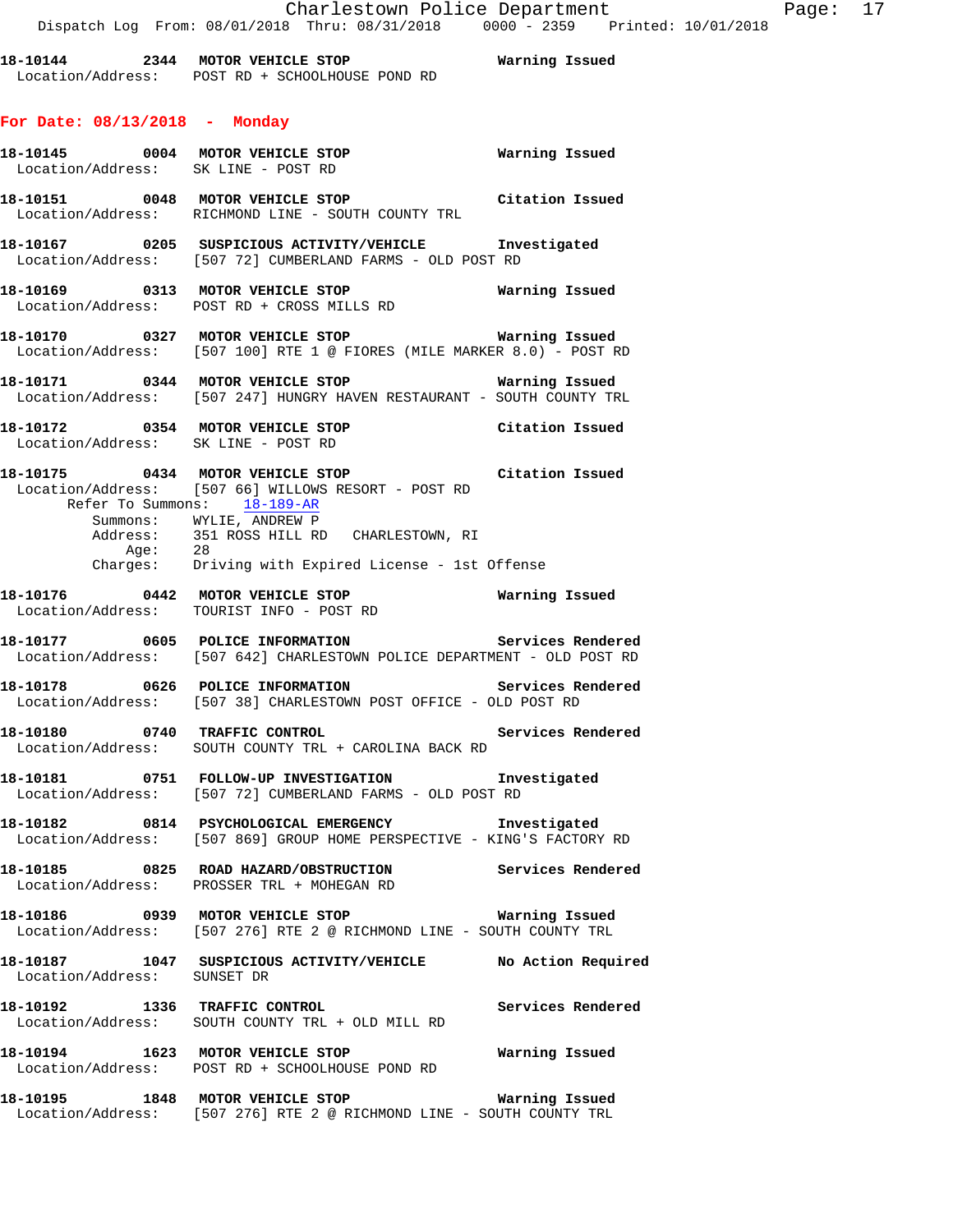|                                                                                            | Charlestown Police Department Page: 18<br>Dispatch Log From: 08/01/2018 Thru: 08/31/2018 0000 - 2359 Printed: 10/01/2018                        |                   |  |
|--------------------------------------------------------------------------------------------|-------------------------------------------------------------------------------------------------------------------------------------------------|-------------------|--|
| Refer To Incident: 18-346-OF                                                               | Location/Address: [507 531] NARRAGANSETT INDIAN TRIBAL ADMN BUILDING - SOUTH COUNTY TRL                                                         |                   |  |
|                                                                                            | 18-10198 2153 ASSIST OTHER TOWN DEPT Services Rendered<br>Location/Address: [507 327] CHARLESTOWN BEACH TOWN PARKING LOT - CHARLESTOWN BEACH RD |                   |  |
| Location/Address: BISCUIT CITY RD                                                          | 18-10200 2208 WELL BEING CHECK 1 Threstigated                                                                                                   |                   |  |
| For Date: $08/14/2018$ - Tuesday                                                           |                                                                                                                                                 |                   |  |
|                                                                                            | 18-10202 0023 DISABLED MV<br>Location/Address: POST RD + EAST BEACH RD                                                                          | Investigated      |  |
|                                                                                            | 18-10203 0036 MOTOR VEHICLE STOP <b>Marning Issued</b><br>Location/Address: [507 212] SURFSIDE MOTOR INN - NARROW LN                            |                   |  |
|                                                                                            | 18-10220 0934 MOTOR VEHICLE STOP Citation Issued<br>Location/Address: POST RD + SOUTH COUNTY TRL                                                |                   |  |
| Location/Address: WEST NIANTIC ST                                                          | 18-10240 1030 FOUND/LOST PROPERTY No Action Required                                                                                            |                   |  |
|                                                                                            | 18-10222 1125 TRAFFIC CONTROL<br>Location/Address: SOUTH COUNTY TRL                                                                             | Citation Issued   |  |
|                                                                                            | 18-10223 1144 OFFICER WANTED<br>Location/Address: [507 72] CUMBERLAND FARMS - OLD POST RD                                                       | Investigated      |  |
|                                                                                            | 18-10226 1259 OFFICER WANTED Services Rendered Location/Address: [507 38] CHARLESTOWN POST OFFICE - OLD POST RD                                 |                   |  |
|                                                                                            | 18-10227 1332 ALARM, BURGLAR 1999 1999 Palse Alarm<br>Location/Address: [507 592] CHARLESTOWN BEACH RD                                          |                   |  |
|                                                                                            | 18-10228 1336 MOTOR VEHICLE STOP Citation Issued<br>Location/Address: [507 321] CHARLESTOWN BEACH - CHARLESTOWN BEACH RD                        |                   |  |
| 18-10229 1353 POLICE INFORMATION<br>Location/Address: PASQUISETT TRL                       |                                                                                                                                                 | Investigated      |  |
|                                                                                            | 18-10230 1357 MOTOR VEHICLE STOP<br>Location/Address: POST RD + KING'S FACTORY RD                                                               | Warning Issued    |  |
|                                                                                            | 18-10231 1400 ALARM, BURGLAR<br>Location/Address: [507 373] CROSS MILLS LIBRARY - OLD POST RD                                                   | False Alarm       |  |
|                                                                                            | 18-10232 1403 MOTOR VEHICLE STOP 6 Warning Issued<br>Location/Address: [507 266] RTE 1 @ WILLOWS - POST RD                                      |                   |  |
| Location/Address: LAUREL RD                                                                | 18-10234 1508 ALARM, BURGLAR                                                                                                                    | Investigated      |  |
| Refer To Incident: 18-348-OF                                                               | 18-10235 1533 POLICE INFORMATION Services Rendered<br>Location/Address: [507 642] CHARLESTOWN POLICE DEPARTMENT - OLD POST RD                   |                   |  |
|                                                                                            | 18-10237 1603 MOTOR VEHICLE STOP 5 Warning Issued<br>Location/Address: [507 292] RTE 216 @ BRADFORD GUN CLUB - ROSS HILL RD                     |                   |  |
| 18-10238 1614 OFFICER WANTED<br>Location/Address: BOTKA DR<br>Refer To Incident: 18-349-OF |                                                                                                                                                 | Investigated      |  |
|                                                                                            | 18-10241 1643 MOTOR VEHICLE STOP<br>Location/Address: OLD POST RD - ROSS HILL RD                                                                | Citation Issued   |  |
| Location/Address: ROSS HILL RD                                                             | 18-10242 1711 TRAFFIC CONTROL                                                                                                                   | Services Rendered |  |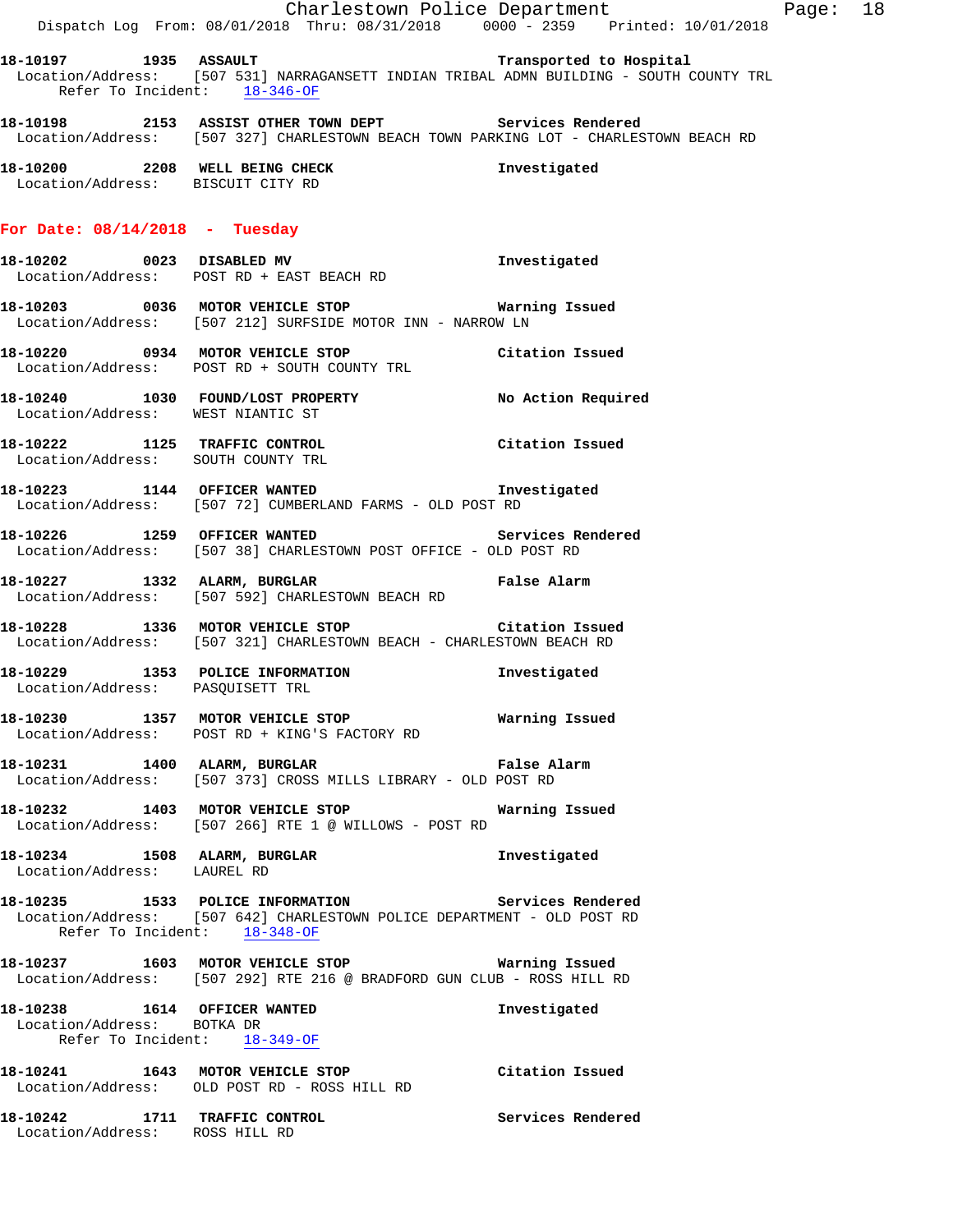| Location/Address: CROSSLAND ST                |      | 18-10243 1800 DOMESTIC/Assault/Diso/Other Investigated                                                                                                               |                |
|-----------------------------------------------|------|----------------------------------------------------------------------------------------------------------------------------------------------------------------------|----------------|
| Refer To Incident: 18-350-OF                  |      |                                                                                                                                                                      |                |
|                                               |      | 18-10244 1812 POLICE INFORMATION Investigated<br>Location/Address: COLUMBIA HEIGHTS OVAL                                                                             |                |
|                                               |      | 18-10247 1840 MOTOR VEHICLE STOP <b>WATER WATER</b><br>Location/Address: [507 298] RTE 1A @ WILLOWS RESORT - OLD POST RD                                             |                |
|                                               |      | 18-10248 1913 MOTOR VEHICLE STOP Citation Issued<br>Vicinity of: [507 66] FIORES - POST RD                                                                           |                |
| Location/Address: PROSSER TRL                 |      | 18-10249 1941 MOTOR VEHICLE STOP Citation Issued                                                                                                                     |                |
|                                               |      | 18-10250 2007 MOTOR VEHICLE STOP 6 Warning Issued<br>Location/Address: [507 276] RTE 2 @ RICHMOND LINE - SOUTH COUNTY TRL                                            |                |
| Refer To Accident: 18-109-AC                  |      | 18-10251 2123 MVA - Minor<br>Location/Address: BISCUIT CITY RD + NEW BISCUIT CITY RD<br>Report Taken                                                                 |                |
|                                               |      | 18-10252 2334 ALARM, BURGLAR 2008 Palse Alarm<br>Location/Address: [507 783] LARLHAM LANDSCAPE CONSTRUCTION CO INC - OLD POST RD                                     |                |
| For Date: $08/15/2018$ - Wednesday            |      |                                                                                                                                                                      |                |
|                                               |      | 18-10254 0012 MOTOR VEHICLE COMPLAINT Could Not Locate<br>Location/Address: [507 258] RTE 1 @ SOUTH KINGSTOWN LINE (MM 11.4) - POST RD                               |                |
|                                               |      | Location/Address: KING'S FACTORY RD + POST RD                                                                                                                        |                |
| Location/Address: FALCONE LN                  |      |                                                                                                                                                                      |                |
|                                               |      | 18-10257 0109 ASSIST OTHER POLICE DEPT Services Rendered<br>Location/Address: [507 469] OLD MILL DINER - SOUTH COUNTY TRL                                            |                |
|                                               |      | 18-10265 0215 ASSIST OTHER TOWN DEPT Services Rendered<br>Location/Address: [507 327] CHARLESTOWN BEACH TOWN PARKING LOT - CHARLESTOWN BEACH RD                      |                |
|                                               |      | 18-10267 0232 MOTOR VEHICLE STOP<br>Location/Address: POST RD + BEND RD                                                                                              | Warning Issued |
|                                               |      | 18-10268 		 0325 ASSIST OTHER TOWN DEPT 		 Services Rendered<br>Location/Address: [507 31] BLUE SHUTTERS BEACH - EAST BEACH RD                                       |                |
| 18-10269                                      |      | 18-10269      0535    MOTOR VEHICLE STOP             Warning Issued<br>Location/Address:   [507 303] RTE 1 @ SOUTH SHORE MENTAL HEALTH (MM 9.0) - POST RD            |                |
|                                               |      | 18-10270 0544 MOTOR VEHICLE STOP<br>Vicinity of: [507 929] CHURCHWOODS HOUSING COMPLEX - OLD POST RD                                                                 | Warning Issued |
| 18-10271 0556 DISABLED MV<br>Refer To Arrest: |      | Location/Address: MATUNUCK SCHOOLHOUSE RD + OLD POST RD<br>Refer To Accident: $\frac{18-110-AC}{1}$<br>$18 - 190 - AR$                                               | Arrest(s) Made |
|                                               | Age: | Arrest: ERICE, ALEXANDER P<br>Address: 18 EDITH ST Apt. #12 COVENTRY, RI<br>- 46<br>Charges: Driving after denial, suspension or revocation of license - 2nd Offense |                |
|                                               |      | OBSTRUCTING OFFICER IN EXECUTION OF DUTY<br>POSSESSION OF SCHEDULE I, II, III, IV, V                                                                                 |                |
|                                               |      | 18-10272 0631 MOTOR VEHICLE COMPLAINT Services Rendered<br>Location/Address: SOUTH KINGSTOWN TOWN LINE - POST RD                                                     |                |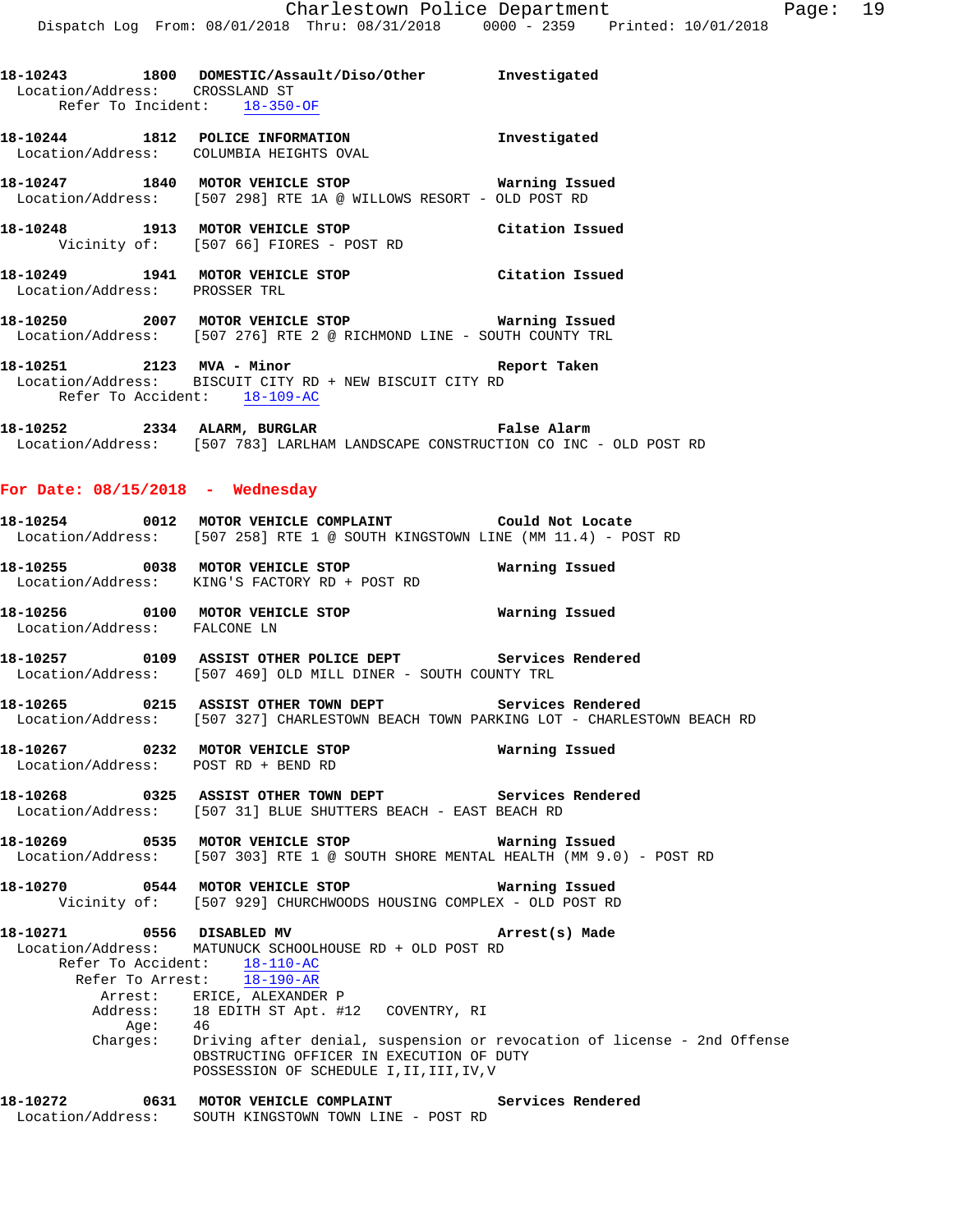**18-10273 0925 ROAD HAZARD/OBSTRUCTION Services Rendered**  Location/Address: TOCKWOTTEN COVE RD

**18-10276 1148 MOTOR VEHICLE STOP Warning Issued**  Location/Address: [507 26] CHARLESTOWN BREACHWAY - CHARLESTOWN BEACH RD

**18-10277 1319 MOTOR VEHICLE STOP Warning Issued**  Location/Address: [507 29] ARROWHEAD DENTAL - SOUTH COUNTY TRL

18-10281 1519 MVA - Minor **No Action Required** Location/Address: [507 642] CHARLESTOWN POLICE DEPARTMENT - OLD POST RD

**18-10282 1527 PARKING VIOLATIONS Warning Issued**  Location/Address: CHARLESTOWN BEACH RD + CRAIG ST

**18-10287 1727 MOTOR VEHICLE STOP Warning Issued**  Location/Address: BUCKEYE BROOK RD

**18-10288 1729 MOTOR VEHICLE STOP Warning Issued**  Location/Address: SOUTH COUNTY TRL + JACOB PERRY DR

**18-10289 1739 ALARM, BURGLAR Investigated**  Location/Address: [507 900] RUST RABBIT ANTIQUES - OLD POST RD

**18-10290 1745 FOLLOW-UP INVESTIGATION Services Rendered**  Location/Address: [507 642] CHARLESTOWN POLICE DEPARTMENT - OLD POST RD

**18-10293 1813 ALARM, BURGLAR Investigated**  Location/Address: [507 566] SHADY HARBOR DR

**18-10295 1852 MOTOR VEHICLE STOP Citation Issued**  Location/Address: [507 269] RTE 1 @ DRIVING RANGE - POST RD

**18-10296 1947 MOTOR VEHICLE STOP No Action Required**  Location/Address: [507 266] RTE 1 @ WILLOWS - POST RD

**18-10297 1957 MOTOR VEHICLE STOP No Action Required**  Location/Address: [507 266] RTE 1 @ WILLOWS - POST RD

**18-10298 2002 MOTOR VEHICLE STOP Warning Issued**  Location/Address: [507 100] RTE 1 @ FIORES (MILE MARKER 8.0) - POST RD

**18-10299 2019 MOTOR VEHICLE STOP Warning Issued**  Location/Address: POST RD + WILDFLOWER RD

**18-10300 2028 MOTOR VEHICLE STOP Warning Issued**  Location/Address: [507 100] RTE 1 @ FIORES (MILE MARKER 8.0) - POST RD

**18-10301 2031 MOTOR VEHICLE STOP Warning Issued**  Location/Address: [507 303] RTE 1 @ SOUTH SHORE MENTAL HEALTH (MM 9.0) - POST RD

**18-10302 2038 WELL BEING CHECK Investigated**  Location/Address: [507 100] RTE 1 @ FIORES (MILE MARKER 8.0) - POST RD

**18-10303 2042 POLICE TRANSPORT Services Rendered**  Location/Address: [507 642] CHARLESTOWN POLICE DEPARTMENT - OLD POST RD

**18-10304 2059 ASSIST OTHER TOWN DEPT Services Rendered**  Location/Address: [507 327] CHARLESTOWN BEACH TOWN PARKING LOT - CHARLESTOWN BEACH RD

**18-10307 2124 ASSIST OTHER TOWN DEPT Services Rendered**  Location/Address: [507 31] BLUE SHUTTERS BEACH - EAST BEACH RD

**18-10312 2150 DOMESTIC/Assault/Diso/Other Arrest(s) Made**  Location/Address: BISCUIT CITY RD Refer To Arrest: 18-191-AR Arrest: PERRY, SHAWN<br>Address: 2190 KINGSTOW 2190 KINGSTOWN RD SOUTH KINGSTOWN, RI Age: 49 Charges: DOMESTIC-SIMPLE ASSAULT/BATTERY DOMESTIC-DISORDERLY CONDUCT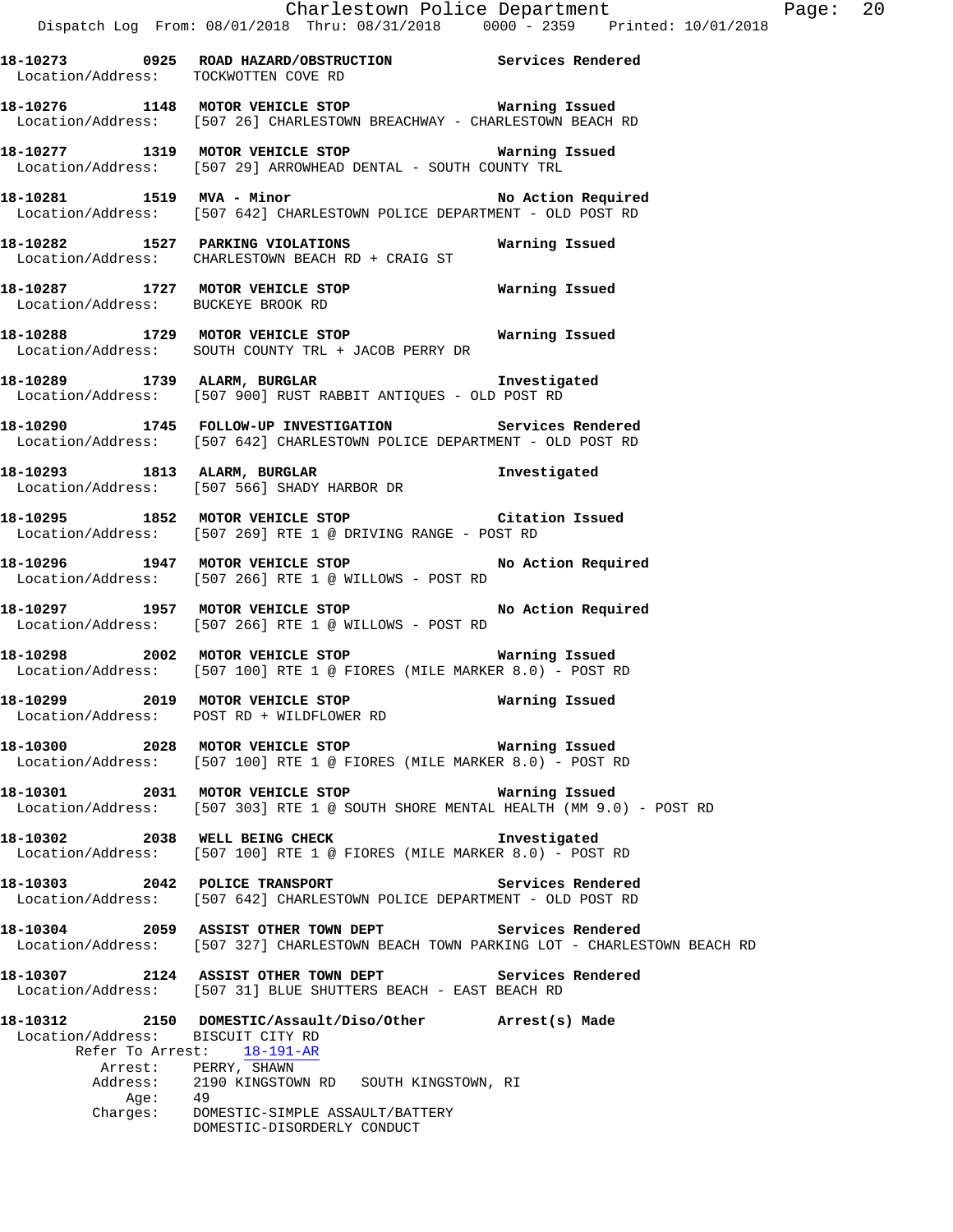Charlestown Police Department Fage: 21 Dispatch Log From: 08/01/2018 Thru: 08/31/2018 0000 - 2359 Printed: 10/01/2018 Refer To Incident: 18-355-OF **18-10313 2224 DISABLED MV Services Rendered**  Location/Address: SOUTH COUNTY TRL **For Date: 08/16/2018 - Thursday 18-10314 0021 ASSIST OTHER POLICE DEPT Could Not Locate**  Location/Address: SOUTH COUNTY TRL **18-10317 0050 ASSIST OTHER POLICE DEPT Services Rendered**  Location/Address: [507 21] BURLINGAME STATE PARK - CAMPING AREA - BURLINGAME STATE PARK RD **18-10321 0202 SUSPICIOUS ACTIVITY/VEHICLE No Action Required**  Location/Address: [507 320] QUONOCHONTAUG BREACHWAY - WEST BEACH RD **18-10323 0222 MOTOR VEHICLE STOP Warning Issued**  Location/Address: [507 100] RTE 1 @ FIORES (MILE MARKER 8.0) - POST RD **18-10332 0441 MOTOR VEHICLE STOP Warning Issued**  Location/Address: POST RD + SOUTH COUNTY TRL **18-10334 0639 MOTOR VEHICLE STOP Citation Issued**  Location/Address: POST RD + PROSSER TRL **18-10335 0713 MOTOR VEHICLE STOP Warning Issued**  Location/Address: POST RD + SCHOOLHOUSE POND RD **18-10336 0730 MOTOR VEHICLE STOP Citation Issued**  Location/Address: POST RD + LAKESIDE DR **18-10338 0758 MOTOR VEHICLE STOP Warning Issued**  Location/Address: [507 261] RTE 1 @ STATE GARAGE (MILE MARKER 9.6) - POST RD **18-10339 0814 MOTOR VEHICLE STOP Warning Issued**  Location/Address: [507 258] RTE 1 @ SOUTH KINGSTOWN LINE (MM 11.4) - POST RD **18-10340 0828 MOTOR VEHICLE STOP Citation Issued**  Location/Address: WORDEN'S POND RD + SHANNOCK RD **18-10341 0839 TRAFFIC CONTROL Arrest(s) Made**  Location/Address: SHANNOCK RD + WORDEN'S POND RD Refer To Arrest: 18-192-AR Arrest: JONES, STEPHEN J Address: 180 WALDEN WAY SOUTH KINGSTOWN, RI<br>Age: 60 Age:<br>:Charges DUI/DRUGS/ALCOHOL/2ND OFFENSE - B.A.C. UNKNOWN Refusal to Submit to Chemical Test - 1st Violation Driving after denial, suspension or revocation of license - 2nd Offense **18-10342 0930 POLICE TRANSPORT Taken/Refered to Other A**  Location/Address: [507 642] CHARLESTOWN POLICE DEPARTMENT - OLD POST RD **18-10344 1136 OFFICER WANTED Investigated**  Location/Address: ARCHES RD **18-10346 1217 MOTOR VEHICLE STOP Warning Issued**  Location/Address: [507 261] RTE 1 @ STATE GARAGE (MILE MARKER 9.6) - POST RD **18-10347 1315 OFFICER WANTED No Action Required**  Location/Address: [507 31] BLUE SHUTTERS BEACH - EAST BEACH RD **18-10350 1424 OFFICER WANTED Warning Issued**  Location/Address: EAST SHORE DR **18-10351 1525 FOLLOW-UP INVESTIGATION Services Rendered**  Location/Address: [507 49] CHARLESTOWN TOWN BEACH - CHARLESTOWN BEACH RD **18-10353 1550 MOTOR VEHICLE STOP Warning Issued** 

Location/Address: [507 276] RTE 2 @ RICHMOND LINE - SOUTH COUNTY TRL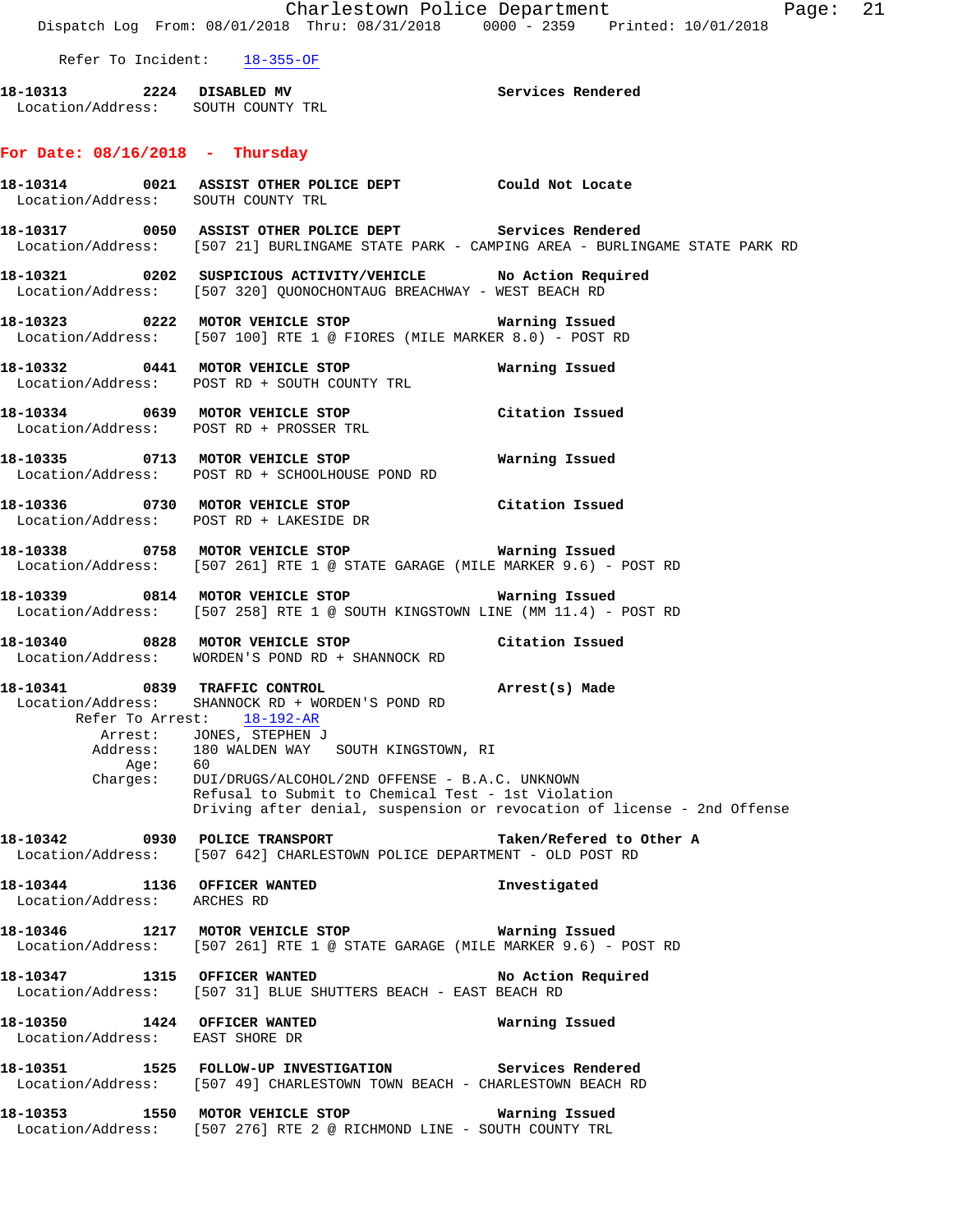**18-10354 1600 MOTOR VEHICLE STOP Warning Issued**  Location/Address: SOUTH COUNTY TRL + CAROLINA BACK RD

**18-10355 1603 MOTOR VEHICLE STOP Warning Issued**  Vicinity of: EAST BEACH RD

**18-10359 1648 ESCORT Services Rendered**  Location/Address: [507 642] CHARLESTOWN POLICE DEPARTMENT - OLD POST RD Refer To Incident: 18-353-OF

**18-10360 1938 MOTOR VEHICLE STOP Warning Issued**  Location/Address: [507 280] RTE 2 @ CROTTY'S GARAGE - SOUTH COUNTY TRL

**18-10361 1942 MOTOR VEHICLE STOP Warning Issued**  Location/Address: SOUTH COUNTY TRL + BOTKA DR

**18-10362 1946 MOTOR VEHICLE STOP Warning Issued**  Location/Address: [507 269] RTE 1 @ DRIVING RANGE - POST RD

**18-10363 2009 MOTOR VEHICLE STOP Warning Issued**  Location/Address: [507 100] RTE 1 @ FIORES (MILE MARKER 8.0) - POST RD

**18-10366 2104 ASSIST OTHER TOWN DEPT Services Rendered**  Location/Address: [507 327] CHARLESTOWN BEACH TOWN PARKING LOT - CHARLESTOWN BEACH RD

**18-10367 2129 ASSIST OTHER TOWN DEPT Services Rendered**  Location/Address: [507 31] BLUE SHUTTERS BEACH - EAST BEACH RD

**18-10368 2216 SUSPICIOUS ACTIVITY/VEHICLE Unfounded**  Location/Address: WORDEN'S POND RD + SHANNOCK RD

**18-10370 2241 DOMESTIC/Assault/Diso/Other Investigated**  Location/Address: STILL WATER RD Refer To Incident: 18-356-OF

**18-10371 2305 PSYCHOLOGICAL EMERGENCY Transported to Hospital**  Location/Address: STILL WATER RD

## **For Date: 08/17/2018 - Friday**

**18-10372 0005 MOTOR VEHICLE STOP Investigated**  Location/Address: SOUTH COUNTY TRL + NARROW LN **18-10374 0026 DISTURBANCE/Music/Noise Could Not Locate**  Location/Address: [507 21] BURLINGAME STATE PARK - CAMPING AREA - BURLINGAME STATE PARK RD

**18-10375 0044 MOTOR VEHICLE STOP Warning Issued**  Location/Address: POST RD

**18-10382 0111 MOTOR VEHICLE STOP Arrest(s) Made**  Location/Address: ROSS HILL RD Refer To Summons: 18-193-AR Summons: NEJAME, BENJAMIN H Address: 93 ROSS HILL RD CHARLESTOWN, RI<br>Aqe: 22 Age: Charges: Driving after denial, suspension or revocation of license - 1st Offense

Refer To Incident: 18-357-OF

**18-10384 0150 MOTOR VEHICLE STOP Warning Issued**  Location/Address: POST RD + ROSS HILL RD **18-10385 0212 OFFICER WANTED Investigated** 

 Location/Address: KLONDIKE RD **18-10391 0856 MOTOR VEHICLE STOP Warning Issued**  Location/Address: POST RD + KING'S FACTORY RD

**18-10392 0912 MOTOR VEHICLE STOP Warning Issued**  Location/Address: [507 100] RTE 1 @ FIORES (MILE MARKER 8.0) - POST RD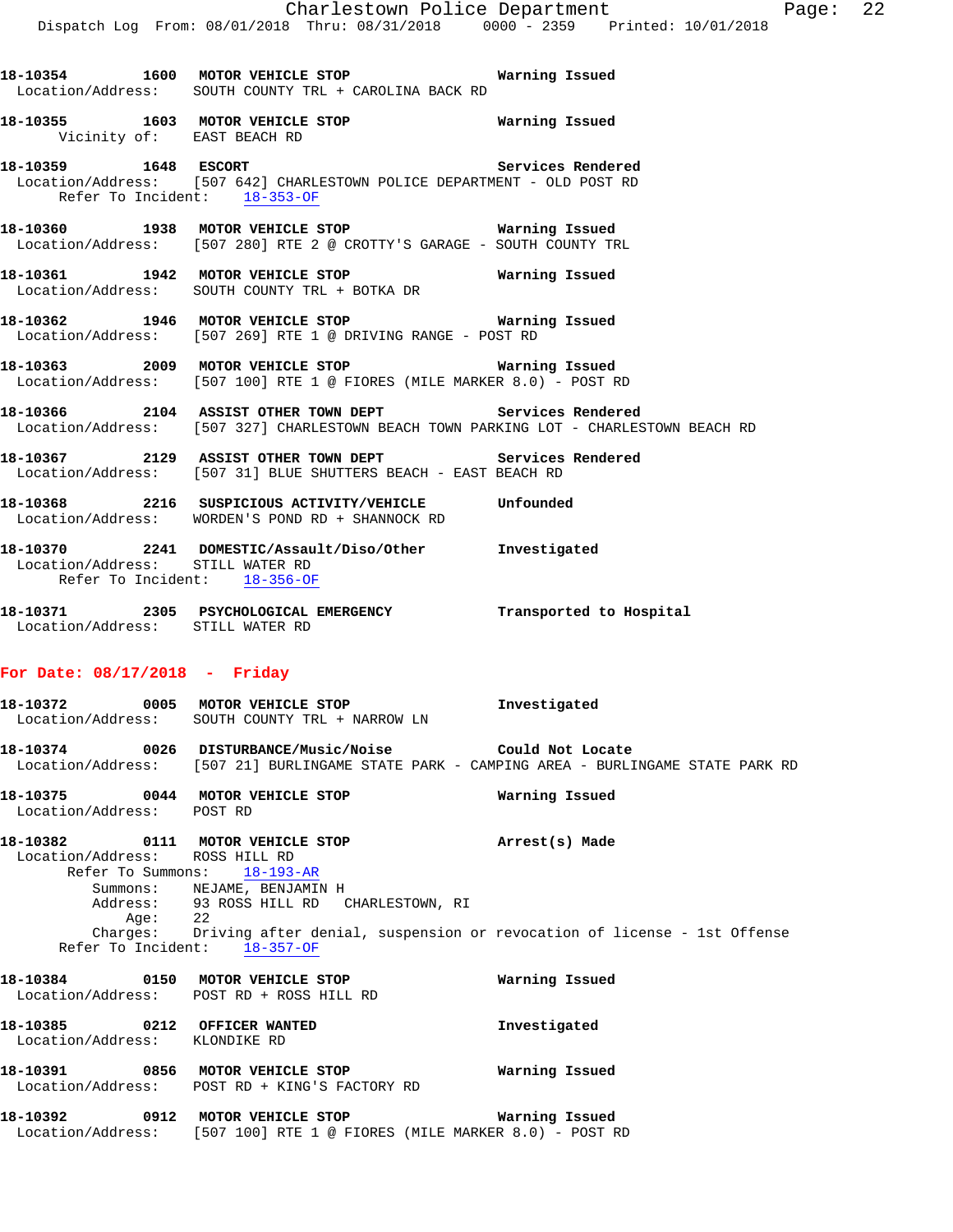|                              | 18-10393 0914 MOTOR VEHICLE STOP                                                                                                                                                                                                                                        | Warning Issued           |
|------------------------------|-------------------------------------------------------------------------------------------------------------------------------------------------------------------------------------------------------------------------------------------------------------------------|--------------------------|
|                              | Location/Address: POST RD + SCHOOLHOUSE POND RD                                                                                                                                                                                                                         |                          |
|                              | 18-10394 0945 TRAFFIC CONTROL<br>Location/Address: MATUNUCK SCHOOLHOUSE RD                                                                                                                                                                                              | Services Rendered        |
|                              | 18-10395 0949 DIS CONDUCT / FIGHT Arrest(s) Made<br>Location/Address: BISCUIT CITY RD                                                                                                                                                                                   |                          |
|                              | Refer To Arrest: 18-194-AR<br>Arrest: CAVEZZALE, MAURO L                                                                                                                                                                                                                |                          |
|                              | Address: 157 BISCUIT CITY RD CHARLESTOWN, RI<br>Age: 51<br>Charges: FELONY ASSAULT/USE DEVICE SIMILAR TO FIREARM                                                                                                                                                        |                          |
|                              | SIMPLE ASSAULT OR BATTERY<br>DISORDERLY CONDUCT                                                                                                                                                                                                                         |                          |
|                              | 18-10396    1026 LARCENY<br>Location/Address: OCEAN VIEW AVE<br>Refer To Incident: 18-358-OF                                                                                                                                                                            | Report Taken             |
|                              | 18-10399 1342 OFFICER WANTED<br>Location/Address: OLD POST RD<br>Refer To Incident: 18-359-OF                                                                                                                                                                           | Investigated             |
|                              | 18-10401 1409 POLICE TRANSPORT Services Rendered<br>Location/Address: [507 642] CHARLESTOWN POLICE DEPARTMENT - OLD POST RD                                                                                                                                             |                          |
|                              | 18-10402 1437 911 CALLS/False/Hang-Ups/Open Investigated<br>Location/Address: [507 381] CVS PHARMACY - OLD POST RD                                                                                                                                                      |                          |
|                              | 18-10404 1547 REGISTERED SEX OFFENDER Report Taken<br>Refer To Incident: 18-360-OF                                                                                                                                                                                      |                          |
|                              | 18-10406 1639 MOTOR VEHICLE STOP 6 Warning Issued<br>Location/Address: [507 276] RTE 2 @ RICHMOND LINE - SOUTH COUNTY TRL                                                                                                                                               |                          |
|                              | 18-10407 1703 MOTOR VEHICLE STOP 6 Warning Issued<br>Location/Address: [507 260] RTE 1 @ GENERAL STANTON - POST RD                                                                                                                                                      |                          |
|                              | 18-10408 1713 WARRANT ARREST 2008 Arrest(s) Made<br>Location/Address: [507 72] CUMBERLAND FARMS - OLD POST RD<br>Refer To Arrest: 18-195-AR<br>Arrest: LEAR, KIMBERLY M<br>$\begin{tabular}{llll} Address: & 8 OAKLAWN TER & WESTERLY, RI \\ Age: & 47 & \end{tabular}$ |                          |
|                              | Charges: BENCH WARRANT ISSUED FROM 4TH DISTRICT COURT                                                                                                                                                                                                                   |                          |
|                              | 18-10409 1715 OFFICER WANTED Could Not Locate<br>Location/Address: [507 435] SOUTH SHORE MENTAL HEALTH CHARLESTOWN HOUS - OLD POST RD                                                                                                                                   |                          |
|                              | 18-10410 1726 SUSPICIOUS ACTIVITY/VEHICLE Services Rendered<br>Location/Address: [507 923] MILE MARKER 10.2 - FALCONE LN                                                                                                                                                |                          |
|                              | 18-10412 2033 POLICE TRANSPORT<br>Location/Address: [507 642] CHARLESTOWN POLICE DEPARTMENT - OLD POST RD                                                                                                                                                               | Taken/Refered to Other A |
| Location/Address: SHIRLEY DR | 18-10413 2057 ASSIST OTHER POLICE DEPT Threstigated                                                                                                                                                                                                                     |                          |
|                              | 18-10416  2115 ASSIST OTHER TOWN DEPT Services Rendered<br>Location/Address: [507 327] CHARLESTOWN BEACH TOWN PARKING LOT - CHARLESTOWN BEACH RD                                                                                                                        |                          |
|                              | 18-10418   2132   ASSIST OTHER POLICE DEPT   Building Checked/Secured<br>Location/Address: [507 31] BLUE SHUTTERS BEACH - EAST BEACH RD                                                                                                                                 |                          |
|                              | 18-10419 2202 TRAFFIC CONTROL<br>Location/Address: SHANNOCK RD<br>Refer To Incident: 18-361-OF                                                                                                                                                                          | Warning Issued           |
|                              | 18-10420 2311 OFFICER WANTED                                                                                                                                                                                                                                            | Investigated             |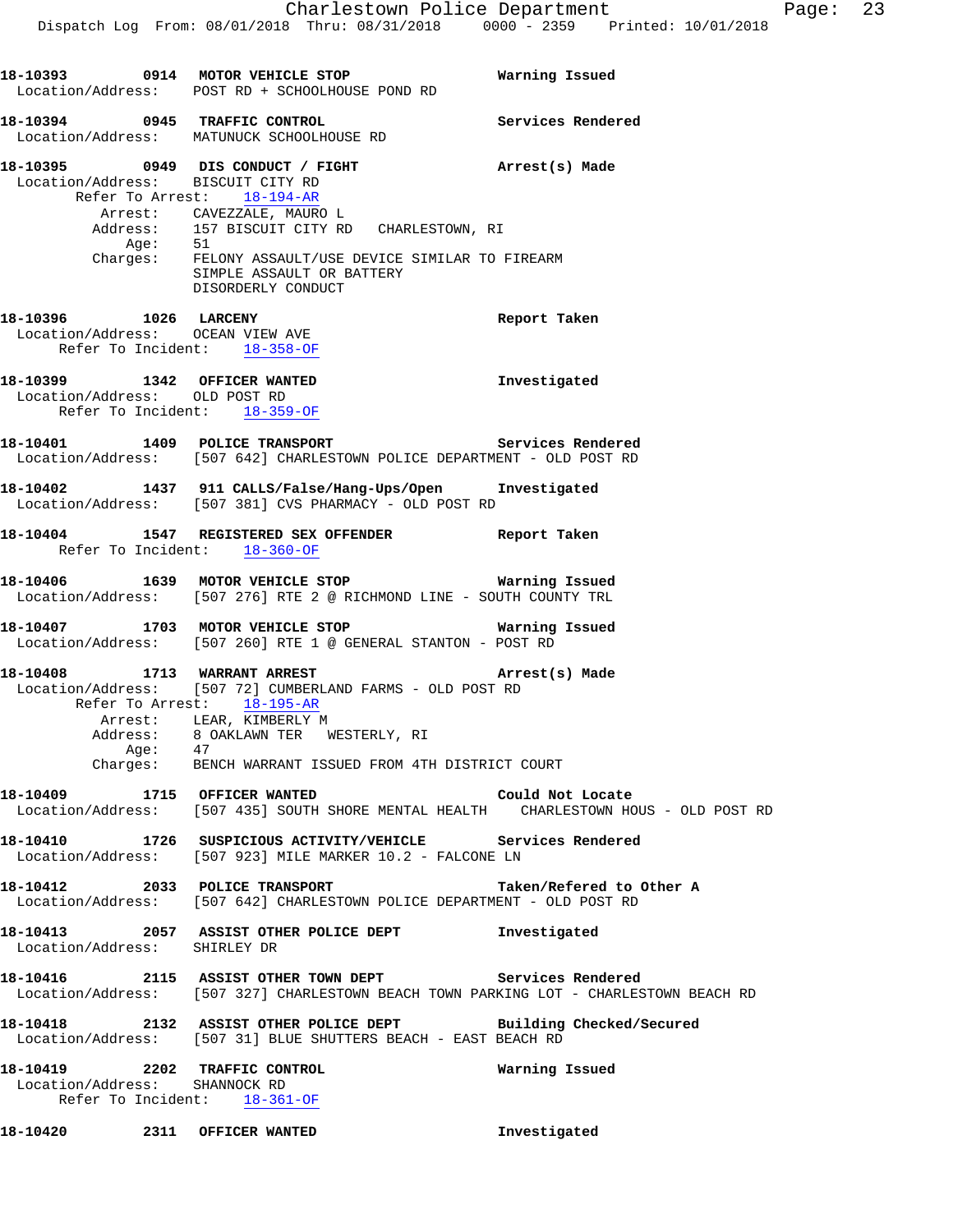Charlestown Police Department Fage: 24 Dispatch Log From: 08/01/2018 Thru: 08/31/2018 0000 - 2359 Printed: 10/01/2018 Location/Address: ROSS HILL RD **18-10421 2347 OFFICER WANTED Arrest(s) Made**  Location/Address: SHANNOCK RD + WORDEN'S POND RD Refer To Arrest: 18-197-AR Arrest: TRUDELL, JASON A Address: 1244 SHANNOCK RD CHARLESTOWN, RI Age: 40 Charges: DISORDERLY CONDUCT **For Date: 08/18/2018 - Saturday 18-10430 0609 POLICE TRANSPORT Services Rendered**  Location/Address: [507 642] CHARLESTOWN POLICE DEPARTMENT - OLD POST RD **18-10431 0617 MOTOR VEHICLE STOP Arrest(s) Made**  Location/Address: POST RD + TAMANACO DR Refer To Arrest: 18-198-AR Arrest: DAILEY, NICHOLAS A Address: 694 TEN ROD RD Apt. #B NORTH KINGSTOWN, RI Age: 26 Charges: Driving after denial, suspension or revocation of license - 3rd + Offense **18-10433 0817 ANIMAL COMPLAINT Services Rendered**  Location/Address: ALTON CAROLINA RD **18-10434 0908 LARCENY Report Taken**  Location/Address: OLD POST RD Refer To Incident: 18-362-OF **18-10435 0917 PARKING VIOLATIONS Services Rendered**  Location/Address: MATUNUCK SCHOOLHOUSE RD + ATLANTIS DR **18-10436 0933 ASSIST OTHER POLICE DEPT Services Rendered**  Location/Address: OLD COACH RD **18-10437 0947 FOLLOW-UP INVESTIGATION Report Taken**  Location/Address: [507 642] CHARLESTOWN POLICE DEPARTMENT - OLD POST RD Refer To Arrest: 18-194-AR Arrest: CAVEZZALE, MAURO L<br>Address: 157 BISCUIT CITY RD 157 BISCUIT CITY RD CHARLESTOWN, RI<br>51  $Age:$  Charges: FELONY ASSAULT/USE DEVICE SIMILAR TO FIREARM SIMPLE ASSAULT OR BATTERY DISORDERLY CONDUCT Refer To Incident: 18-363-OF **18-10442 1046 ALARM, BURGLAR False Alarm**  Location/Address: [507 416] MOHEGAN RD **18-10452 1112 MOTOR VEHICLE STOP Warning Issued**  Location/Address: [507 100] RTE 1 @ FIORES (MILE MARKER 8.0) - POST RD **18-10456 1144 MOTOR VEHICLE STOP Warning Issued**  Vicinity of: [507 230] PEACHES FRUIT & PRODUCE - CHARLESTOWN BEACH RD **18-10457 1200 ANIMAL COMPLAINT Could Not Locate**  Vicinity of: CHARLESTOWN BEACH RD **18-10458 1231 SUSPICIOUS ACTIVITY/VEHICLE Investigated**  Location/Address: SHANNOCK RD + WORDEN'S POND RD **18-10460 1306 MOTOR VEHICLE STOP Citation Issued**  Location/Address: SHANNOCK RD + MAPLE LAKE FARM RD **18-10462 1320 MOTOR VEHICLE STOP Warning Issued**  Location/Address: SHANNOCK RD **18-10464 1347 BOATING - VESSEL VIOLATION Warning Issued**  Location: [507 341] NINIGRET POND - EAST, POND SHORE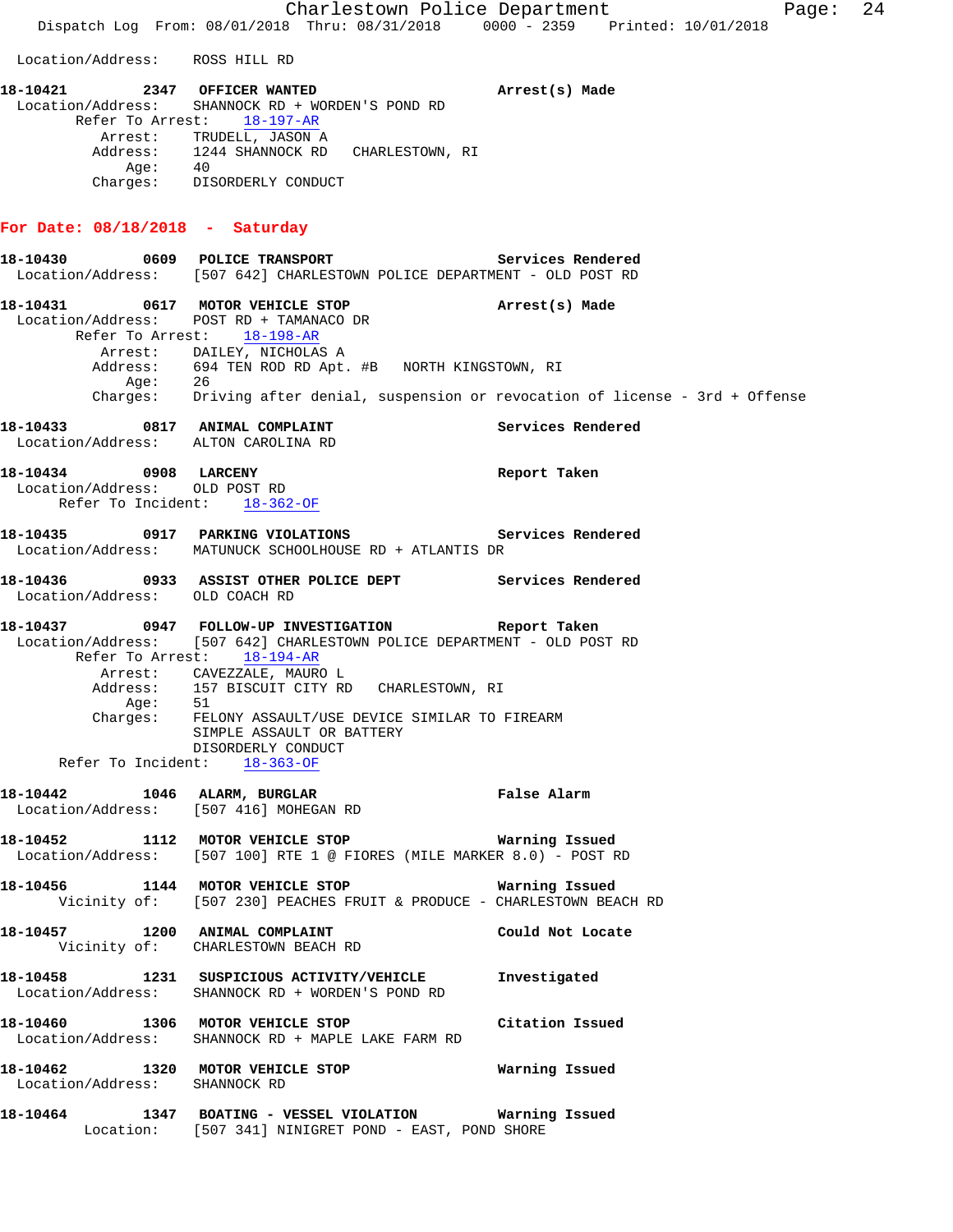| 18-10465 1348 OFFICER WANTED                                       | Location/Address: [507 842] HAPPY ACRES - CHARLESTOWN BEACH RD                                                                      | Investigated             |
|--------------------------------------------------------------------|-------------------------------------------------------------------------------------------------------------------------------------|--------------------------|
|                                                                    | 18-10466 1352 ASSIST CITIZEN Services Rendered<br>Location/Address: [507 642] CHARLESTOWN POLICE DEPARTMENT - OLD POST RD           |                          |
|                                                                    | 18-10467 1355 DISABLED MV<br>Location/Address: FALCONE LN + OLD POST RD                                                             | Services Rendered        |
|                                                                    | 18-10468 1404 DISABLED MV Ser Ser Location/Address: [507 908] MILE MARKER 4.8 - SHIRLEY DR                                          | Services Rendered        |
| Refer To Incident: 18-364-OF                                       | 18-10469 1437 REGISTERED SEX OFFENDER Services Rendered                                                                             |                          |
|                                                                    | 18-10470 1521 OFFICER WANTED Could Not Locate<br>Location/Address: [507 37] CHARLESTOWN WINE AND SPIRITS - OLD POST RD              |                          |
|                                                                    | 18-10474 1611 MOTOR VEHICLE STOP <b>Warning Issued</b><br>Location/Address: POST RD + SCHOOLHOUSE POND RD                           |                          |
| Location/Address: WILDFLOWER RD                                    | 18-10475 1623 MOTOR VEHICLE STOP                                                                                                    | Warning Issued           |
|                                                                    | 18-10476 1643 MOTOR VEHICLE STOP 6 Warning Issued<br>Location/Address: CHARLESTOWN BEACH RD + MARION DR                             |                          |
| Location/Address: SEA BREEZE AVE                                   | 18-10477 1652 ALARM, BURGLAR                                                                                                        | False Alarm              |
| Location/Address: CARDINAL LN                                      | 18-10479 1737 ANIMAL COMPLAINT                                                                                                      | No Action Required       |
|                                                                    | 18-10480 1757 MOTOR VEHICLE STOP <b>Naming Issued</b><br>Location/Address: DALTON ST + CHARLESTOWN BEACH RD                         |                          |
| Location/Address: BOTKA DR<br>Refer To Incident: 18-365-OF         | 18-10481 1808 THREATS                                                                                                               | Peace Restored           |
|                                                                    | 18-10482 1813 MOTOR VEHICLE STOP<br>Location/Address: SOUTH COUNTY TRL + CAROLINA BACK RD                                           | Warning Issued           |
| Location/Address: MAPLE LAKE FARM RD                               | 18-10483 1842 ALARM, BURGLAR 1997 Building Checked/Secured                                                                          |                          |
|                                                                    | 18-10485 2126 ASSIST OTHER TOWN DEPT No Action Required<br>Location/Address: [507 49] CHARLESTOWN TOWN BEACH - CHARLESTOWN BEACH RD |                          |
|                                                                    | 18-10486 2137 ASSIST OTHER TOWN DEPT Services Rendered<br>Location/Address: [507 31] BLUE SHUTTERS BEACH - EAST BEACH RD            |                          |
|                                                                    | 18-10489 2217 MOTOR VEHICLE STOP<br>Location/Address: [507 258] RTE 1 @ SOUTH KINGSTOWN LINE (MM 11.4) - POST RD                    | Citation Issued          |
| Location/Address: SAND HILL RD                                     | 18-10490 2332 DISTURBANCE/Music/Noise                                                                                               | Investigated             |
| 18-10491 2354 ALARM, BURGLAR<br>Location/Address: EAST CENTRAL AVE |                                                                                                                                     | Building Checked/Secured |
| For Date: 08/19/2018 - Sunday                                      |                                                                                                                                     |                          |

**18-10492 0004 POLICE INFORMATION No Action Required**  Location/Address: [507 642] CHARLESTOWN POLICE DEPARTMENT - OLD POST RD **18-10493 0039 OFFICER WANTED Investigated**  Location/Address: BOTKA DR Refer To Incident: 18-366-OF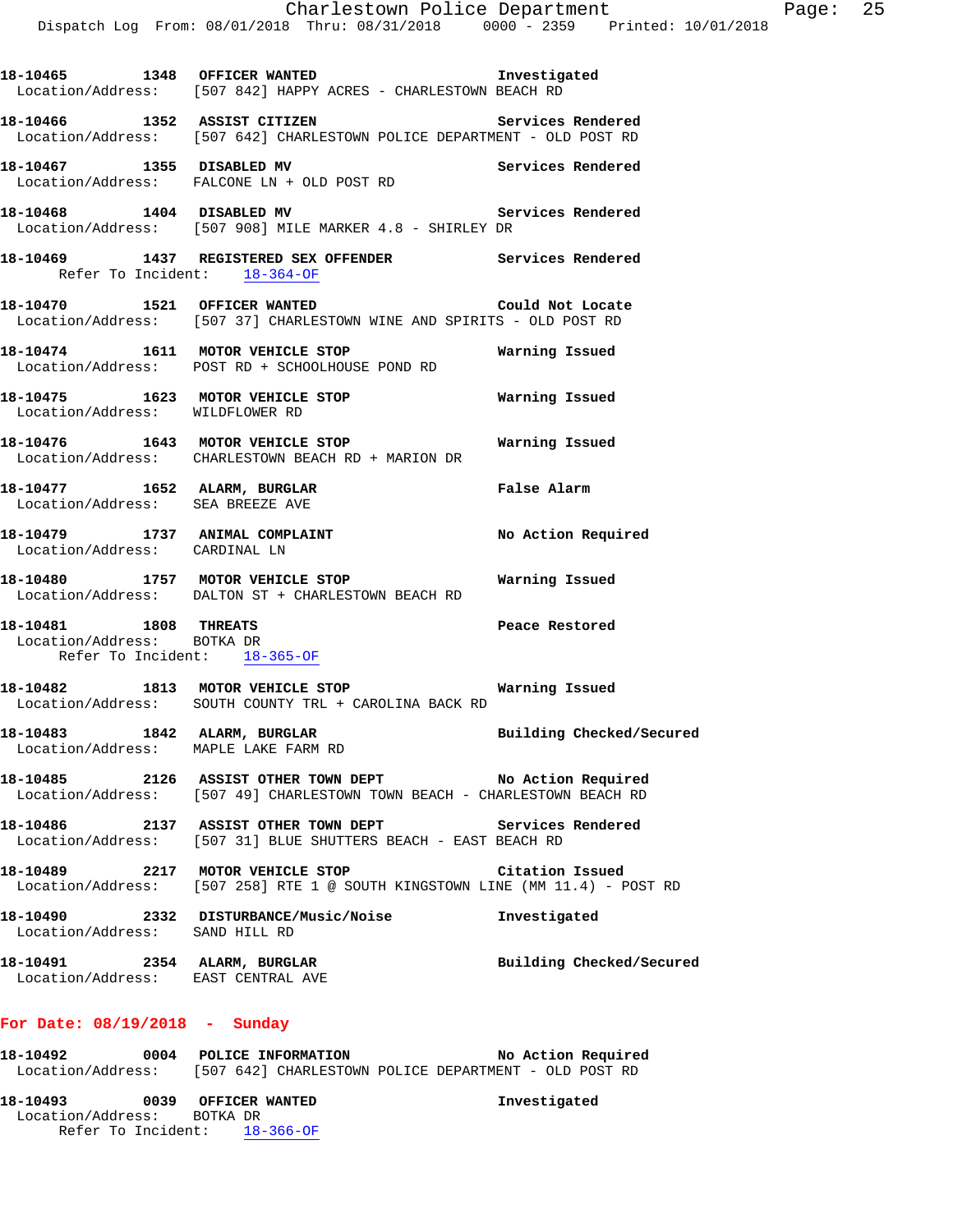|                                                                    | Dispatch Log From: 08/01/2018 Thru: 08/31/2018 0000 - 2359 Printed: 10/01/2018                                                                  | Charlestown Police Department                    | Page: | 26 |
|--------------------------------------------------------------------|-------------------------------------------------------------------------------------------------------------------------------------------------|--------------------------------------------------|-------|----|
|                                                                    |                                                                                                                                                 |                                                  |       |    |
|                                                                    | 18-10502 0751 MOTOR VEHICLE STOP Citation Issued<br>Location/Address: [507 269] RTE 1 @ DRIVING RANGE - POST RD                                 |                                                  |       |    |
| 18-10503 0812 ANIMAL COMPLAINT                                     | Location/Address: ALTON CAROLINA RD                                                                                                             | Taken/Refered to Other A                         |       |    |
| Refer To Incident: 18-369-OF                                       | 18-10505 0858 DUMPING VIOLATIONS<br>Location/Address: [507 31] BLUE SHUTTERS BEACH - EAST BEACH RD                                              | Investigated                                     |       |    |
| Location/Address: BISCUIT CITY RD                                  | 18-10506 0930 FOLLOW-UP INVESTIGATION Services Rendered                                                                                         |                                                  |       |    |
|                                                                    | 18-10507 0951 TRAFFIC CONTROL<br>Location/Address: WORDEN'S POND RD + SHANNOCK RD                                                               | Warning Issued                                   |       |    |
|                                                                    | 18-10509 1050 TRAFFIC CONTROL<br>Location/Address: WORDEN'S POND RD + SHANNOCK RD                                                               | Services Rendered                                |       |    |
|                                                                    | 18-10511 1130 TRAFFIC CONTROL<br>Location/Address: ROSS HILL RD + MOSENA DR                                                                     | Services Rendered                                |       |    |
|                                                                    | 18-10513 1231 MOTOR VEHICLE STOP<br>Location/Address: [507 851] EAST BEACH RD                                                                   | Warning Issued                                   |       |    |
| Location/Address: WEST BEACH RD                                    | 18-10515 1256 MOTOR VEHICLE STOP <b>Warning Issued</b>                                                                                          |                                                  |       |    |
|                                                                    | 18-10518 1347 MOTOR VEHICLE STOP 6 Warning Issued<br>Location/Address: [507 269] RTE 1 @ DRIVING RANGE - POST RD                                |                                                  |       |    |
| Location/Address: BUCKEYE BROOK RD<br>Refer To Incident: 18-368-OF | 18-10520 1513 PSYCHOLOGICAL EMERGENCY Transported to Hospital                                                                                   |                                                  |       |    |
|                                                                    | 18-10521 1652 MOTOR VEHICLE COMPLAINT Could Not Locate<br>Location/Address: TOCKWOTTEN COVE RD + POND SHORE DR                                  |                                                  |       |    |
|                                                                    | 18-10524 1916 DISABLED MV<br>Location/Address: SOUTH COUNTY TRL + SHANNOCK RD                                                                   | Investigated                                     |       |    |
|                                                                    | 18-10527 2113 ASSIST OTHER TOWN DEPT Services Rendered<br>Location/Address: [507 327] CHARLESTOWN BEACH TOWN PARKING LOT - CHARLESTOWN BEACH RD |                                                  |       |    |
|                                                                    | 18-10528 2151 ALARM, BURGLAR<br>Location/Address: [507 369] WILCOX TAVERN - OLD POST RD                                                         | Investigated                                     |       |    |
| $10.10520$ $2212$ $10000$ $15117777$ $15000$                       |                                                                                                                                                 | <b>Title control of the State of All Control</b> |       |    |

**18-10530 2213 MOTOR VEHICLE STOP Warning Issued**  Location/Address: [507 100] RTE 1 @ FIORES (MILE MARKER 8.0) - POST RD

**18-10531 2225 SUSPICIOUS ACTIVITY/VEHICLE Investigated**  Location/Address: WORDEN'S POND RD + SHANNOCK RD

## **For Date: 08/20/2018 - Monday**

| 18-10534<br>Location/Address: | 0058 | MOTOR VEHICLE STOP<br>BISCUIT CITY RD                 | Warning Issued           |
|-------------------------------|------|-------------------------------------------------------|--------------------------|
| 18-10538<br>Location/Address: | 0120 | SUSPICIOUS ACTIVITY/VEHICLE<br>NARROW LN + MOHAWK TRL | Investigated             |
| 18-10539<br>Location/Address: | 0144 | MOTOR VEHICLE STOP<br>AUBURN DR + NARROW LN           | Warning Issued           |
| 18–10551<br>Location/Address: | 0617 | ALARM, BURGLAR<br>DUDLEY LN                           | Building Checked/Secured |

| 18–10552     | 1025 DISABLED MV                                             |  |  | Could Not Locate |  |  |
|--------------|--------------------------------------------------------------|--|--|------------------|--|--|
| Vicinity of: | $[507 263]$ RTE 1 @ TOURIST INFO (MILE MARKER 7.6) - POST RD |  |  |                  |  |  |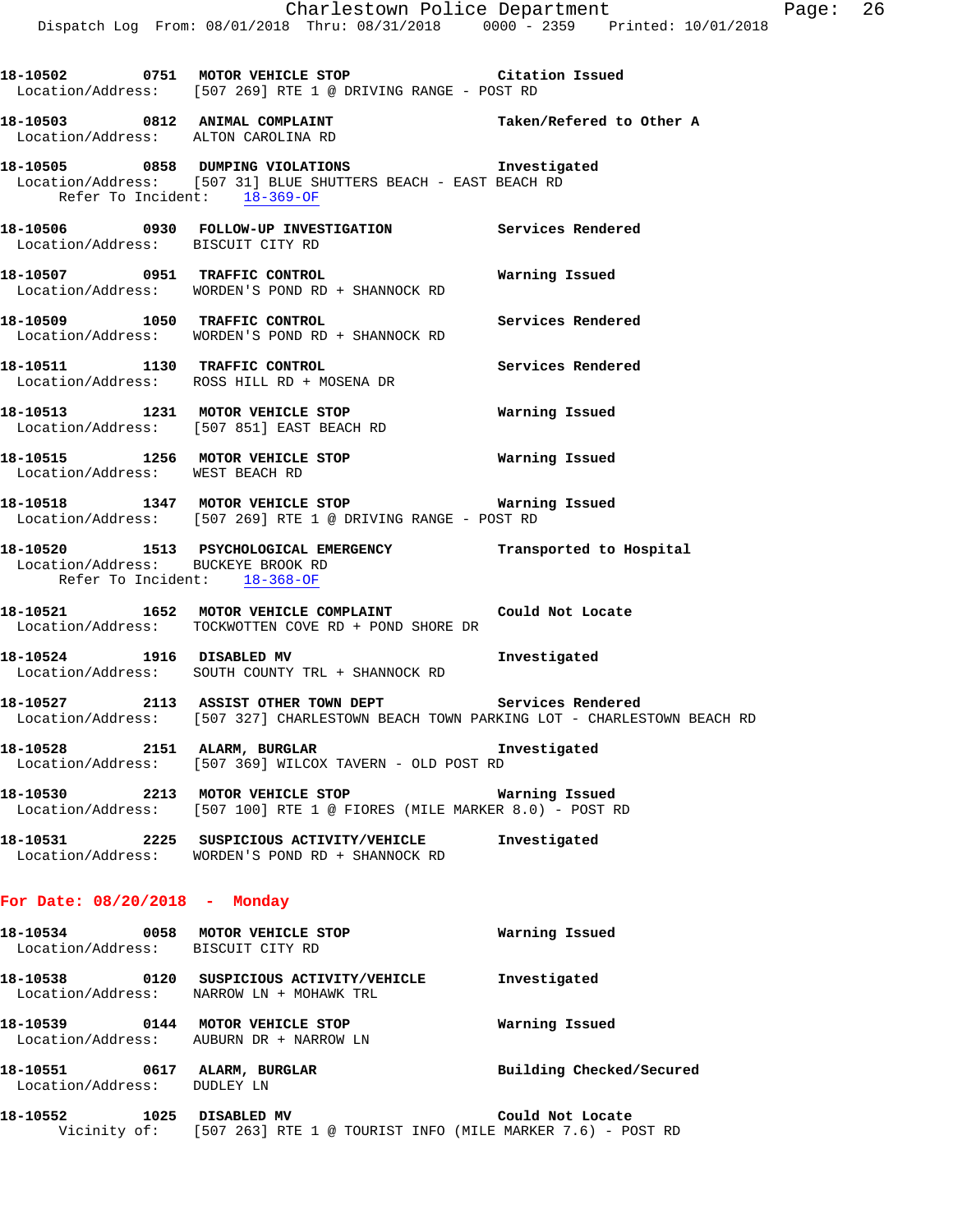| Location/Address: BOTKA DR                                        | 18-10555 1121 POLICE INFORMATION<br>Refer To Incident: 18-370-OF                                                                                                                                                              | Report Taken       |
|-------------------------------------------------------------------|-------------------------------------------------------------------------------------------------------------------------------------------------------------------------------------------------------------------------------|--------------------|
| 18-10557 1344 ALARM, BURGLAR<br>Location/Address: SONQUIPAUG RD   |                                                                                                                                                                                                                               | False Alarm        |
|                                                                   | 18-10558 1355 PARKING VIOLATIONS Warning Issued<br>Location/Address: [507 840] CHARLESTOWN BEACH RD                                                                                                                           |                    |
| 18-10559 1547 ALARM, FIRE                                         | Location/Address: SOUTH COUNTY TRL                                                                                                                                                                                            | False Alarm        |
| Location/Address: EAST CHARLES ST<br>Refer To Arrest: 18-199-AR   | 18-10560 1621 DOMESTIC/Assault/Diso/Other Arrest(s) Made<br>Arrest: HEROUX, RAYMOND J<br>Address: 43 EAST CHARLES ST CHARLESTOWN, RI<br>Age: 69<br>Charges: DOMESTIC-SIMPLE ASSAULT/BATTERY                                   |                    |
| Location/Address: CHARTER CT                                      | 18-10563 1758 FOUND/LOST PROPERTY                                                                                                                                                                                             | Investigated       |
|                                                                   | 18-10565 1842 MOTOR VEHICLE STOP 6 Warning Issued<br>Location/Address: [507 284] RTE 91 @ RICHMOND LINE - ALTON CAROLINA RD                                                                                                   |                    |
|                                                                   | 18-10568 1914 POLICE TRANSPORT Services Rendered<br>Location/Address: [507 642] CHARLESTOWN POLICE DEPARTMENT - OLD POST RD                                                                                                   |                    |
| Location/Address: PASQUISETT TRL                                  | 18-10569 1926 FOLLOW-UP INVESTIGATION 1nvestigated                                                                                                                                                                            |                    |
| Location/Address: EAST CHARLES ST                                 | 18-10571 2001 MOTOR VEHICLE STOP <b>Arrest(s)</b> Made<br>Refer To Summons: 18-200-AR<br>Summons: KENYON, STEPHEN M<br>Address: 62 BRADFORD RD WESTERLY, RI<br>Age: 30<br>Charges: Driving with Expired License - 1st Offense |                    |
|                                                                   | 18-10572 2035 ASSIST OTHER POLICE DEPT Services Rendered<br>Location/Address: [507 276] RTE 2 @ RICHMOND LINE - SOUTH COUNTY TRL                                                                                              |                    |
| 18-10574 2117 OFFICER WANTED<br>Location/Address: HEALEY BROOK DR | Refer To Incident: 18-372-OF                                                                                                                                                                                                  | Investigated       |
|                                                                   | 18-10576 2218 ASSIST OTHER TOWN DEPT Services Rendered<br>Location/Address: [507 327] CHARLESTOWN BEACH TOWN PARKING LOT - CHARLESTOWN BEACH RD                                                                               |                    |
| For Date: $08/21/2018$ - Tuesday                                  |                                                                                                                                                                                                                               |                    |
| Location/Address: CLARKIN POND RD                                 | 18-10577 0013 DISTURBANCE/Music/Noise Investigated                                                                                                                                                                            |                    |
|                                                                   | 18-10579 0056 MOTOR VEHICLE STOP <b>18-10579</b> Warning Issued<br>Location/Address: MATUNUCK SCHOOLHOUSE RD + ATLANTIS DR                                                                                                    |                    |
|                                                                   | 18-10582   0121   MOTOR VEHICLE STOP   Warning Issued Location/Address:   OLD POST RD   kLONDIKE RD                                                                                                                           |                    |
|                                                                   | 18-10587 0211 ASSIST OTHER TOWN DEPT Services Rendered<br>Location/Address: [507 31] BLUE SHUTTERS BEACH - EAST BEACH RD                                                                                                      |                    |
|                                                                   | 18-10590 0248 MOTOR VEHICLE STOP <b>Warning Issued</b><br>Location/Address: [507 276] RTE 2 @ RICHMOND LINE - SOUTH COUNTY TRL                                                                                                |                    |
|                                                                   | 18-10596 0639 POLICE INFORMATION                                                                                                                                                                                              | No Action Required |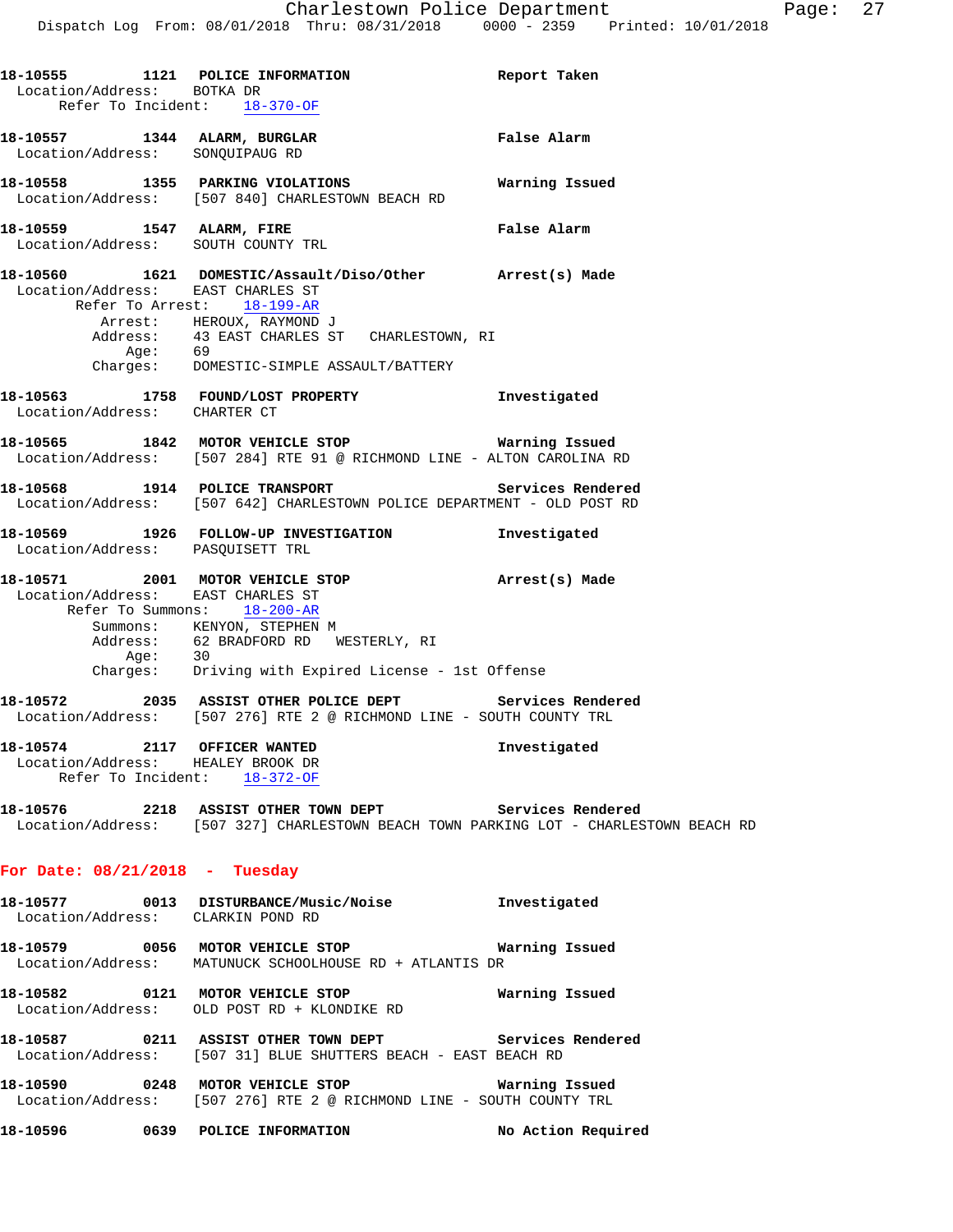Charlestown Police Department Page: 28 Dispatch Log From: 08/01/2018 Thru: 08/31/2018 0000 - 2359 Printed: 10/01/2018 Location/Address: [507 642] CHARLESTOWN POLICE DEPARTMENT - OLD POST RD **18-10597 0702 WARRANT ARREST Arrest(s) Made**  Location/Address: [507 642] CHARLESTOWN POLICE DEPARTMENT - OLD POST RD Refer To Arrest: 18-201-AR Arrest: BATON, JOSHUA R Address: 90 BOTKA DR CHARLESTOWN, RI Age: 39 Charges: DOMESTIC-SIMPLE ASSAULT/BATTERY **18-10598 0805 POLICE TRANSPORT Services Rendered**  Location/Address: EAST CHARLES ST **18-10600 0937 ALARM, BURGLAR Investigated**  Location/Address: [507 416] MOHEGAN RD **18-10601 0946 POLICE TRANSPORT Services Rendered**  Location/Address: [507 642] CHARLESTOWN POLICE DEPARTMENT - OLD POST RD **18-10603 1134 ALARM, BURGLAR Building Checked/Secured**  Location/Address: [507 369] WILCOX TAVERN - OLD POST RD **18-10604 1205 COMPLAINT Report Taken**  Location/Address: [507 642] CHARLESTOWN POLICE DEPARTMENT - OLD POST RD Refer To Incident: 18-371-OF **18-10605 1221 COMPLAINT Investigated**  Location/Address: BISCUIT CITY RD **18-10608 1306 ROAD HAZARD/OBSTRUCTION Unfounded**  Location/Address: [507 267] RTE 1 @ HITCHING POST - POST RD **18-10609 1324 OFFICER WANTED Unfounded**  Location/Address: [507 20] NINIGRET PARK - PARK LN **18-10610 1339 FOLLOW-UP INVESTIGATION Investigated**  Location/Address: BISCUIT CITY RD **18-10611 1429 OFFICER WANTED Unfounded**  Location/Address: POST RD + NARROW LN **18-10612 1459 ROAD HAZARD/OBSTRUCTION Removed Hazard**  Location/Address: POST RD + KING'S FACTORY RD **18-10613 1509 MOTOR VEHICLE STOP Warning Issued**  Location/Address: [507 900] RUST RABBIT ANTIQUES - OLD POST RD **18-10614 1527 DISABLED MV Services Rendered**  Location/Address: [507 303] RTE 1 @ SOUTH SHORE MENTAL HEALTH (MM 9.0) - POST RD **18-10615 1535 TRAFFIC CONTROL Citation Issued**  Location/Address: SOUTH COUNTY TRL + MAPLE LAKE FARM RD **18-10618 1548 MOTOR VEHICLE STOP Warning Issued**  Location/Address: POST RD + ROSS HILL RD **18-10619 1550 MOTOR VEHICLE STOP Citation Issued**  Location/Address: [507 841] BREACHWAY GRILL - CHARLESTOWN BEACH RD 18-10620 1614 DISABLED MV **Services Rendered**  Location/Address: CAROLINA BACK RD + OLD MILL RD **18-10621 1616 MOTOR VEHICLE STOP Warning Issued**  Location/Address: ROSS HILL RD **18-10622 1635 MOTOR VEHICLE STOP Warning Issued**  Location/Address: ROSS HILL RD **18-10624 1646 MOTOR VEHICLE STOP Warning Issued**  Location/Address: BUCKEYE BROOK RD + STILL WATER RD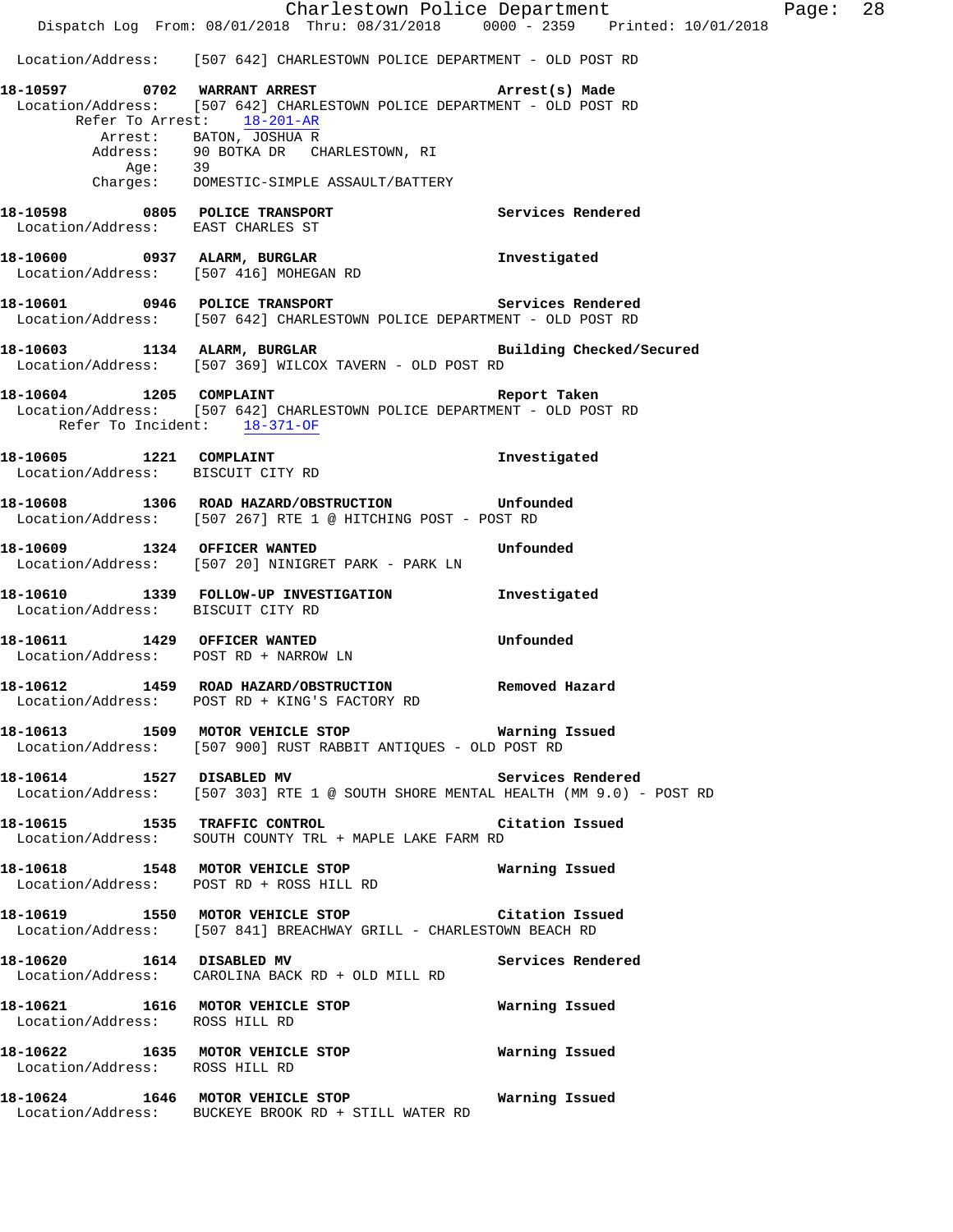|                                                                                            | Dispatch Log From: 08/01/2018 Thru: 08/31/2018 0000 - 2359 Printed: 10/01/2018                                                                  | Charlestown Police Department<br>Page: 29                                          |
|--------------------------------------------------------------------------------------------|-------------------------------------------------------------------------------------------------------------------------------------------------|------------------------------------------------------------------------------------|
| Refer To Incident: 18-373-OF                                                               | 18-10627 1710 OFFICER WANTED Report Taken<br>Location/Address: [507 494] OLD MILL RD                                                            |                                                                                    |
|                                                                                            | 18-10628 1720 MOTOR VEHICLE COMPLAINT Investigated<br>Location/Address: KING'S FACTORY RD                                                       |                                                                                    |
| 18-10629    1820    ESCORT                                                                 | Location/Address: [507 28] SIMPLE PEASURES - SOUTH COUNTY TRL                                                                                   | Services Rendered                                                                  |
| 18-10630 1954 OFFICER WANTED<br>Location/Address: BOTKA DR<br>Refer To Incident: 18-374-OF |                                                                                                                                                 | Investigated                                                                       |
|                                                                                            | 18-10632 2110 ASSIST OTHER TOWN DEPT Services Rendered<br>Location/Address: [507 327] CHARLESTOWN BEACH TOWN PARKING LOT - CHARLESTOWN BEACH RD |                                                                                    |
| For Date: $08/22/2018$ - Wednesday                                                         |                                                                                                                                                 |                                                                                    |
| Location: BUS ROUTE 21                                                                     | 18-10637 0001 ASSIST OTHER TOWN DEPT Services Rendered                                                                                          |                                                                                    |
|                                                                                            | 18-10639 0028 MOTOR VEHICLE STOP<br>Location/Address: POST RD + KING'S FACTORY RD                                                               | Warning Issued                                                                     |
| Location: BUS ROUTE 7                                                                      | 18-10640 0041 ASSIST OTHER TOWN DEPT Services Rendered                                                                                          |                                                                                    |
|                                                                                            | 18-10641 0101 MOTOR VEHICLE STOP<br>Location/Address: POST RD + TAMANACO DR<br>Refer To Summons: 18-202-AR                                      | Arrest(s) Made                                                                     |
| Age: 32                                                                                    | Summons: O'ROURKE, NICHOLE L<br>Address: 44 LIBERTY ST PAWCATUCK, CT                                                                            | Charges: Driving after denial, suspension or revocation of license - 3rd + Offense |
|                                                                                            | 18-10642 0128 MOTOR VEHICLE STOP<br>Vicinity of: POST RD + TAMANACO DR                                                                          | Citation Issued                                                                    |
| Location: BUS #3 ROUTE                                                                     | 18-10650 0225 ASSIST OTHER TOWN DEPT No Action Required                                                                                         |                                                                                    |
|                                                                                            | 18-10652 0247 TRAFFIC CONTROL<br>Location/Address: POST RD + SOUTH COUNTY TRL                                                                   | No Action Required                                                                 |
| Location: BUS #4 ROUTE                                                                     | 18-10653 0256 ASSIST OTHER TOWN DEPT Services Rendered                                                                                          |                                                                                    |
|                                                                                            | 18-10656 0321 MOTOR VEHICLE STOP NO Action Required<br>Location/Address: [507 374] SAINT MARYS CHURCH - CAROLINA BACK RD                        |                                                                                    |
| Location: BUS #34 ROUTE                                                                    | 18-10657 0334 ASSIST OTHER TOWN DEPT Services Rendered                                                                                          |                                                                                    |
|                                                                                            | 18-10660 0720 MOTOR VEHICLE STOP Citation Issued<br>Location/Address: POST RD + GENERAL STANTON LN                                              |                                                                                    |
|                                                                                            | 18-10661 0748 MOTOR VEHICLE STOP <b>Warning Issued</b><br>Location/Address: [507 279] RTE 2 @ CHARLESTOWN TOWN HALL - SOUTH COUNTY TRL          |                                                                                    |
|                                                                                            | Location/Address: SOUTH COUNTY TRL + NEW BISCUIT CITY RD                                                                                        |                                                                                    |
|                                                                                            | 18-10663 6814 MOTOR VEHICLE STOP 60 Warning Issued<br>Location/Address: [507 276] RTE 2 @ RICHMOND LINE - SOUTH COUNTY TRL                      |                                                                                    |
|                                                                                            | 18-10665 0826 MOTOR VEHICLE STOP<br>Location/Address: NEW BISCUIT CITY RD                                                                       | Warning Issued                                                                     |
|                                                                                            | 18-10666  0836 MOTOR VEHICLE STOP                                                                                                               | Warning Issued                                                                     |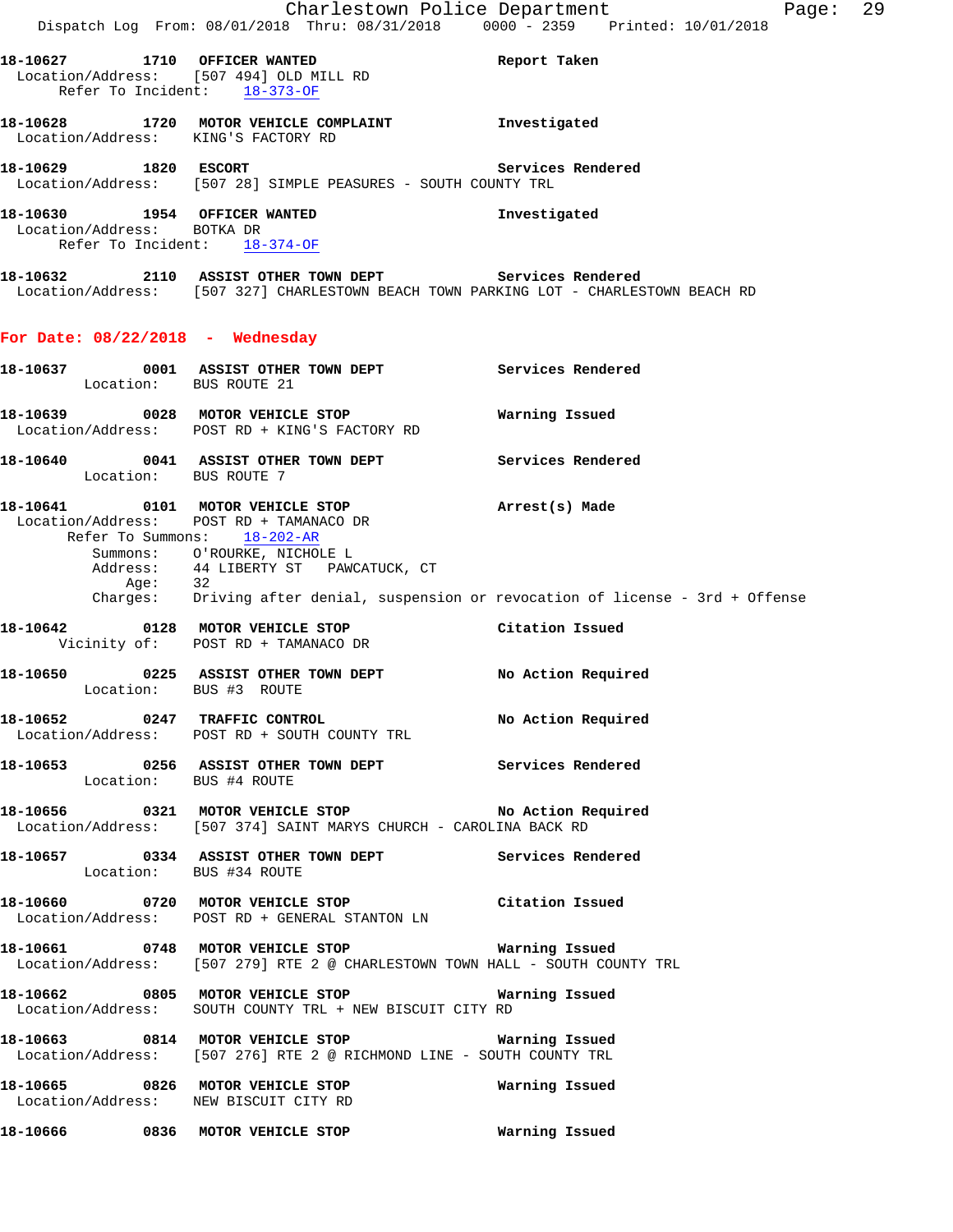|                                 | Dispatch Log From: 08/01/2018 Thru: 08/31/2018 0000 - 2359 Printed: 10/01/2018                                                    | Charlestown Police Department Page: 30 |  |
|---------------------------------|-----------------------------------------------------------------------------------------------------------------------------------|----------------------------------------|--|
|                                 | Location/Address: SK LINE - WORDEN'S POND RD                                                                                      |                                        |  |
|                                 | 18-10667 0849 TRAFFIC CONTROL CONTROL Citation Issued<br>Location/Address: SHANNOCK RD + WORDEN'S POND RD                         |                                        |  |
|                                 | 18-10668 0927 MOTOR VEHICLE STOP <b>WATER</b> Warning Issued<br>Location/Address: SHANNOCK RD + MAPLE LAKE FARM RD                |                                        |  |
|                                 | 18-10670 1017 MOTOR VEHICLE STOP 6 Warning Issued<br>Location/Address: [507 261] RTE 1 @ STATE GARAGE (MILE MARKER 9.6) - POST RD |                                        |  |
| Refer To Incident: 18-375-OF    | 18-10671 1027 VANDALISM 2008 Report Taken<br>Location/Address: [507 431] KING'S FACTORY RD                                        |                                        |  |
|                                 | 18-10672 1032 ASSIST OTHER POLICE DEPT Services Rendered<br>Location/Address: COLUMBIA HEIGHTS OVAL                               |                                        |  |
| Location/Address: BOTKA DR      | 18-10673 1037 FOLLOW-UP INVESTIGATION Investigated                                                                                |                                        |  |
|                                 | 18-10675 1140 FIELD INTERROGATION REPORT Field Interrogation<br>Vicinity of: NORTH BOUND SIDE - SOUTH COUNTY TRL                  |                                        |  |
|                                 | 18-10674 1154 SUSPICIOUS ACTIVITY/VEHICLE Services Rendered<br>Vicinity of: SOUTH COUNTY TRL + CAROLINA BACK RD                   |                                        |  |
| Refer To Incident: 18-376-OF    | 18-10676 1249 SUSPICIOUS ACTIVITY/VEHICLE Report Taken<br>Location/Address: COLUMBIA HTS PLAYGROUND - COLUMBIA HEIGHTS RD         |                                        |  |
| Location/Address: EAST BEACH RD | 18-10677 1251 MOTOR VEHICLE STOP 6 Warning Issued                                                                                 |                                        |  |
|                                 | 18-10678 1416 FOLLOW-UP INVESTIGATION Investigated<br>Location/Address: PLAY GROUND - COLUMBIA HEIGHTS RD                         |                                        |  |
|                                 | 18-10679 1454 MOTOR VEHICLE COMPLAINT Could Not Locate<br>Location/Address: [507 45] RIPPY'S LIQUOR MART - SOUTH COUNTY TRL       |                                        |  |
| Refer To Accident: 18-112-AC    | 18-10680 1501 MOTOR VEHICLE COMPLAINT Transported to Hospital<br>Location/Address: [507 38] CHARLESTOWN POST OFFICE - OLD POST RD |                                        |  |
|                                 | 18-10681 1521 ASSIST OTHER TOWN DEPT Services Rendered<br>Location/Address: [507 642] CHARLESTOWN POLICE DEPARTMENT - OLD POST RD |                                        |  |
|                                 | 18-10682 1548 FOLLOW-UP INVESTIGATION Services Rendered<br>Location/Address: [507 858] THE PINK PELICAN - OLD POST RD             |                                        |  |
|                                 | 18-10684 1709 MOTOR VEHICLE STOP 6 Warning Issued<br>Location/Address: SOUTH COUNTY TRL + CAROLINA BACK RD                        |                                        |  |
|                                 | 18-10685 1721 MOTOR VEHICLE STOP Citation Issued<br>Vicinity of: [507 276] RTE 2 @ RICHMOND LINE - SOUTH COUNTY TRL               |                                        |  |
|                                 | 18-10686 1730 MOTOR VEHICLE STOP 6 Warning Issued<br>Vicinity of: [507 276] RTE 2 @ RICHMOND LINE - SOUTH COUNTY TRL              |                                        |  |
|                                 | 18-10687 1748 MOTOR VEHICLE STOP 6 Warning Issued<br>Location/Address: [507 261] RTE 1 @ STATE GARAGE (MILE MARKER 9.6) - POST RD |                                        |  |
| Location/Address: ROSS HILL RD  | 18-10689 1857 MOTOR VEHICLE STOP                                                                                                  | Warning Issued                         |  |
|                                 | 18-10690 1926 DISABLED MV Services Rendered<br>Location/Address: POST RD + SOUTH COUNTY TRL                                       |                                        |  |
|                                 | 18-10695 2031 MOTOR VEHICLE STOP No Action Required<br>Vicinity of: [507 69] CHARLESTOWN AMBULANCE-RESCUE SERVICE - OLD POST RD   |                                        |  |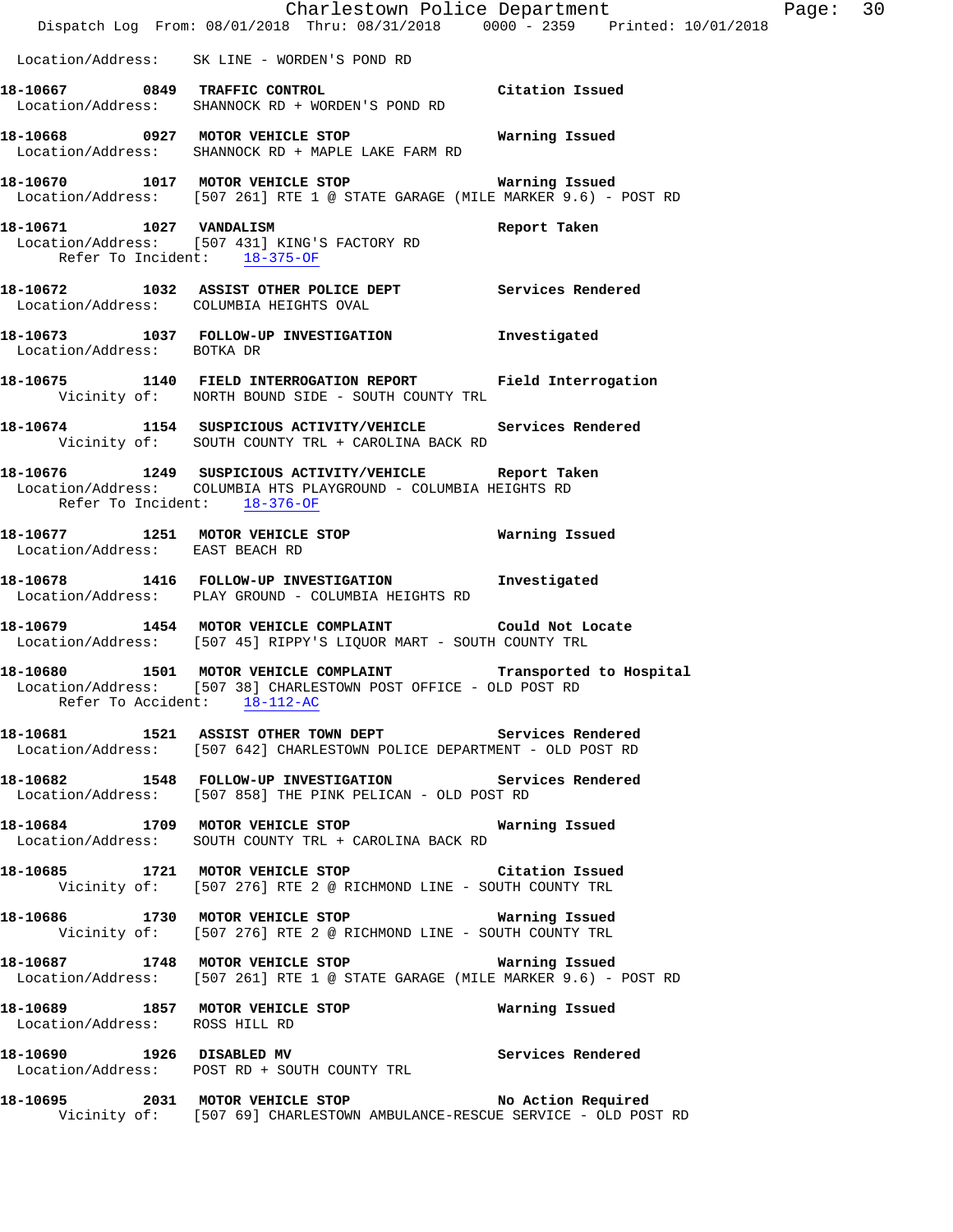|                                     | Dispatch Log From: 08/01/2018 Thru: 08/31/2018 0000 - 2359 Printed: 10/01/2018                                                                                                                                                                                                          | Charlestown Police Department | Page: 31 |  |
|-------------------------------------|-----------------------------------------------------------------------------------------------------------------------------------------------------------------------------------------------------------------------------------------------------------------------------------------|-------------------------------|----------|--|
|                                     | 18-10696 2125 ASSIST OTHER TOWN DEPT Services Rendered<br>Location/Address: [507 327] CHARLESTOWN BEACH TOWN PARKING LOT - CHARLESTOWN BEACH RD                                                                                                                                         |                               |          |  |
| Location/Address: MILL POND DR      | 18-10701 2257 DISTURBANCE/Music/Noise                                                                                                                                                                                                                                                   | Investigated                  |          |  |
|                                     | 18-10702 2331 MOTOR VEHICLE STOP Citation Issued<br>Location/Address: POST RD + SHADY HARBOR DR                                                                                                                                                                                         |                               |          |  |
| Location: BUS ROUTE 6               | 18-10704 2359 ASSIST OTHER TOWN DEPT Services Rendered                                                                                                                                                                                                                                  |                               |          |  |
| For Date: $08/23/2018$ - Thursday   |                                                                                                                                                                                                                                                                                         |                               |          |  |
| Location/Address: POST RD + BEND RD | 18-10705 0004 MOTOR VEHICLE STOP                                                                                                                                                                                                                                                        | Warning Issued                |          |  |
|                                     | 18-10713   0109   ROAD HAZARD/OBSTRUCTION   Removed Hazard<br>Location/Address: POST RD + SOUTH COUNTY TRL                                                                                                                                                                              |                               |          |  |
|                                     | 18-10719 0144 OFFICER WANTED 18-10719<br>Location/Address: [507 21] BURLINGAME STATE PARK - CAMPING AREA - BURLINGAME STATE PARK RD                                                                                                                                                     |                               |          |  |
| Location: BUS ROUTE 34              | 18-10720 0214 ASSIST OTHER TOWN DEPT Services Rendered                                                                                                                                                                                                                                  |                               |          |  |
|                                     | Location/Address: [507 864] STATE OF RHODE ISLAND DOT GARAGE - POST RD                                                                                                                                                                                                                  |                               |          |  |
|                                     | 18-10730 0545 MOTOR VEHICLE STOP<br>Location/Address: POST RD + KING'S FACTORY RD                                                                                                                                                                                                       | Warning Issued                |          |  |
|                                     | 18-10731 0551 MOTOR VEHICLE STOP (Arrest(s) Made<br>Location/Address: RICHMOND LINE - SOUTH COUNTY TRL<br>Refer To Summons: 18-204-AR<br>Summons: VALIQUETTE, GERARD A<br>Address: 61 INDIAN CEDAR DR CHARLESTOWN, RI<br>Age: 43<br>Charges: Driving with Expired License - 1st Offense |                               |          |  |
|                                     | 18-10732 0604 MOTOR VEHICLE STOP<br>Location/Address: [507 45] RIPPY'S LIQUOR MART - SOUTH COUNTY TRL                                                                                                                                                                                   | No Action Required            |          |  |
|                                     | 18-10733 0736 MOTOR VEHICLE STOP Citation Issued<br>Vicinity of: POST RD + GENERAL STANTON LN                                                                                                                                                                                           |                               |          |  |
|                                     | 18-10734 0749 ALARM, BURGLAR BURGER Building Checked/Secured<br>Location/Address: [507 30] ATLANTIC ANIMAL HOSPITAL - SOUTH COUNTY TRL                                                                                                                                                  |                               |          |  |
|                                     | 18-10735 0811 MOTOR VEHICLE STOP<br>Location/Address: SOUTH COUNTY TRL + BOTKA DR                                                                                                                                                                                                       | Warning Issued                |          |  |
|                                     | 18-10736   0817   MOTOR VEHICLE STOP   Warning Issued Location/Address: EAST BEACH RD                                                                                                                                                                                                   |                               |          |  |
|                                     | Location/Address: SOUTH COUNTY TRL + SHERMAN AVE                                                                                                                                                                                                                                        |                               |          |  |
| Location/Address: EAST BEACH RD     | 18-10738 0827 MOTOR VEHICLE STOP 6 Warning Issued                                                                                                                                                                                                                                       |                               |          |  |
|                                     | Location/Address: SOUTH COUNTY TRL + NEW BISCUIT CITY RD                                                                                                                                                                                                                                |                               |          |  |
|                                     | 18-10740 0834 MOTOR VEHICLE STOP 6 Warning Issued<br>Location/Address: SOUTH COUNTY TRL + NEW BISCUIT CITY RD                                                                                                                                                                           |                               |          |  |
| Location/Address: EAST BEACH RD     | 18-10741 0838 MOTOR VEHICLE STOP                                                                                                                                                                                                                                                        | Citation Issued               |          |  |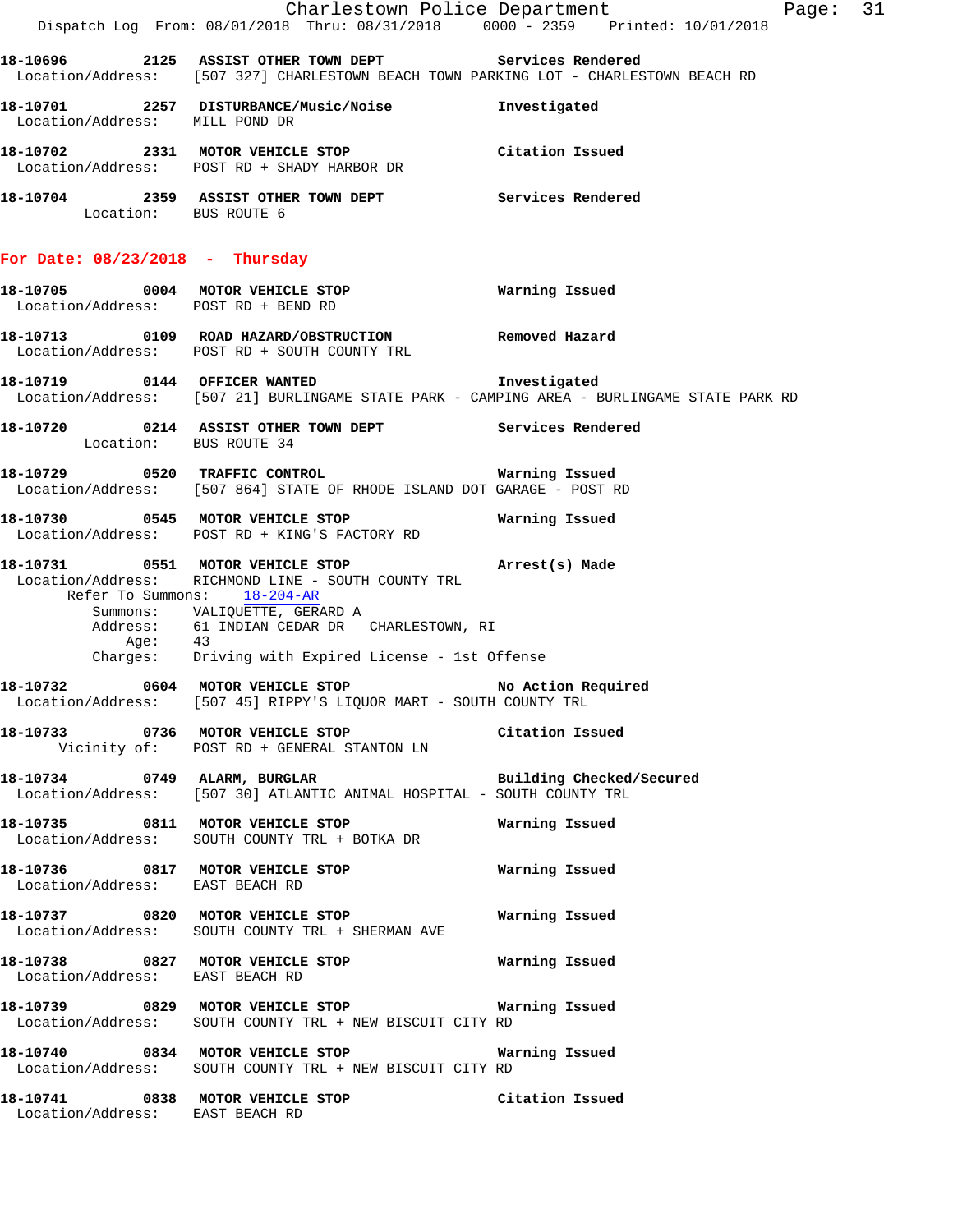|                                                                   | Dispatch Log From: 08/01/2018 Thru: 08/31/2018 0000 - 2359 Printed: 10/01/2018                                                                                      | Charlestown Police Department<br>Page: 32 |
|-------------------------------------------------------------------|---------------------------------------------------------------------------------------------------------------------------------------------------------------------|-------------------------------------------|
|                                                                   | 18-10742 0841 MOTOR VEHICLE STOP 6 Warning Issued<br>Location/Address: [507 276] RTE 2 @ RICHMOND LINE - SOUTH COUNTY TRL                                           |                                           |
|                                                                   | 18-10743 0852 MOTOR VEHICLE STOP<br>Location/Address: MAPLE LAKE FARM RD + SHANNOCK RD                                                                              | Warning Issued                            |
|                                                                   | 18-10744 0858 TRAFFIC CONTROL<br>Location/Address: WORDEN'S POND RD + SHANNOCK RD                                                                                   | Services Rendered                         |
| Location/Address: EAST BEACH RD                                   | 18-10745 0906 MOTOR VEHICLE STOP 6 Warning Issued                                                                                                                   |                                           |
| Location/Address: EAST BEACH RD                                   | 18-10746  0917 MOTOR VEHICLE STOP    Varning Issued                                                                                                                 |                                           |
| Location/Address: EAST BEACH RD                                   | 18-10747 0953 MOTOR VEHICLE STOP                                                                                                                                    | Warning Issued                            |
|                                                                   | 18-10748 1003 TRAFFIC CONTROL<br>Location/Address: EAST BEACH RD + OVERLOOK DR                                                                                      | Citation Issued                           |
| Location/Address: WEST BEACH RD                                   | 18-10749 1010 TRAFFIC CONTROL No Action Required                                                                                                                    |                                           |
|                                                                   | 18-10753 1103 POLICE INFORMATION Services Rendered<br>Location/Address: [507 853] QUONNY BAIT AND TACKLE - OLD POST RD                                              |                                           |
|                                                                   | 18-10754 1105 MOTOR VEHICLE STOP NO Action Required<br>Location/Address: POST RD + NARROW LN                                                                        |                                           |
|                                                                   | 18-10755 1120 MOTOR VEHICLE STOP 6 Warning Issued<br>Location/Address: [507 269] RTE 1 @ DRIVING RANGE - POST RD                                                    |                                           |
|                                                                   | 18-10756 1128 MOTOR VEHICLE STOP Warning Issued<br>Location/Address: SOUTH COUNTY TRL + NEW BISCUIT CITY RD                                                         |                                           |
|                                                                   | 18-10758 1136 MOTOR VEHICLE STOP<br>Location/Address: SOUTH COUNTY TRL + SHANNOCK RD                                                                                | Warning Issued                            |
| Refer To Incident: 18-377-OF                                      | 18-10759 1146 SUSPICIOUS ACTIVITY/VEHICLE Report Taken<br>Location/Address: COLUMBIA HEIGHTS OVAL                                                                   |                                           |
|                                                                   | 18-10763 1342 GENERAL INFORMATION                                                                                                                                   | Services Rendered                         |
| Location/Address:                                                 | 18-10764 1537 MOTOR VEHICLE STOP<br>SHANNOCK RD                                                                                                                     | Warning Issued                            |
|                                                                   | 18-10765 1538 ASSIST OTHER TOWN DEPT<br>Location/Address: [507 31] BLUE SHUTTERS BEACH - EAST BEACH RD                                                              | Investigated                              |
|                                                                   | 18-10769 1630 MOTOR VEHICLE STOP<br>Vicinity of: [507 861] SOUTH COUNTY HABITAT FOR HUMANITY - SHANNOCK RD<br>Refer To Summons: 18-205-AR<br>Summons: BOSS, WAYNE E | Arrest(s) Made                            |
|                                                                   | Address: 19 COLUMBIA HEIGHTS OVAL CHARLESTOWN, RI<br>Age: 38<br>Charges: Driving after denial, suspension or revocation of license - 2nd Offense                    |                                           |
| 18-10774 1810 ANIMAL COMPLAINT<br>Location/Address: SAND PLAIN RD | Refer To Incident: 18-378-OF                                                                                                                                        | Investigated                              |
|                                                                   | 18-10776 1904 MOTOR VEHICLE STOP<br>Location/Address: POST RD + TAMANACO DR                                                                                         | Warning Issued                            |
|                                                                   | 18-10779 1956 MOTOR VEHICLE STOP<br>Location/Address: [507 266] RTE 1 @ WILLOWS - POST RD                                                                           | Warning Issued                            |
| 18-10781                                                          | 2114 ASSIST OTHER TOWN DEPT                                                                                                                                         | Services Rendered                         |

Location/Address: [507 31] BLUE SHUTTERS BEACH - EAST BEACH RD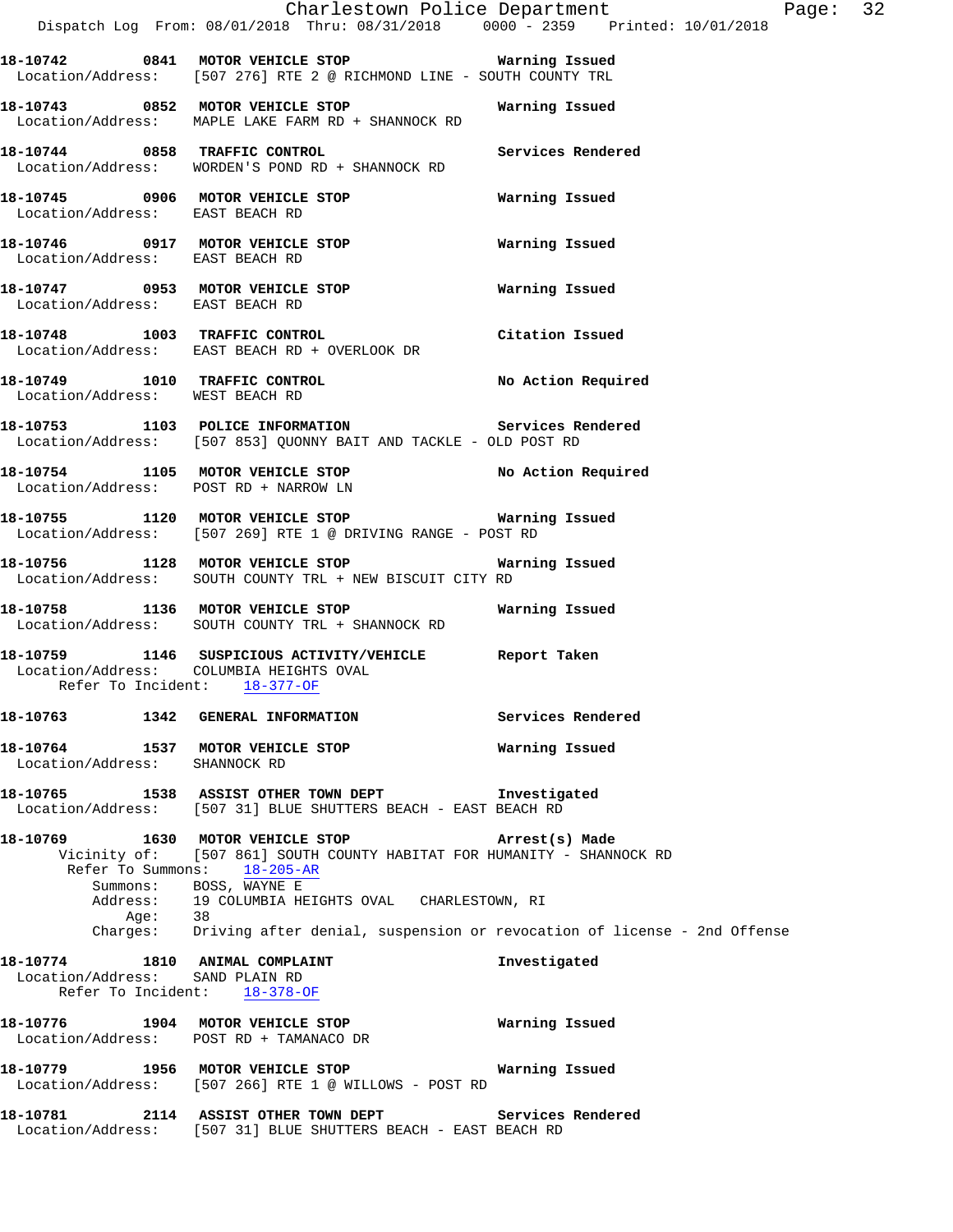**18-10785 2153 SUSPICIOUS ACTIVITY/VEHICLE Investigated**  Location/Address: LAUREL RD Refer To Incident: 18-379-OF

**18-10784 2155 ASSIST OTHER TOWN DEPT No Action Required**  Location/Address: [507 49] CHARLESTOWN TOWN BEACH - CHARLESTOWN BEACH RD

### **For Date: 08/24/2018 - Friday**

Location/Address: EAST BEACH RD

- **18-10789 0149 OFFICER WANTED Investigated**  Location/Address: SHANNOCK RD Refer To Incident: 18-380-OF
- **18-10806 0614 ASSIST OTHER POLICE DEPT Taken/Refered to Other A**  Location/Address: [507 320] QUONOCHONTAUG BREACHWAY - WEST BEACH RD
- **18-10808 0652 ANIMAL COMPLAINT Services Rendered**  Location/Address: [507 819] ROSS HILL RD **18-10809 0827 MOTOR VEHICLE STOP Warning Issued**  Location/Address: EAST BEACH RD
- **18-10810 0843 MOTOR VEHICLE STOP Warning Issued**  Location/Address: DRIVING RANGE - POST RD **18-10811 0857 MOTOR VEHICLE STOP Warning Issued**
- Location/Address: EAST BEACH RD **18-10813 0915 MOTOR VEHICLE STOP Warning Issued**
- Location/Address: SK LINE POST RD **18-10814 0917 MOTOR VEHICLE STOP Warning Issued**
- **18-10815 0918 MOTOR VEHICLE STOP Warning Issued**  Location/Address: [507 372] SOUTH SHORE MENTAL HEALTH - OLD POST RD
- **18-10816 0921 MOTOR VEHICLE STOP Warning Issued**  Location/Address: POST RD + KING'S FACTORY RD
- **18-10818 0932 MOTOR VEHICLE STOP Warning Issued**  Location/Address: WEST BEACH RD + OLD WEST BEACH RD
- **18-10819 0944 MOTOR VEHICLE STOP Warning Issued**  Location/Address: RICHMOND LINE - ALTON CAROLINA RD
- **18-10821 1005 PARKING VIOLATIONS No Action Required**  Location/Address: CHARLESTOWN BEACH RD
- **18-10822 1018 MOTOR VEHICLE STOP Citation Issued**  Location/Address: TOURIST INFO - POST RD
- **18-10823 1023 MOTOR VEHICLE STOP Warning Issued**  Location/Address: RICHMOND LINE - CAROLINA BACK RD
- **18-10824 1025 MOTOR VEHICLE STOP Arrest(s) Made**  Location/Address: [507 918] MILE MARKER 8.0 - POST RD Refer To Summons: 18-206-AR Summons: SAGLIO, SHANNON H Address: 55 TUM A LUM CIR WESTERLY, RI Age: 41 Charges: Driving with Expired License - 1st Offense
- **18-10825 1042 TRAFFIC CONTROL Services Rendered**  Location/Address: SHANNOCK RD + WORDEN'S POND RD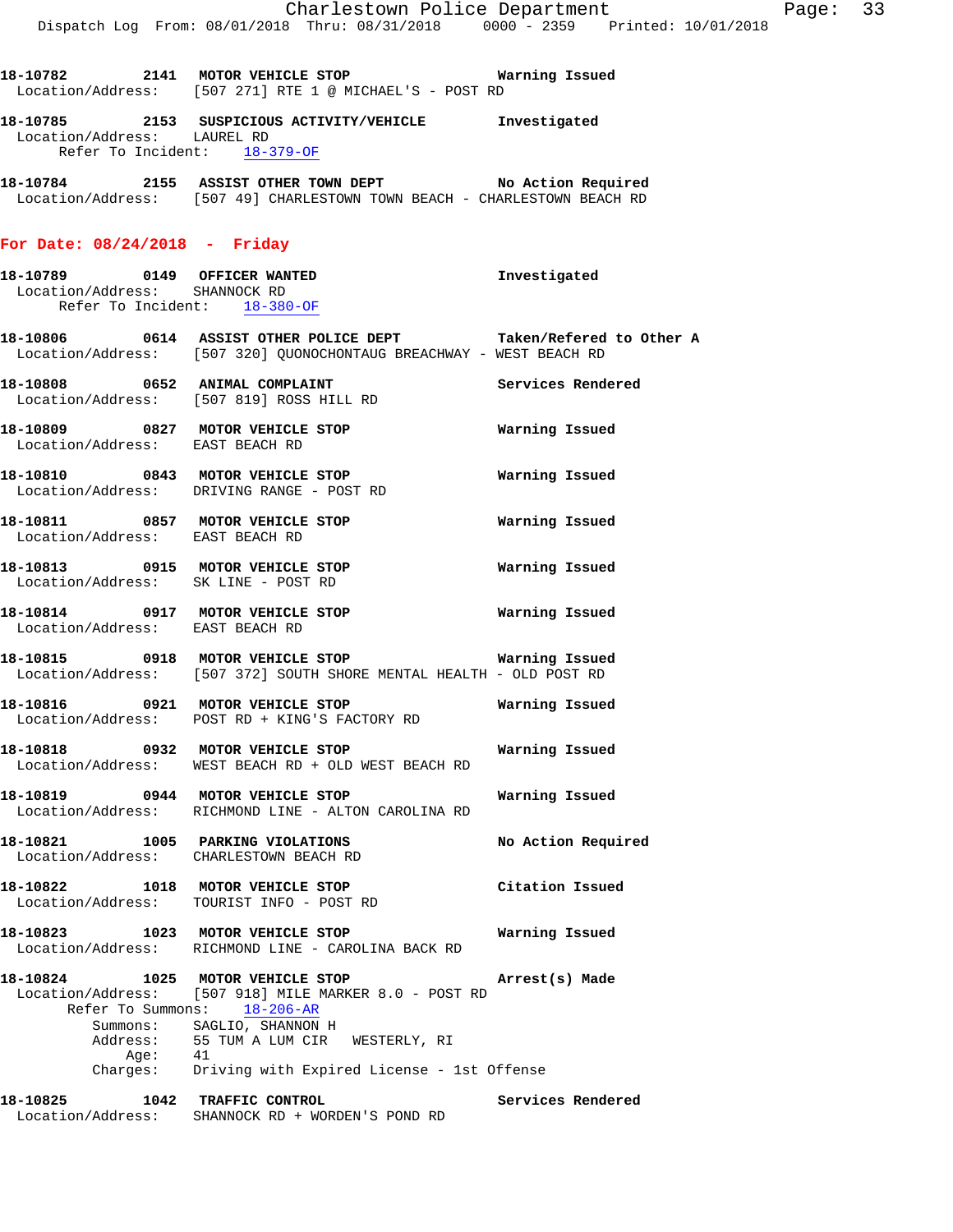**18-10829 1207 MOTOR VEHICLE STOP Warning Issued**  Location/Address: NORTH SOUTH OF STATE GARAGE. - POST RD

**18-10830 1218 MOTOR VEHICLE STOP Citation Issued**  Location/Address: OLD COACH RD + LADY SLIPPER DR

**18-10831 1228 MOTOR VEHICLE STOP Warning Issued**  Location/Address: STATE GARAGE - POST RD

**18-10832 1229 MOTOR VEHICLE STOP Warning Issued**  Location/Address: CHARLESTOWN BEACH RD + ARCHES RD

**18-10833 1238 PARKING VIOLATIONS Warning Issued**  Location/Address: [507 321] CHARLESTOWN BEACH - CHARLESTOWN BEACH RD

**18-10834 1321 MOTOR VEHICLE STOP Warning Issued**  Location/Address: SUNSET DR

**18-10835 1324 NOTIFICATION Services Rendered**  Location/Address: LIISA DR

**18-10836 1412 OFFICER WANTED Transported to Hospital**  Location/Address: [507 372] SOUTH SHORE MENTAL HEALTH - OLD POST RD Refer To Incident: 18-381-OF

**18-10837 1417 ASSIST CITIZEN Services Rendered**  Location/Address: MIDLAND RD

**18-10838 1430 PSYCHOLOGICAL EMERGENCY Transported to Hospital**  Location/Address: OLD POST RD

**18-10841 1635 MOTOR VEHICLE STOP Warning Issued**  Location/Address: RICHMOND TOWN LINE - SOUTH COUNTY TRL

**18-10842 1637 TRAFFIC CONTROL Services Rendered**  Location/Address: CHARLESTOWN BEACH RD + CRAIG ST

**18-10843 1645 MOTOR VEHICLE STOP Warning Issued**  Location/Address: SAND PLAIN RD

**18-10844 1650 FIRE, OTHER Services Rendered**  Location/Address: CROSS MILLS RD

**18-10845 1710 MOTOR VEHICLE STOP Arrest(s) Made**  Location/Address: FIORES - POST RD Refer To Arrest: 18-207-AR Arrest: HAZARD, JUSTIN M<br>Address: 487 ROSS HILL RD 487 ROSS HILL RD CHARLESTOWN, RI Age: 34 Charges: Driving after denial, suspension or revocation of license - 3rd + Offense

18-10846 1713 ALARM, BURGLAR **Building Checked/Secured** Location/Address: [507 900] RUST RABBIT ANTIQUES - OLD POST RD

**18-10848 1921 MOTOR VEHICLE STOP Warning Issued**  Location/Address: EAST BEACH RD

**18-10855 2141 ASSIST OTHER TOWN DEPT Services Rendered**  Location/Address: [507 327] CHARLESTOWN BEACH TOWN PARKING LOT - CHARLESTOWN BEACH RD

**18-10856 2159 COMPLAINT Unfounded**  Location/Address: WORDEN'S POND RD + SHANNOCK RD

**18-10857 2206 ASSIST OTHER TOWN DEPT Services Rendered**  Location/Address: [507 31] BLUE SHUTTERS BEACH - EAST BEACH RD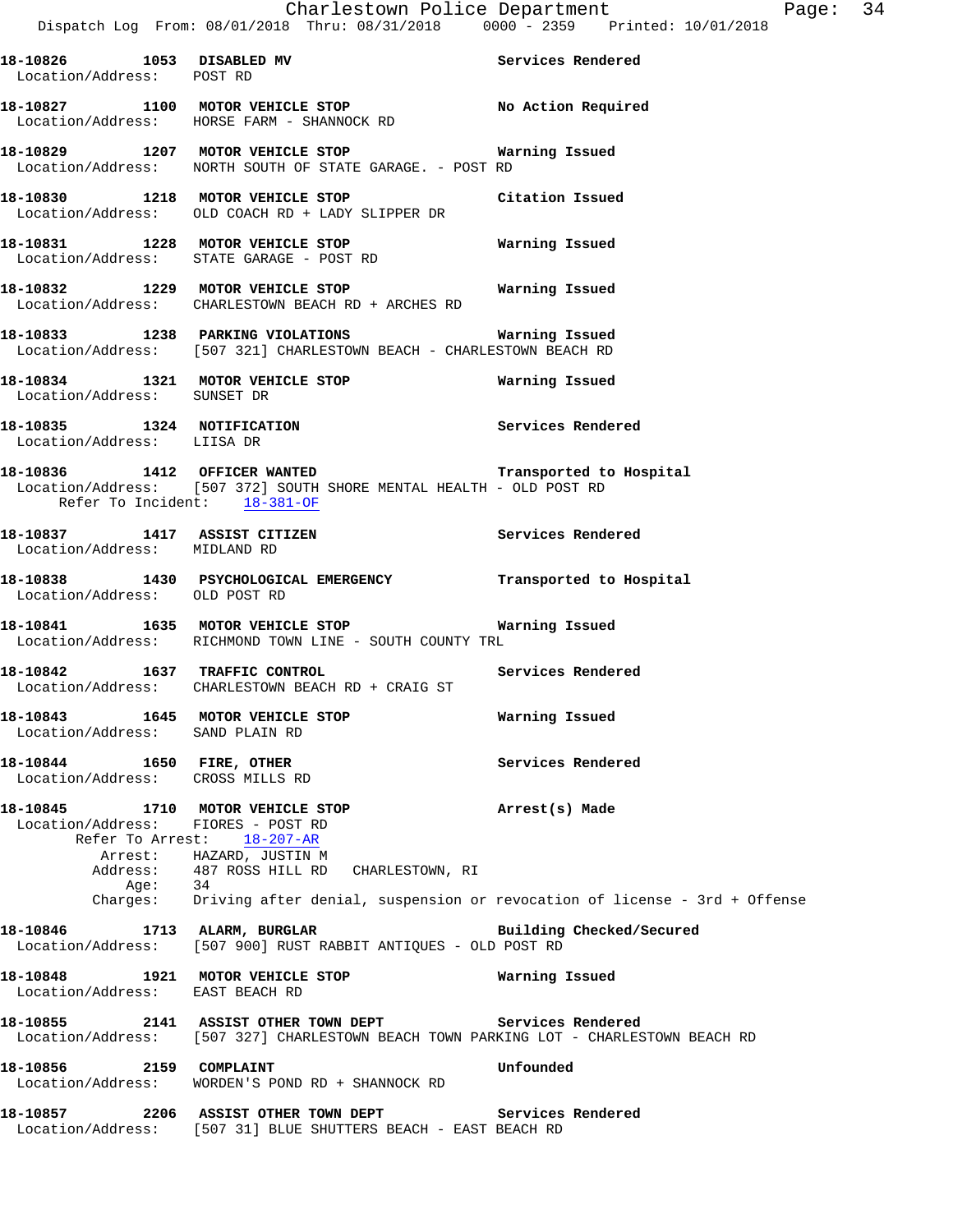**18-10859 2218 POLICE TRANSPORT Services Rendered** 

Location/Address: POST RD + WEST BEACH RD

**18-10860 2336 MVA - Minor Arrest(s) Made**  Location/Address: KLONDIKE RD Refer To Accident: 18-113-AC Refer To Arrest: 18-208-AR Arrest: ANDERSON, GRANT C Address: 35 HEALEY BROOK DR CHARLESTOWN, RI Age: 58 Charges: DOMESTIC-DISORDERLY CONDUCT **18-10861 2352 DOMESTIC/Assault/Diso/Other Investigated**  Location/Address: KING'S FACTORY RD Refer To Incident: 18-383-OF **For Date: 08/25/2018 - Saturday 18-10865 0257 SUSPICIOUS ACTIVITY/VEHICLE Services Rendered**  Location/Address: [507 410] DUNKIN DONUTS - OLD POST RD **18-10868 0626 ESCORT Services Rendered**  Location/Address: HEALEY BROOK DR **18-10869 0805 MOTOR VEHICLE STOP Citation Issued**  Location/Address: POST RD + SCHOOLHOUSE POND RD **18-10871 0813 MOTOR VEHICLE STOP Citation Issued**  Location/Address: POST RD + SCHOOLHOUSE POND RD **18-10872 0820 MOTOR VEHICLE STOP Warning Issued**  Location/Address: POST RD + KING'S FACTORY RD **18-10873 0824 MOTOR VEHICLE STOP Warning Issued**  Location/Address: [507 100] RTE 1 @ FIORES (MILE MARKER 8.0) - POST RD **18-10874 0829 MOTOR VEHICLE STOP Warning Issued**  Location/Address: EAST BEACH RD **18-10875 0838 MOTOR VEHICLE STOP Citation Issued**  Location/Address: [507 100] RTE 1 @ FIORES (MILE MARKER 8.0) - POST RD **18-10876 0840 MOTOR VEHICLE STOP Warning Issued**  Location/Address: NARROW LANE - POST RD **18-10877 0858 MOTOR VEHICLE STOP Warning Issued**  Vicinity of: [507 29] ARROWHEAD DENTAL - SOUTH COUNTY TRL **18-10878 0904 MOTOR VEHICLE STOP Warning Issued**  Location/Address: POST RD + FALCONE LN **18-10881 0921 MOTOR VEHICLE STOP Citation Issued**  Location/Address: SOUTH COUNTY TRL + NEW BISCUIT CITY RD **18-10882 0936 MOTOR VEHICLE STOP Arrest(s) Made**  Location/Address: [507 276] RTE 2 @ RICHMOND LINE - SOUTH COUNTY TRL Refer To Summons: 18-209-AR Summons: DOORLEY MURPHY, KELLI J Address: 64 SCAPA FLOW RD CHARLESTOWN, RI Age:<br>:Charges 43<br>Driving with Expired License - 1st Offense **18-10884 0955 MOTOR VEHICLE STOP Citation Issued**  Location/Address: [507 261] RTE 1 @ STATE GARAGE (MILE MARKER 9.6) - POST RD **18-10885 0956 MOTOR VEHICLE STOP Citation Issued**  Location/Address: SOUTH COUNTY TRL + NEW BISCUIT CITY RD **18-10886 1001 MOTOR VEHICLE STOP Citation Issued**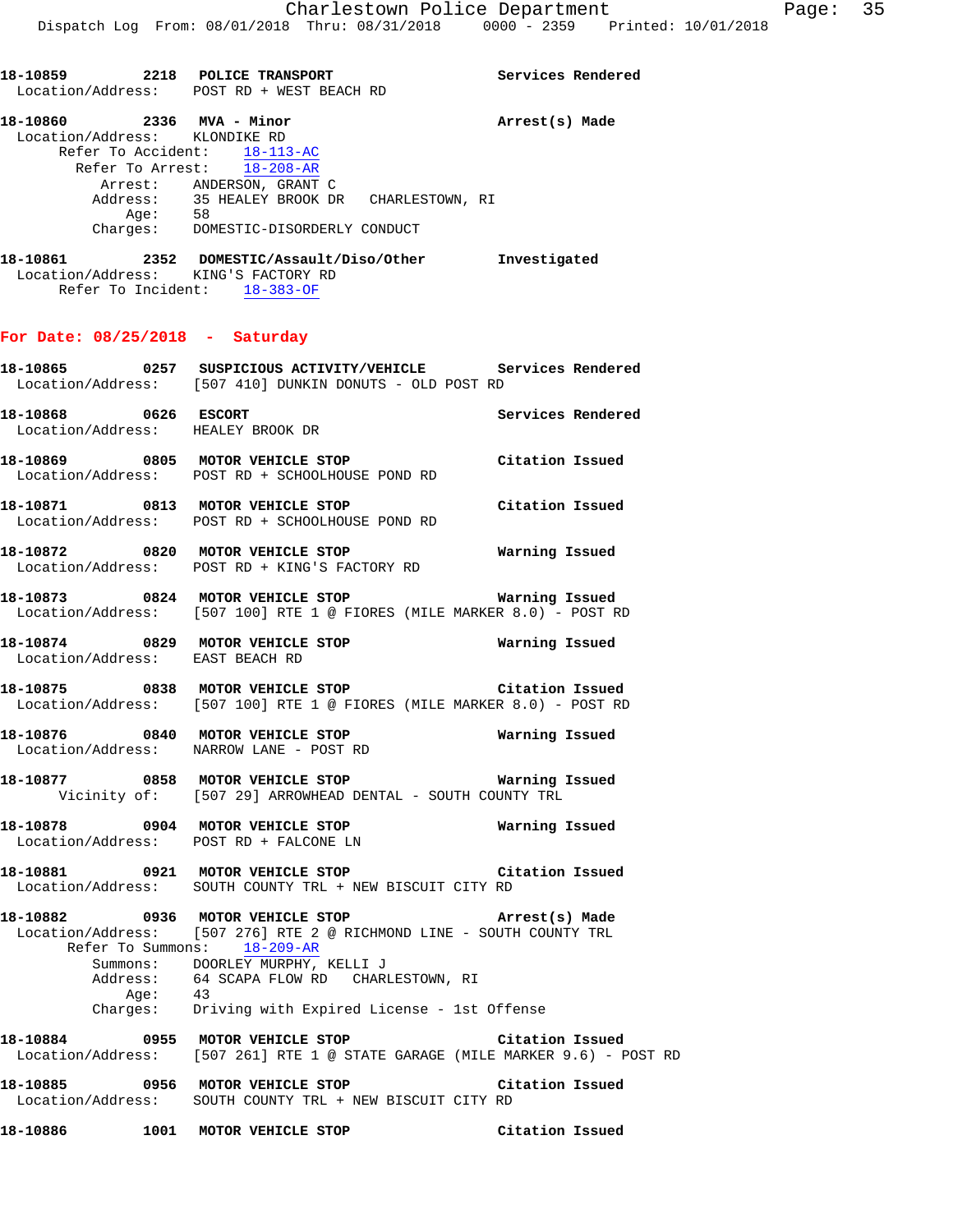|                                    | Charlestown Police Department<br>Dispatch Log From: 08/01/2018 Thru: 08/31/2018 0000 - 2359 Printed: 10/01/2018                                                 |  |
|------------------------------------|-----------------------------------------------------------------------------------------------------------------------------------------------------------------|--|
|                                    | Location/Address: [507 269] RTE 1 @ DRIVING RANGE - POST RD                                                                                                     |  |
|                                    | 18-10888 1030 MOTOR VEHICLE STOP Citation Issued<br>Location/Address: SOUTH COUNTY TRL + JONATHAN DR                                                            |  |
|                                    | 18-10890 1041 MOTOR VEHICLE STOP No Action Required<br>Location/Address: [507 269] RTE 1 @ DRIVING RANGE - POST RD                                              |  |
|                                    | 18-10891 1119 BOATING - SAFETY CHECK Warning Issued<br>Location: [507 341] NINIGRET POND - EAST                                                                 |  |
|                                    | 18-10892 1130 SUSPICIOUS ACTIVITY/VEHICLE Investigated<br>Location/Address: [507 841] BREACHWAY GRILL - CHARLESTOWN BEACH RD                                    |  |
| Location/Address: WILDFLOWER RD    | 18-10893 1133 ROAD HAZARD/OBSTRUCTION Investigated                                                                                                              |  |
|                                    | 18-10896 1217 MOTOR VEHICLE STOP Citation Issued<br>Location/Address: SOUTH COUNTY TRL                                                                          |  |
|                                    | 18-10897 1222 MOTOR VEHICLE STOP Warning Issued<br>Location/Address: STATE GARAGE - POST RD                                                                     |  |
|                                    | 18-10898 1229 MOTOR VEHICLE STOP Warning Issued Location/Address: BOTKA DR                                                                                      |  |
|                                    | 18-10899 1239 MOTOR VEHICLE STOP Citation Issued<br>Location/Address: SOUTH COUNTY TRL + NEW BISCUIT CITY RD                                                    |  |
|                                    | 18-10900 1253 MOTOR VEHICLE STOP Warning Issued<br>Location/Address: SOUTH COUNTY TRL + NEW BISCUIT CITY RD                                                     |  |
|                                    | 18-10901 1255 ALARM, BURGLAR Investigated<br>Location/Address: [507 254] GALAPAGOS COLLECTION - OLD POST RD                                                     |  |
|                                    | 18-10904 1340 NOTIFICATION 18-10904 18-10904<br>Location/Address: [507 642] CHARLESTOWN POLICE DEPARTMENT - OLD POST RD                                         |  |
|                                    | 18-10905 1428 Boating - Assistance Manuel Services Rendered<br>Location: [507 341] NINIGRET POND - EAST                                                         |  |
|                                    | 18-10906 1437 BOATING - VESSEL VIOLATION Warning Issued<br>Location: [507 341] NINIGRET POND - EAST                                                             |  |
| Location/Address: NARROW LN        | 18-10907 1458 SUSPICIOUS ACTIVITY/VEHICLE Investigated                                                                                                          |  |
| Refer To Accident: 18-114-AC       | 18-10909 1539 MVA - W/Injury/Fluid/Hazard Services Rendered<br>Location/Address: [507 208] HITCHING POST - POST RD                                              |  |
|                                    | 18-10911 1630 Boating - Assistance Services Rendered<br>Location: [507 341] NINIGRET POND - EAST                                                                |  |
|                                    | 18-10912 1700 BOATING - VESSEL VIOLATION Warning Issued<br>Location: [507 341] NINIGRET POND - EAST                                                             |  |
| Location/Address: SOUTH COUNTY TRL | 18-10913 1711 ROAD HAZARD/OBSTRUCTION Could Not Locate                                                                                                          |  |
| Location/Address: HEALEY BROOK DR  | 18-10914 1719 FOLLOW-UP INVESTIGATION Services Rendered                                                                                                         |  |
|                                    | 18-10915 1741 ALARM, BURGLAR BURITAR Building Checked/Secured<br>Location/Address: [507 471] SHELTER HARBOR GOLF MAINTANANCE FACILITY - ROSS HILL RD            |  |
|                                    | 18-10916 1744 SUSPICIOUS ACTIVITY/VEHICLE Report Taken<br>Location/Address: [507 37] CHARLESTOWN WINE AND SPIRITS - OLD POST RD<br>Refer To Incident: 18-384-OF |  |

Page: 36

**18-10917 1756 LARCENY Report Taken**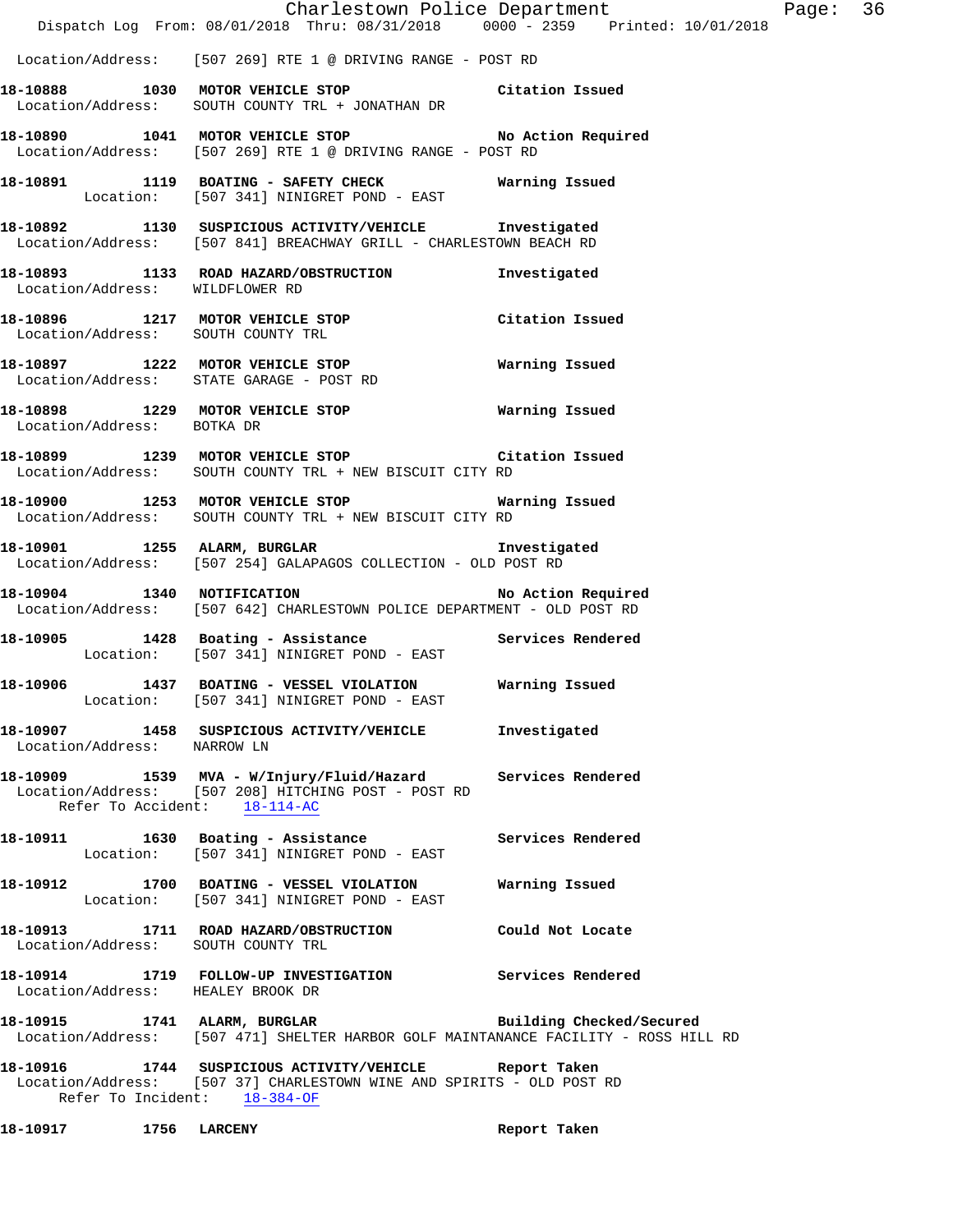|                                     |                                                                                                                                                 | Charlestown Police Department | Page: 37 |  |
|-------------------------------------|-------------------------------------------------------------------------------------------------------------------------------------------------|-------------------------------|----------|--|
|                                     | Dispatch Log From: 08/01/2018 Thru: 08/31/2018 0000 - 2359 Printed: 10/01/2018                                                                  |                               |          |  |
|                                     | Location/Address: [507 45] RIPPY'S LIQUOR MART - SOUTH COUNTY TRL<br>Refer To Incident: 18-385-OF                                               |                               |          |  |
|                                     | 18-10918 1852 OFFICER WANTED 18-10918 Investigated<br>Location/Address: [507 36] CHARLESTOWN MINI-SUPER - OLD POST RD                           |                               |          |  |
|                                     | 18-10919 1855 MOTOR VEHICLE COMPLAINT Could Not Locate<br>Location/Address: [507 20] NINIGRET PARK - PARK LN                                    |                               |          |  |
|                                     | 18-10920 1909 ASSIST OTHER POLICE DEPT Services Rendered<br>Location/Address: [507 278] RTE 2 @ RIPPY'S MARKET - SOUTH COUNTY TRL               |                               |          |  |
|                                     | 18-10921 1923 MOTOR VEHICLE STOP 6 Warning Issued<br>Location/Address: POST RD + ROSS HILL RD                                                   |                               |          |  |
|                                     | 18-10922 2105 MOTOR VEHICLE COMPLAINT Threstigated<br>Location/Address: AMTRACK BRIDGE - BURDICKVILLE RD                                        |                               |          |  |
| Vicinity of: CEDAR SWAMP PATH       | 18-10923 2200 FIREWORKS/Possession/Use/Other Unfounded                                                                                          |                               |          |  |
|                                     | 18-10925 2236 ASSIST OTHER TOWN DEPT Services Rendered<br>Location/Address: [507 327] CHARLESTOWN BEACH TOWN PARKING LOT - CHARLESTOWN BEACH RD |                               |          |  |
| Location/Address: LAUREL RD         | 18-10926 2252 POLICE INFORMATION                                                                                                                | Investigated                  |          |  |
| For Date: 08/26/2018 - Sunday       |                                                                                                                                                 |                               |          |  |
| Location/Address: SOUTH ARNOLDA RD  | 18-10927 0005 SUSPICIOUS ACTIVITY/VEHICLE Investigated                                                                                          |                               |          |  |
| Location/Address: POST RD + BEND RD | 18-10935 0304 MOTOR VEHICLE STOP 6 Warning Issued                                                                                               |                               |          |  |
|                                     |                                                                                                                                                 | Warning Issued                |          |  |

**18-10937 0944 MOTOR VEHICLE STOP Warning Issued**  Location/Address: SOUTH COUNTY TRL + NEW BISCUIT CITY RD

Location/Address: POST RD + KING'S FACTORY RD

**18-10938 0951 MOTOR VEHICLE STOP Warning Issued**  Location/Address: SOUTH COUNTY TRL + NEW BISCUIT CITY RD

**18-10939 0959 MOTOR VEHICLE STOP Warning Issued**  Location/Address: [507 276] RTE 2 @ RICHMOND LINE - SOUTH COUNTY TRL

**18-10941 1010 MOTOR VEHICLE STOP Warning Issued**  Location/Address: SOUTH COUNTY TRL + NEW BISCUIT CITY RD

**18-10943 1021 MOTOR VEHICLE STOP Arrest(s) Made**  Location/Address: [507 276] RTE 2 @ RICHMOND LINE - SOUTH COUNTY TRL Refer To Summons:  $18-210-AR$ Refer To Summons: Summons: CLEMENTE, MICHAEL S Address: 174 SISSON ST PROVIDENCE, RI Age: 30 Charges: Driving after denial, suspension or revocation of license - 1st Offense

**18-10944 1054 MOTOR VEHICLE STOP Warning Issued**  Location/Address: SOUTH COUNTY TRL + NEW BISCUIT CITY RD

**18-10945 1059 MOTOR VEHICLE STOP Warning Issued**  Location/Address: SOUTH COUNTY TRL + NEW BISCUIT CITY RD

**18-10946 1117 ESCORT Services Rendered**  Location/Address: HEALEY BROOK DR

**18-10947 1118 ALARM, BURGLAR Building Checked/Secured**  Location/Address: ELIZABETH COOPER DR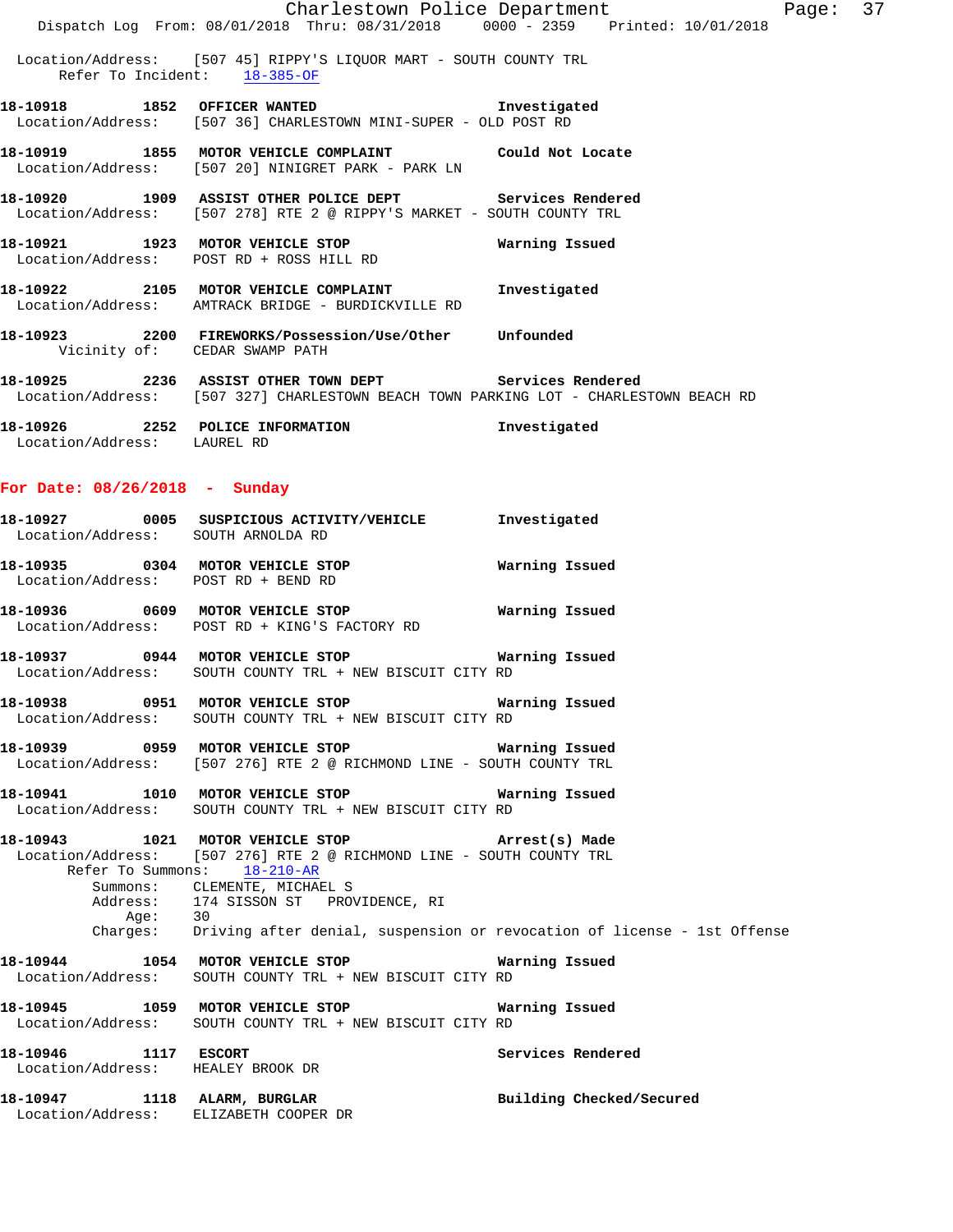**18-10948 1243 WELL BEING CHECK Investigated**  Location/Address: SAND HILL RD **18-10949 1305 EMBEZZELMENT/FRAUD/FORGERY Investigated**  Location/Address: [507 72] CUMBERLAND FARMS - OLD POST RD Refer To Incident: 18-386-OF **18-10950 1312 BOATING - VESSEL VIOLATION Warning Issued**  Location/Address: [507 26] CHARLESTOWN BREACHWAY - CHARLESTOWN BEACH RD **18-10951 1324 MOTOR VEHICLE COMPLAINT Warning Issued**  Vicinity of: [507 258] RTE 1 @ SOUTH KINGSTOWN LINE (MM 11.4) - POST RD **18-10952 1351 ASSIST OTHER AGENCY Services Rendered**  Location/Address: RAILROAD AVE **18-10954 1438 ASSIST OTHER AGENCY Transported to Hospital**  Vicinity of: [507 21] BURLINGAME STATE PARK - CAMPING AREA - BURLINGAME STATE PARK RD **18-10955 1442 SUSPICIOUS ACTIVITY/VEHICLE Could Not Locate**  Location/Address: [507 31] BLUE SHUTTERS BEACH - EAST BEACH RD **18-10956 1455 Boating - Assistance Services Rendered**  Location/Address: [507 231] OCEAN HOUSE MARINA (MAIN FACILITY) - TOWN DOCK RD **18-10958 1607 BOATING - VESSEL VIOLATION Warning Issued**  Location: [507 341] NINIGRET POND - EAST **18-10960 1721 BOATING - VESSEL VIOLATION Warning Issued**  Location: [507 341] NINIGRET POND - EAST **18-10961 1800 FOLLOW-UP INVESTIGATION Services Rendered**  Location/Address: SHANNOCK RD **18-10962 1850 ANIMAL COMPLAINT Unfounded**  Location/Address: [507 49] CHARLESTOWN TOWN BEACH - CHARLESTOWN BEACH RD **18-10963 1908 FOLLOW-UP INVESTIGATION Could Not Locate**  Location/Address: BUCKEYE BROOK RD **18-10964 1916 ALARM, BURGLAR False Alarm**  Location/Address: [507 760] SURFSIDE AVE **18-10966 1946 MVA - W/Injury/Fluid/Hazard Investigated**  Location/Address: SHUMANKANUC HILL RD Refer To Accident: 18-115-AC **18-10967 2120 ASSIST OTHER TOWN DEPT Services Rendered**  Location/Address: [507 327] CHARLESTOWN BEACH TOWN PARKING LOT - CHARLESTOWN BEACH RD **18-10968 2133 TRAFFIC CONTROL Warning Issued**  Location/Address: WORDEN'S POND RD + SHANNOCK RD **18-10969 2208 MOTOR VEHICLE STOP Investigated**  Location/Address: [507 18] CHARLESTOWN CHAMBER OF COMMERCE - OLD POST RD **18-10971 2344 ASSIST OTHER TOWN DEPT No Action Required**  Location: BUS ROUTE 28 LATE **18-10972 2352 ANIMAL COMPLAINT Investigated**  Vicinity of: [507 260] RTE 1 @ GENERAL STANTON - POST RD **For Date: 08/27/2018 - Monday 18-10973 0011 SUSPICIOUS ACTIVITY/VEHICLE Investigated**  Location/Address: JOHNSON LN + OLD POST RD

**18-10974 0027 ASSIST OTHER TOWN DEPT No Action Required**  Location: BUS ROUTE 2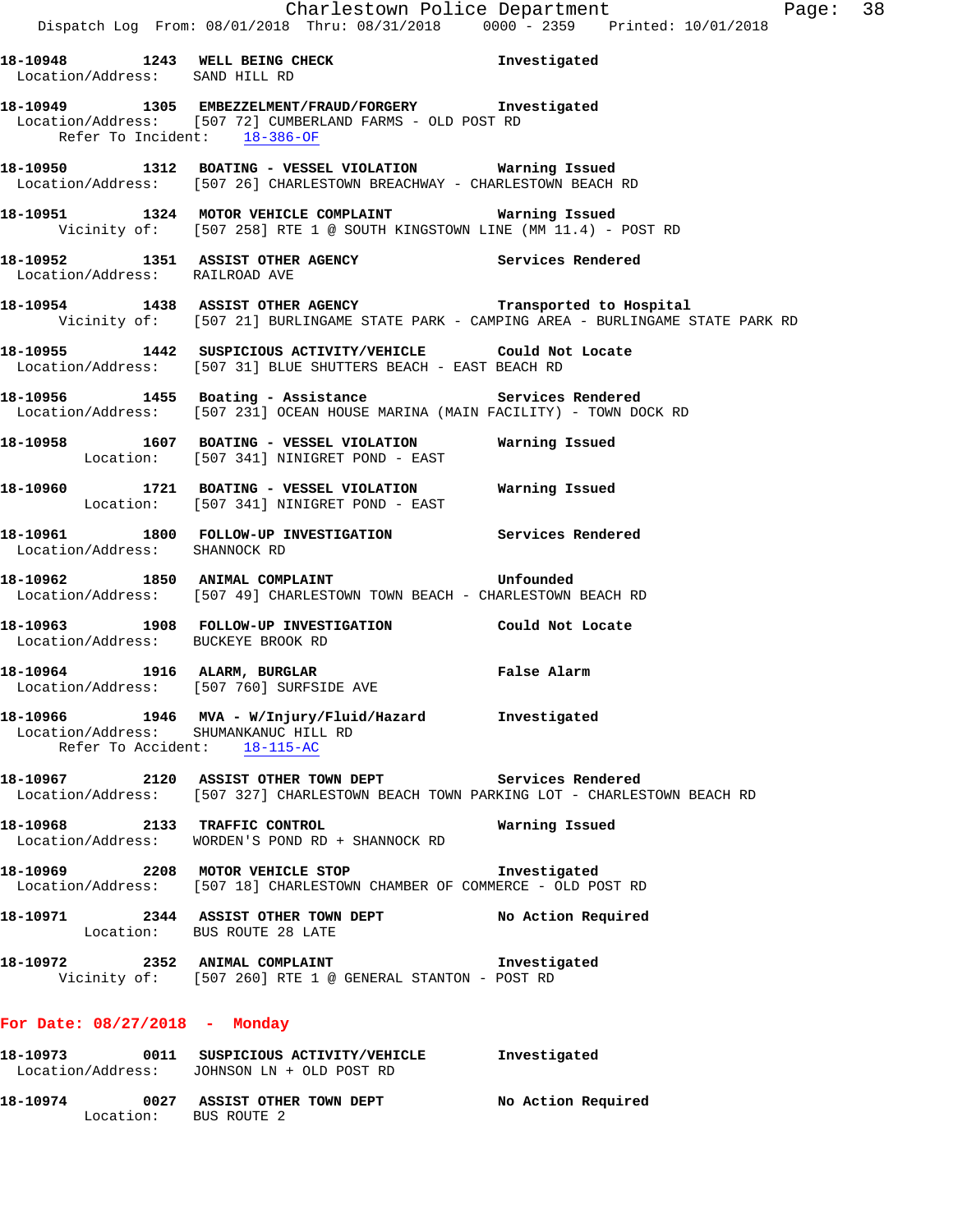|                                       | Dispatch Log From: 08/01/2018 Thru: 08/31/2018  0000 - 2359  Printed: 10/01/2018                                                           | Charlestown Police Department Page: 39                                                              |
|---------------------------------------|--------------------------------------------------------------------------------------------------------------------------------------------|-----------------------------------------------------------------------------------------------------|
|                                       |                                                                                                                                            |                                                                                                     |
|                                       | Location/Address: POST RD + ROSS HILL RD                                                                                                   |                                                                                                     |
| Location: BUS ROUTE 5                 |                                                                                                                                            |                                                                                                     |
| Location/Address: WORDEN'S POND RD    | 18-10979 0135 SUSPICIOUS ACTIVITY/VEHICLE Investigated                                                                                     |                                                                                                     |
| Location: BUS ROUTE 1                 |                                                                                                                                            |                                                                                                     |
|                                       |                                                                                                                                            |                                                                                                     |
|                                       | 18-10985 0251 ASSIST OTHER AGENCY<br>Location/Address: [507 31] BLUE SHUTTERS BEACH - EAST BEACH RD                                        | Services Rendered                                                                                   |
|                                       | 18-10988   0322   ASSIST OTHER TOWN DEPT   Services Rendered   Location:   BUS ROUTE 2 AM ELEMENTARY                                       |                                                                                                     |
|                                       | 18-10989 0337 ASSIST OTHER TOWN DEPT Services Rendered<br>Location: BUS ROUTE 6 CHAR ELEM                                                  |                                                                                                     |
|                                       | 18-10991 0410 ASSIST OTHER TOWN DEPT Services Rendered<br>Location: BUS ROUTE 3 CHAR ELEM                                                  |                                                                                                     |
|                                       | 18-10992 0416 OFFICER WANTED <b>Investigated</b>                                                                                           | Location/Address: [507 21] BURLINGAME STATE PARK - CAMPING AREA-SITE 418 - BURLINGAME STATE PARK RD |
|                                       | 18-10993 0629 SUSPICIOUS ACTIVITY/VEHICLE Tnvestigated<br>Location/Address: SEALEA COLONY - FIRST ST                                       |                                                                                                     |
|                                       | 18-10994 0747 MOTOR VEHICLE STOP <b>Exam Property</b> Warning Issued<br>Location/Address: SOUTH COUNTY TRL + MAPLE LAKE FARM RD            |                                                                                                     |
|                                       | Location/Address: [507 276] RTE 2 @ RICHMOND LINE - SOUTH COUNTY TRL                                                                       |                                                                                                     |
| Location/Address: RIDGEWOOD RD        | 18-10996 0823 WELL BEING CHECK                                                                                                             | Investigated                                                                                        |
|                                       | 18-10997 1050 MOTOR VEHICLE STOP<br>Location/Address: POST RD + SCHOOLHOUSE POND RD                                                        | Warning Issued                                                                                      |
|                                       | 18-11005 1556 MOTOR VEHICLE STOP <b>18-11005</b> Varning Issued<br>Location/Address: SOUTH COUNTY TRL + WIITALA DR                         |                                                                                                     |
| 18-11009 1615 TRAFFIC CONTROL         | Location/Address: SOUTH COUNTY TRL + LAURI DR                                                                                              | Services Rendered                                                                                   |
| Location/Address: SHUMANKANUC HILL RD | 18-11008 1626 FOLLOW-UP INVESTIGATION                                                                                                      | Investigated                                                                                        |
|                                       | 18-11010 1656 SUSPICIOUS ACTIVITY/VEHICLE Services Rendered<br>Location/Address: POST RD + GENERAL STANTON LN                              |                                                                                                     |
|                                       | 18-11011 1659 ASSIST CITIZEN 18-11011 Services Rendered<br>Location/Address: [507 26] CHARLESTOWN BREACHWAY - CHARLESTOWN BEACH RD         |                                                                                                     |
| Refer To Accident: 18-116-AC          | 18-11012 1706 MVA - W/Injury/Fluid/Hazard Transported to Hospital<br>Location/Address: [507 278] RTE 2 @ RIPPY'S MARKET - SOUTH COUNTY TRL |                                                                                                     |
| Location/Address: BLUE RIDGE DR       | 18-11014 1912 ANIMAL COMPLAINT                                                                                                             | Investigated                                                                                        |
|                                       | 18-11015 1927 MOTOR VEHICLE STOP<br>Location/Address: POST RD + SCHOOLHOUSE POND RD                                                        | Warning Issued                                                                                      |
|                                       | 18-11016    1931 MOTOR VEHICLE STOP                                                                                                        | Arrest(s) Made                                                                                      |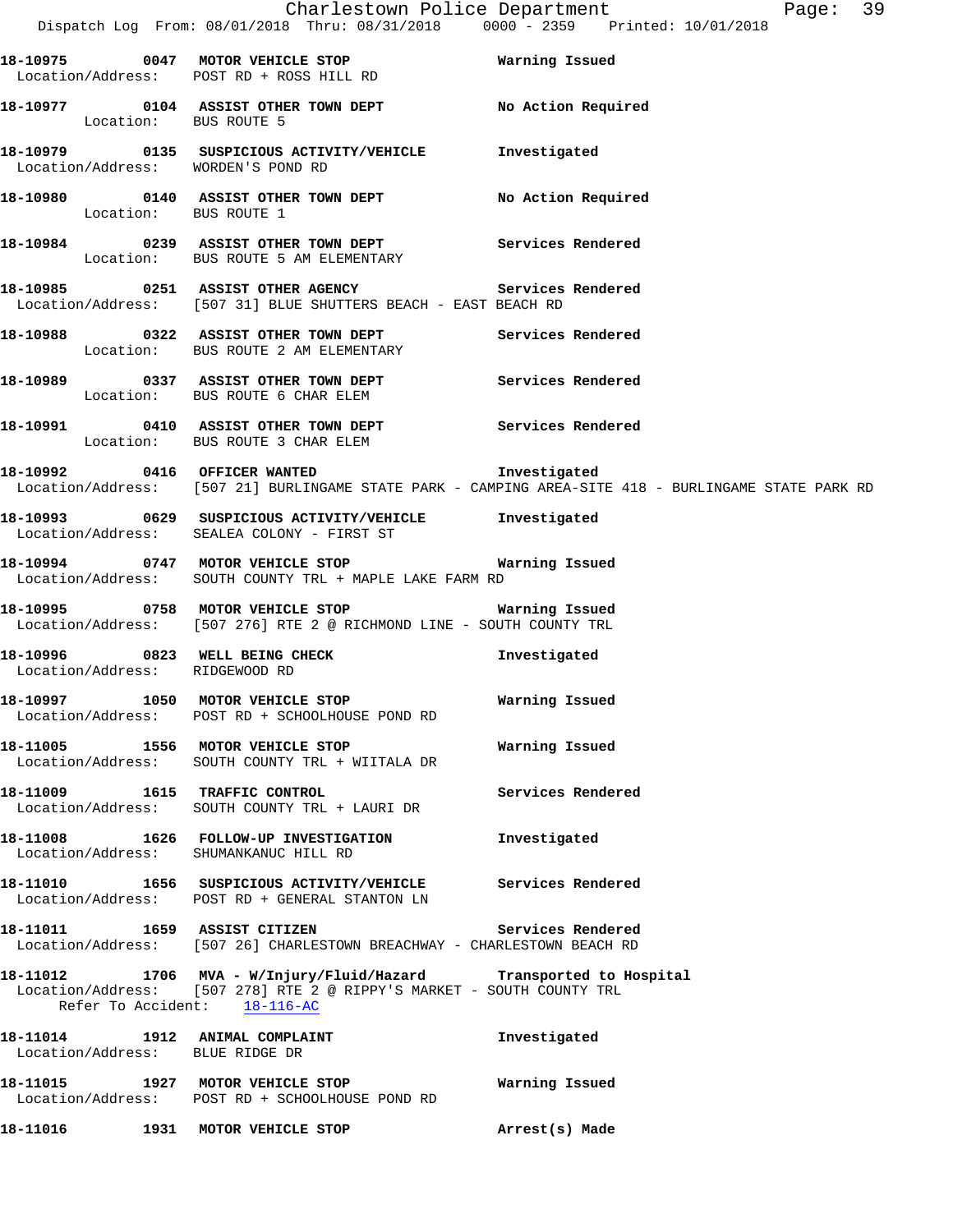|                                                              | Dispatch Log From: 08/01/2018 Thru: 08/31/2018 0000 - 2359 Printed: 10/01/2018                                                                  | Charlestown Police Department The Page: 40 |
|--------------------------------------------------------------|-------------------------------------------------------------------------------------------------------------------------------------------------|--------------------------------------------|
|                                                              | Location/Address: OLD POST RD + RIDGEWOOD RD                                                                                                    |                                            |
|                                                              | 18-11017 1932 MOTOR VEHICLE STOP Warning Issued<br>Location/Address: [507 261] RTE 1 @ STATE GARAGE (MILE MARKER 9.6) - POST RD                 |                                            |
|                                                              | 18-11020 2033 SUSPICIOUS ACTIVITY/VEHICLE Unfounded<br>Location/Address: [507 1] CHARLESTOWN TOWN HALL - SOUTH COUNTY TRL                       |                                            |
|                                                              | 18-11021 2107 ASSIST OTHER TOWN DEPT Services Rendered<br>Location/Address: [507 327] CHARLESTOWN BEACH TOWN PARKING LOT - CHARLESTOWN BEACH RD |                                            |
| For Date: 08/28/2018 - Tuesday                               |                                                                                                                                                 |                                            |
|                                                              | 18-11022 0004 ASSIST OTHER TOWN DEPT Services Rendered<br>Location/Address: [507 31] BLUE SHUTTERS BEACH - EAST BEACH RD                        |                                            |
|                                                              | 18-11025 0016 WELL BEING CHECK 1nvestigated<br>Location/Address: [507 21] BURLINGAME STATE PARK - CAMPING AREA - BURLINGAME STATE PARK RD       |                                            |
|                                                              | 18-11027 0052 WARRANT ARREST 2001 Arrest(s) Made<br>Location/Address: [507 642] CHARLESTOWN POLICE DEPARTMENT - OLD POST RD                     |                                            |
|                                                              | Refer To Arrest: 18-211-AR<br>Arrest: CHAMPLIN, GROVER D<br>Address: 70 COLUMBIA HEIGHTS OVAL CHARLESTOWN, RI                                   |                                            |
|                                                              | Age: 23<br>Charges: SIMPLE ASSAULT OR BATTERY<br>CONSPIRACY                                                                                     |                                            |
|                                                              | Refer To Incident: $18-346-OF$                                                                                                                  |                                            |
| Location: BUS ROUTE 4                                        | 18-11034 0306 ASSIST OTHER TOWN DEPT Services Rendered                                                                                          |                                            |
|                                                              | 18-11038 0447 ALARM, BURGLAR<br>Location/Address: ELIZABETH COOPER DR                                                                           | Building Checked/Secured                   |
|                                                              | 18-11040 0546 MOTOR VEHICLE STOP<br>Location/Address: POST RD + CROSS MILLS RD                                                                  | Warning Issued                             |
| 18-11043 0822 VANDALISM<br>Location/Address: OLD POST RD     |                                                                                                                                                 | Investigated                               |
|                                                              | 18-11046 0950 MOTOR VEHICLE STOP 6 Warning Issued<br>Location/Address: RICHMOND LINE - SOUTH COUNTY TRL                                         |                                            |
|                                                              | 18-11048 1022 POLICE TRANSPORT<br>Location/Address: [507 642] CHARLESTOWN POLICE DEPARTMENT - OLD POST RD                                       | Services Rendered                          |
| 18-11051 1155 ALARM, FIRE<br>Location/Address: SONQUIPAUG RD |                                                                                                                                                 | False Alarm                                |
|                                                              | 18-11055 1155 TRESPASSING<br>Location/Address: [507 642] CHARLESTOWN POLICE DEPARTMENT - OLD POST RD                                            | Services Rendered                          |
|                                                              | 18-11052 1214 MVA - Minor<br>Location/Address: [507 373] CROSS MILLS LIBRARY - OLD POST RD<br>Refer To Accident: 18-117-AC                      | Services Rendered                          |
| Location/Address: RAM ISLAND RD                              | 18-11053 1237 FIRE, BRUSH                                                                                                                       | Extinguished                               |
|                                                              | 18-11054   1307   SERVE WARRANT<br>Location/Address: COLUMBIA HEIGHTS OVAL                                                                      | Could Not Locate                           |
|                                                              | 18-11056 1404 DUMPING VIOLATIONS<br>Location/Address: [507 660] AB HOXIE - OLD POST RD                                                          | Investigated                               |
|                                                              | 18-11057 1521 MOTOR VEHICLE STOP<br>Location/Address: [507 260] RTE 1 @ GENERAL STANTON - POST RD                                               | Warning Issued                             |
| 18-11058 1531 VANDALISM                                      |                                                                                                                                                 | Services Rendered                          |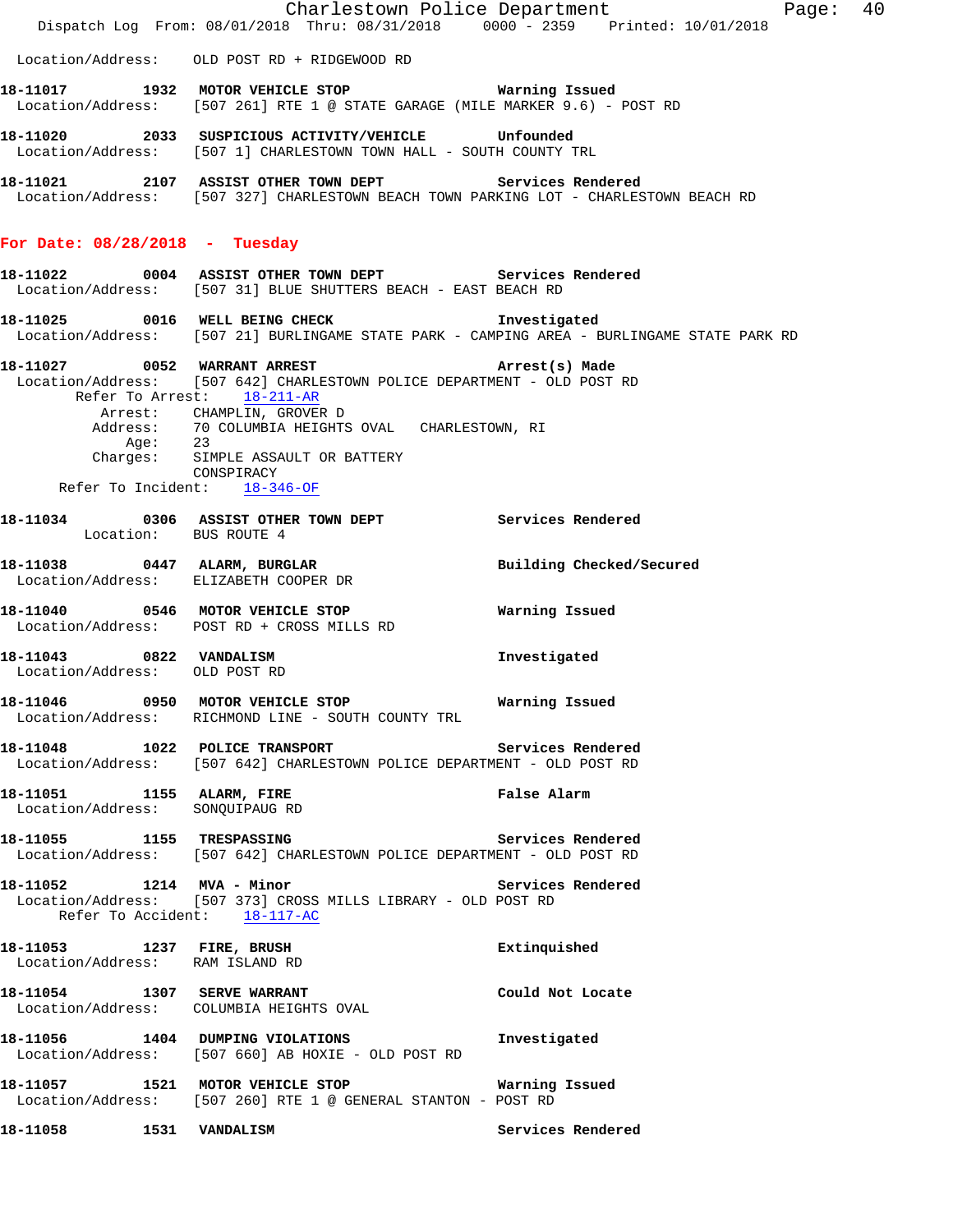|                                                                 |                                                                                                                                                 | Charlestown Police Department | Page: 41 |  |
|-----------------------------------------------------------------|-------------------------------------------------------------------------------------------------------------------------------------------------|-------------------------------|----------|--|
|                                                                 | Dispatch Log From: 08/01/2018 Thru: 08/31/2018 0000 - 2359 Printed: 10/01/2018                                                                  |                               |          |  |
| Location/Address: WILLOW RD                                     | Refer To Incident: 18-389-OF                                                                                                                    |                               |          |  |
|                                                                 | 18-11059 1557 MOTOR VEHICLE STOP 18 Warning Issued<br>Location/Address: [507 261] RTE 1 @ STATE GARAGE (MILE MARKER 9.6) - POST RD              |                               |          |  |
|                                                                 | 18-11062   1615   MOTOR VEHICLE COMPLAINT   Could Not Locate Location/Address:   POST RD + SOUTH COUNTY TRL                                     |                               |          |  |
| Refer To Incident: 18-388-OF                                    | 18-11063 1619 OFFICER WANTED<br>Location/Address: [507 642] CHARLESTOWN POLICE DEPARTMENT - OLD POST RD                                         | Services Rendered             |          |  |
|                                                                 | 18-11066 1627 MOTOR VEHICLE STOP <b>Marning Issued</b><br>Vicinity of: [507 33] BROOKSIDE APARTMENTS - SOUTH COUNTY TRL                         |                               |          |  |
|                                                                 | 18-11068 1728 FOLLOW-UP INVESTIGATION No Action Required<br>Location/Address: [507 37] CHARLESTOWN WINE AND SPIRITS - OLD POST RD               |                               |          |  |
|                                                                 | 18-11069 1823 TRAFFIC CONTROL<br>Location/Address: CHARLESTOWN BEACH RD                                                                         | Services Rendered             |          |  |
|                                                                 | 18-11071 1902 ANIMAL COMPLAINT Services Rendered<br>Location/Address: [507 327] CHARLESTOWN BEACH TOWN PARKING LOT - CHARLESTOWN BEACH RD       |                               |          |  |
|                                                                 | 18-11072 1932 MOTOR VEHICLE STOP<br>Location/Address: SOUTH COUNTY TRL + SHANNOCK RD                                                            | Warning Issued                |          |  |
|                                                                 | 18-11075  2036  SUSPICIOUS ACTIVITY/VEHICLE  Field Interrogation  Location/Address:  SOUTH COUNTY TRL                                           |                               |          |  |
| Vicinity of: OLD SHANNOCK RD                                    |                                                                                                                                                 |                               |          |  |
|                                                                 | 18-11078 2106 ASSIST OTHER TOWN DEPT Services Rendered<br>Location/Address: [507 327] CHARLESTOWN BEACH TOWN PARKING LOT - CHARLESTOWN BEACH RD |                               |          |  |
|                                                                 | 18-11079 2113 FIREWORKS/Possession/Use/Other Could Not Locate<br>Location/Address: EAST BEACH RD + BURDICK ST                                   |                               |          |  |
| 18-11080 2150 OFFICER WANTED<br>Location/Address: EAST SHORE DR | Refer To Arrest: 18-212-AR                                                                                                                      | Arrest(s) Made                |          |  |
|                                                                 | Arrest: MCALLISTER, RICHARD A                                                                                                                   |                               |          |  |
|                                                                 | Address: 63 EAST SHORE DR CHARLESTOWN, RI                                                                                                       |                               |          |  |
|                                                                 | Age: 60<br>Charges: DOMESTIC-VANDALISM/MALICIOUS INJURY TO PROP<br>DOMESTIC-DISORDERLY CONDUCT                                                  |                               |          |  |
|                                                                 | 18-11081 2339 ALARM, BURGLAR<br>Location/Address: [507 12] CAROLINA POST OFFICE - ALTON CAROLINA RD                                             | Building Checked/Secured      |          |  |
| Location: BUS ROUTE 7                                           | 18-11082 2353 ASSIST OTHER TOWN DEPT No Action Required                                                                                         |                               |          |  |
|                                                                 | Location/Address: [507 1] CHARLESTOWN TOWN HALL - SOUTH COUNTY TRL                                                                              |                               |          |  |
| For Date: $08/29/2018$ - Wednesday                              |                                                                                                                                                 |                               |          |  |
| Location: BUS ROUTE 7                                           | 18-11084 0013 ASSIST OTHER TOWN DEPT Services Rendered                                                                                          |                               |          |  |
|                                                                 | 18-11086 6016 ASSIST OTHER TOWN DEPT Services Rendered<br>Location/Address: [507 31] BLUE SHUTTERS BEACH - EAST BEACH RD                        |                               |          |  |
| Location: BUS ROUTE 1                                           | 18-11085 0018 ASSIST OTHER TOWN DEPT Services Rendered                                                                                          |                               |          |  |
|                                                                 | 18-11090   0115 MOTOR VEHICLE STOP   Citation Issued                                                                                            |                               |          |  |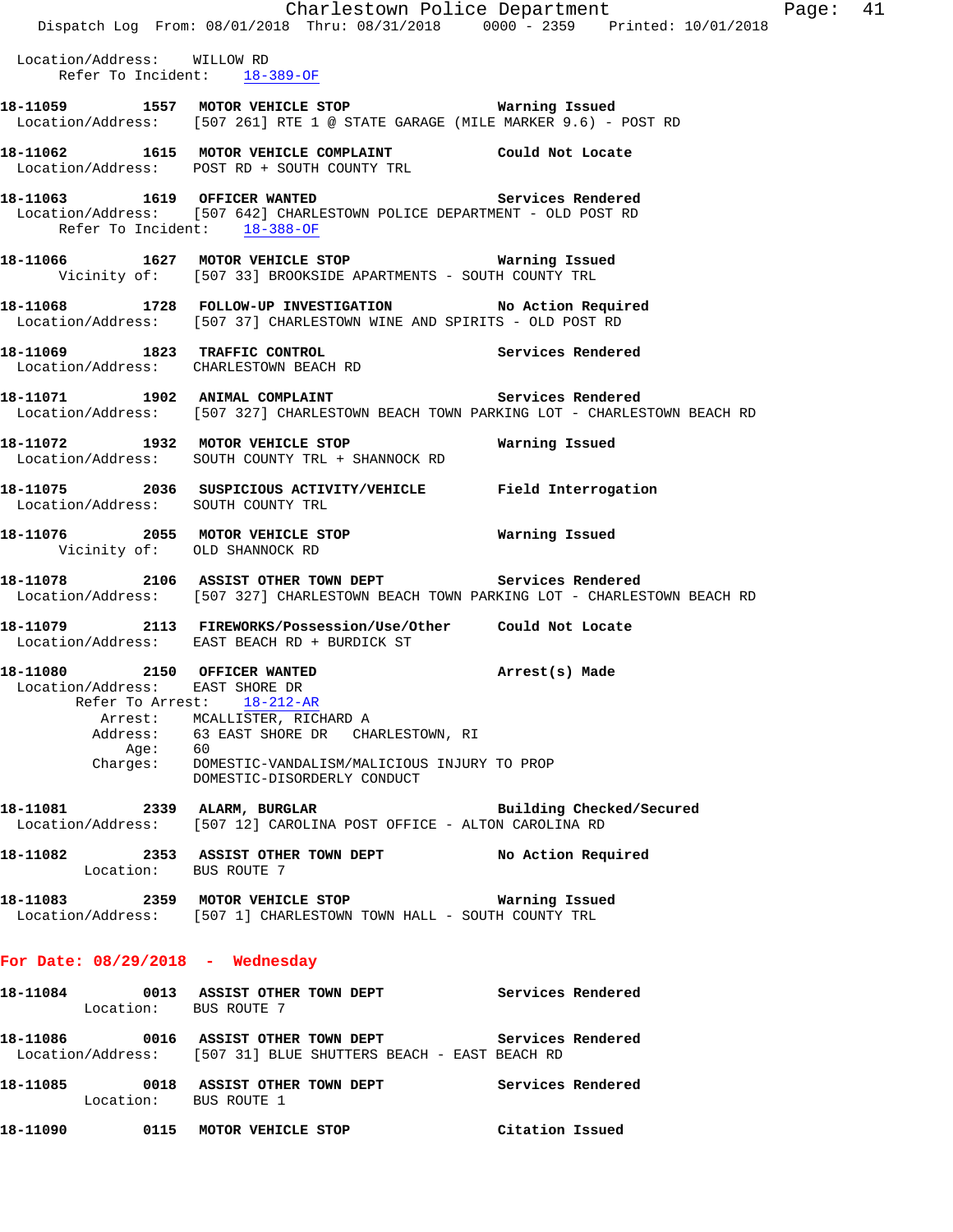|                                                                    | Dispatch Log From: 08/01/2018 Thru: 08/31/2018 0000 - 2359 Printed: 10/01/2018                                    | Charlestown Police Department | Ρ |
|--------------------------------------------------------------------|-------------------------------------------------------------------------------------------------------------------|-------------------------------|---|
|                                                                    | Location/Address: POST RD + TAMANACO DR                                                                           |                               |   |
|                                                                    | 18-11091 0123 POLICE TRANSPORT Services Rendered Location/Address: EAST SHORE DR                                  |                               |   |
|                                                                    | 18-11104 0608 TRAFFIC CONTROL No Action Required<br>Location/Address: [507 897] MASONIC TEMPLE - SOUTH COUNTY TRL |                               |   |
|                                                                    | 18-11105 0814 DISABLED MV Services Rendered<br>Location/Address: SHANNOCK RD + COLUMBIA HEIGHTS RD                |                               |   |
|                                                                    | 18-11106 0833 MOTOR VEHICLE STOP Warning Issued<br>Location/Address: EAST BEACH RD                                |                               |   |
| Location/Address: EAST BEACH RD                                    | 18-11107 0850 MOTOR VEHICLE STOP Citation Issued                                                                  |                               |   |
|                                                                    | 18-11110   0932   PARKING VIOLATIONS   Services Rendered Location/Address:   CHARLESTOWN BEACH RD                 |                               |   |
|                                                                    | 18-11113 0939 MOTOR VEHICLE STOP <b>WATER WATER</b><br>Location/Address: CHARLESTOWN BEACH RD + SOUTH LEWIS ST    |                               |   |
| Location/Address: FIFTH AVE                                        | 18-11115 1024 SERVE WARRANT Could Not Locate                                                                      |                               |   |
|                                                                    | 18-11117 1053 MOTOR VEHICLE STOP Warning Issued<br>Location/Address: SHANNOCK RD + MAPLE LAKE FARM RD             |                               |   |
|                                                                    | Location/Address: [507 66] WILLOWS RESORT - POST RD                                                               |                               |   |
|                                                                    | Citation Issued<br>18-11119 1059 TRAFFIC CONTROL<br>Location/Address: SHANNOCK RD + WORDEN'S POND RD              |                               |   |
| Location/Address: EAST BEACH RD                                    | 18-11120 1101 MOTOR VEHICLE STOP Citation Issued                                                                  |                               |   |
|                                                                    | 18-11121 1102 MOTOR VEHICLE STOP Warning Issued<br>Location/Address: [507 269] RTE 1 @ DRIVING RANGE - POST RD    |                               |   |
| Location/Address: DRIFTWOOD DR                                     | 18-11122 1103 WELL BEING CHECK                                                                                    | Services Rendered             |   |
| Location/Address: EAST BEACH RD                                    | 18-11123 1107 MOTOR VEHICLE STOP                                                                                  | Warning Issued                |   |
| 18-11124 1113 DISABLED MV                                          | Location/Address: [507 100] RTE 1 @ FIORES (MILE MARKER 8.0) - POST RD                                            | Services Rendered             |   |
| Location/Address: WORDEN'S POND RD                                 | 18-11126 1124 MOTOR VEHICLE STOP                                                                                  | Citation Issued               |   |
|                                                                    | 18-11128 1139 MOTOR VEHICLE STOP<br>Location/Address: SHANNOCK RD + WORDEN'S POND RD                              | Citation Issued               |   |
|                                                                    | 18-11129 1159 MOTOR VEHICLE STOP<br>Location/Address: SHANNOCK RD + OLD COACH RD                                  | Citation Issued               |   |
|                                                                    | 18-11131 1217 MOTOR VEHICLE STOP<br>Location/Address: SHANNOCK RD + WORDEN'S POND RD                              | Warning Issued                |   |
|                                                                    | 18-11132 1227 MOTOR VEHICLE STOP<br>Location/Address: SHANNOCK RD + WORDEN'S POND RD                              | Warning Issued                |   |
| 18-11133   1254   MVA - Minor<br>Location/Address: HONEY LOCUST DR | Refer To Accident: 18-118-AC                                                                                      | Services Rendered             |   |
|                                                                    |                                                                                                                   |                               |   |

**18-11135 1308 MOTOR VEHICLE STOP Warning Issued**  Location/Address: WEST BEACH RD

Page: 42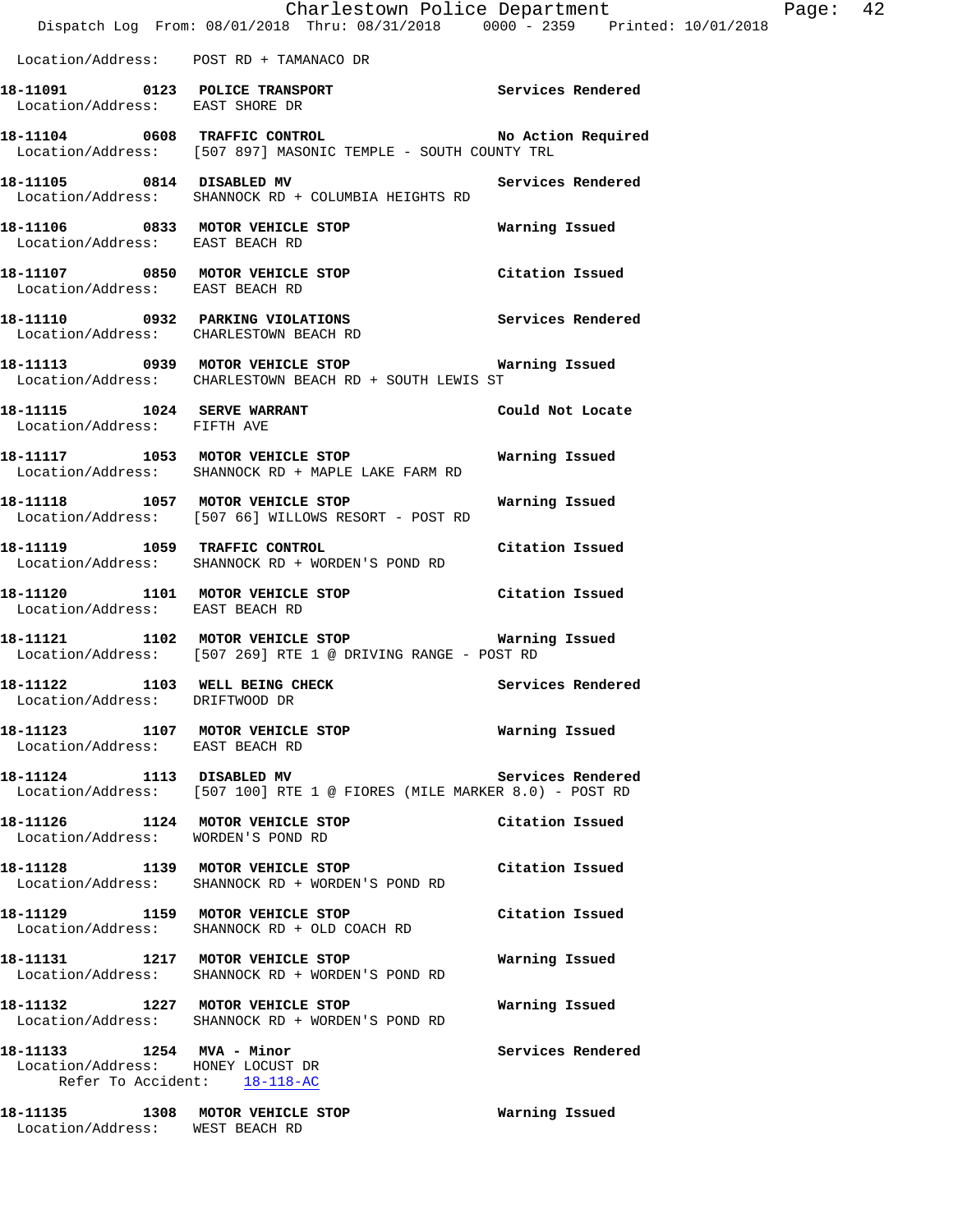**18-11137 1324 POLICE INFORMATION Services Rendered**  Location/Address: [507 451] SOUTH COUNTY COMMUNITY ACTION - SOUTH COUNTY TRL **18-11138 1347 OFFICER WANTED Services Rendered**  Location/Address: [507 642] CHARLESTOWN POLICE DEPARTMENT - OLD POST RD Refer To Incident: 18-392-OF **18-11139 1416 DISABLED MV Services Rendered**  Location/Address: [507 868] MICHAEL'S GARAGE - POST RD Refer To Accident: 18-119-AC 18-11140 **1419** DISABLED MV **No Action Required**  Location/Address: ANIMAL HOSPITAL - POST RD + SOUTH COUNTY TRL **18-11141 1443 MVA - W/Injury/Fluid/Hazard Transported to Hospital**  Location/Address: SOUTH COUNTY TRL + NARROW LN Refer To Accident: 18-120-AC **18-11142 1515 WELL BEING CHECK Services Rendered**  Location/Address: STILL WATER RD 18-11143 1548 Boating - Assistance **18-11143** Services Rendered Location/Address: [507 26] CHARLESTOWN BREACHWAY - CHARLESTOWN BEACH RD Refer To Incident: 18-390-OF **18-11144 1622 MOTOR VEHICLE STOP Warning Issued**  Location/Address: [507 261] RTE 1 @ STATE GARAGE (MILE MARKER 9.6) - POST RD **18-11145 1625 MOTOR VEHICLE STOP Warning Issued**  Location/Address: POST RD + FALCONE LN **18-11146 1629 MOTOR VEHICLE STOP Warning Issued**  Location/Address: [507 923] MILE MARKER 10.2 - FALCONE LN **18-11147 1635 MOTOR VEHICLE STOP Citation Issued**  Location/Address: LAKESIDE DR **18-11149 1639 MOTOR VEHICLE STOP Citation Issued**  Vicinity of: [507 19] CHARLESTOWN ELEMENTARY SCHOOL - CAROLINA BACK RD **18-11150 1731 MOTOR VEHICLE STOP Warning Issued**  Vicinity of: SHANNOCK RD **18-11153 1738 TRAFFIC CONTROL Warning Issued**  Location/Address: WORDENS POND ROAD - SHANNOCK RD **18-11152 1739 TRAFFIC CONTROL Services Rendered**  Location/Address: CHARLESTOWN BEACH RD **18-11154 1746 MOTOR VEHICLE STOP Warning Issued**  Vicinity of: [507 376] SAINT JAMES CHURCH - MATUNUCK SCHOOLHOUSE RD **18-11155 1751 MOTOR VEHICLE STOP Warning Issued**  Location/Address: [507 266] RTE 1 @ WILLOWS - POST RD **18-11157 1806 MOTOR VEHICLE STOP No Action Required**  Location/Address: SHANNOCK RD + WORDEN'S POND RD **18-11158 1818 MOTOR VEHICLE COMPLAINT Arrest(s) Made**  Location/Address: [507 909] MILE MARKER 5.2 - WEST BEACH RD Refer To Arrest: 18-213-AR Arrest: KRUEGER, TODD A Address: 97 STAMFORD AVE PROVIDENCE, RI Age: 60 Charges: Driving after denial, suspension or revocation of license - 3rd + Offense **18-11161 2123 ASSIST OTHER TOWN DEPT Services Rendered**  Location/Address: [507 327] CHARLESTOWN BEACH TOWN PARKING LOT - CHARLESTOWN BEACH RD **18-11162 2129 ASSIST OTHER TOWN DEPT Services Rendered**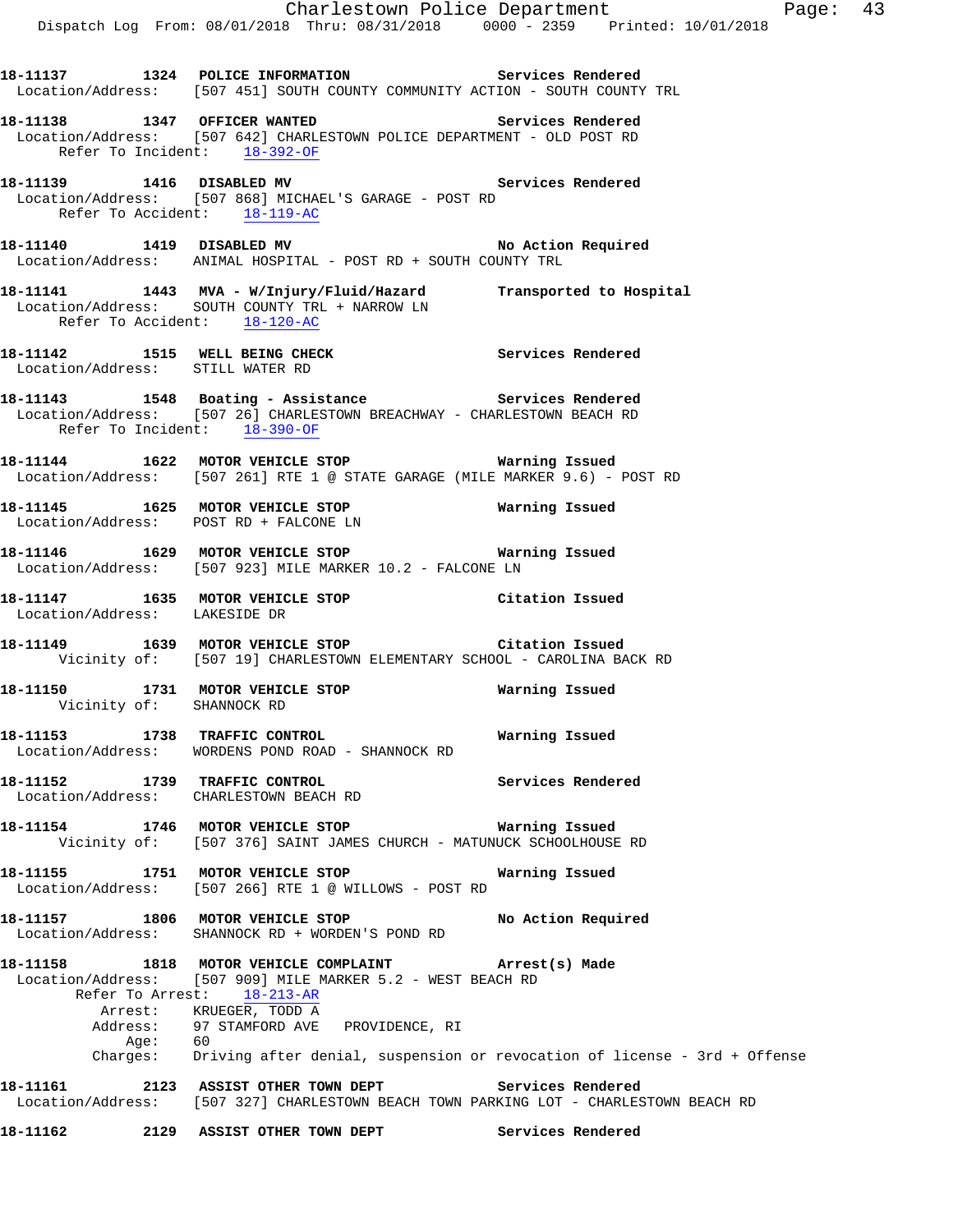Charlestown Police Department Page: 44 Dispatch Log From: 08/01/2018 Thru: 08/31/2018 0000 - 2359 Printed: 10/01/2018 Location/Address: [507 31] BLUE SHUTTERS BEACH - EAST BEACH RD **18-11163 2134 MOTOR VEHICLE STOP Arrest(s) Made**  Location/Address: POST RD + SOUTH COUNTY TRL Refer To Arrest: 18-214-AR Arrest: ESPINAL, LESLYVANNA Address: 8 MILLER AVE Apt. #7 PROVIDENCE, RI Age: 28 Charges: ELUDING A LAW OFFICER IN A HIGH SPEED PURSUIT (2ND OFFENSE) DUI/DRUGS/ALCOHOL/1ST OFFENSE - B.A.C. UNKNOWN Refusal to Submit to Chemical Test - 1st Violation Driving after denial, suspension or revocation of license - 1st Offense **18-11164 2219 ROAD HAZARD/OBSTRUCTION Investigated**  Vicinity of: [507 930] NARRAGANSETT INDIAN HEALTH CENTER - OLD MILL RD **18-11165 2239 WELL BEING CHECK Transported to Hospital**  Location/Address: SHANNOCK RD Refer To Incident: 18-391-OF **18-11166 2247 PSYCHOLOGICAL EMERGENCY Transported to Hospital**  Location/Address: SHANNOCK RD **For Date: 08/30/2018 - Thursday 18-11170 0844 ALARM, FIRE False Alarm**  Location/Address: PROSSER TRL **18-11172 0920 MOTOR VEHICLE STOP Citation Issued**  Location/Address: POST RD + ROSS HILL RD Refer To Summons: 18-215-AR Summons: LAVOIE, HEATHER Address: 55 LEVITT LN EXETER, RI Age: 31 Charges: Driving with Expired License - 1st Offense **18-11173 0920 POLICE TRANSPORT Services Rendered**  Location/Address: [507 642] CHARLESTOWN POLICE DEPARTMENT - OLD POST RD **18-11174 0927 MOTOR VEHICLE STOP Citation Issued**  Location/Address: [507 260] RTE 1 @ GENERAL STANTON - POST RD **18-11175 0936 DISABLED MV Services Rendered**  Location/Address: POST RD + ROSS HILL RD **18-11176 0955 MOTOR VEHICLE STOP Warning Issued**  Location/Address: POST RD + SCHOOLHOUSE POND RD **18-11177 1023 MOTOR VEHICLE STOP Warning Issued**  Location/Address: OLD POST RD + NARROW LN **18-11178 1028 MOTOR VEHICLE STOP Warning Issued**  Location/Address: [507 269] RTE 1 @ DRIVING RANGE - POST RD **18-11179 1030 MOTOR VEHICLE STOP Citation Issued**  Location/Address: [507 72] CUMBERLAND FARMS - OLD POST RD **18-11180 1039 MOTOR VEHICLE STOP Warning Issued**  Location/Address: HOXSIE AVE + MOULTON PL **18-11181 1041 DUMPING VIOLATIONS No Action Required**  Location/Address: [507 900] RUST RABBIT ANTIQUES - OLD POST RD **18-11182 1051 MOTOR VEHICLE STOP No Action Required**  Location/Address: SOUTH COUNTY TRL + SAND PLAIN RD **18-11183 1058 MOTOR VEHICLE STOP No Action Required**  Location/Address: S COUNTY TRL + NEW BISCUIT CITY RD **18-11184 1100 MOTOR VEHICLE STOP Citation Issued**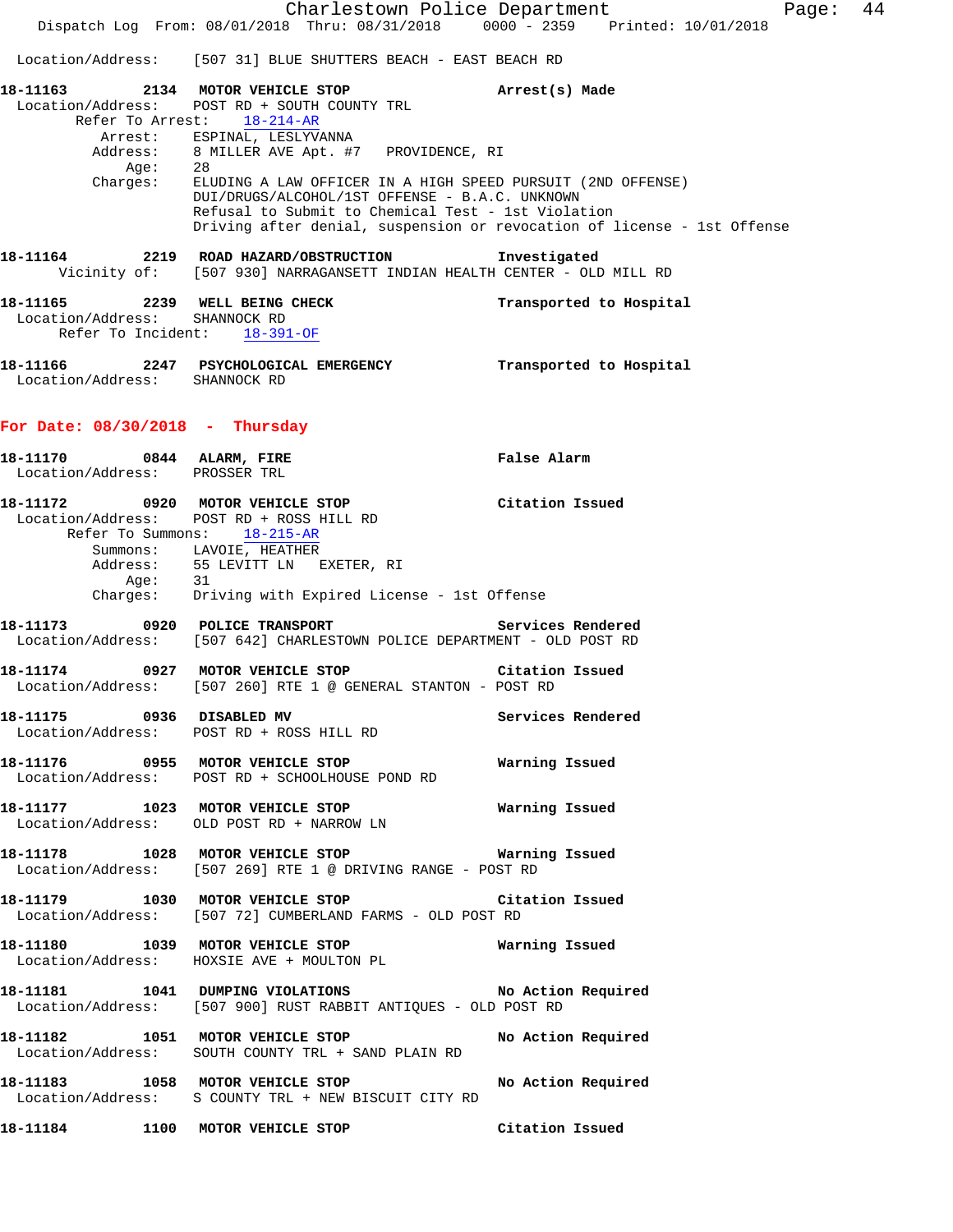|                                                                                        | Dispatch Log From: 08/01/2018 Thru: 08/31/2018 0000 - 2359 Printed: 10/01/2018                                                                  | Charlestown Police Department | Page: 45 |  |
|----------------------------------------------------------------------------------------|-------------------------------------------------------------------------------------------------------------------------------------------------|-------------------------------|----------|--|
|                                                                                        | Location/Address: SOUTH COUNTY TRL + NEW BISCUIT CITY RD                                                                                        |                               |          |  |
|                                                                                        | 18-11186 1120 TRAFFIC CONTROL<br>Location/Address: POST RD + FALCONE LN                                                                         | No Action Required            |          |  |
| 18-11187 1141 TRAFFIC CONTROL                                                          | Location/Address: SHANNOCK RD + WORDEN'S POND RD                                                                                                | Citation Issued               |          |  |
| Refer To Incident: 18-393-OF                                                           | 18-11189 1159 FOUND/LOST PROPERTY 1nvestigated<br>Location/Address: [507 612] NINIGRET PARK - LITTLE NINI POND REST ROOMS - PARK LN             |                               |          |  |
|                                                                                        | 18-11190 1235 MOTOR VEHICLE STOP Citation Issued<br>Location/Address: [507 14] CARPENTER'S GULF - SOUTH COUNTY TRL                              |                               |          |  |
| 18-11191 1316 ALARM, BURGLAR<br>Location/Address: OCEAN RIDGE DR                       |                                                                                                                                                 | False Alarm                   |          |  |
| 18-11192 1321 VANDALISM<br>Location/Address: WILLOW RD<br>Refer To Incident: 18-394-OF |                                                                                                                                                 | Investigated                  |          |  |
| Refer To Incident: 18-395-OF                                                           | 18-11195 1502 POLICE INFORMATION 5ervices Rendered<br>Location/Address: [507 854] WINDSWEPT INN - PROSSER TRL                                   |                               |          |  |
| 18-11196   1522   WARRANT ARREST                                                       | Location/Address: [507 642] CHARLESTOWN POLICE DEPARTMENT - OLD POST RD<br>Refer To Summons: 18-216-AR                                          | Services Rendered             |          |  |
| Age: 20                                                                                | Summons: CHAMPLIN, MARIO<br>Address: 70 COLUMBIA HEIGHTS OVAL CHARLESTOWN, RI<br>Charges: SIMPLE ASSAULT OR BATTERY                             |                               |          |  |
|                                                                                        | CONSPIRACY<br>Refer To Arrest: 18-217-AR                                                                                                        |                               |          |  |
|                                                                                        | Arrest: CHAMPLIN, JAYLYN<br>Address: 70 COLUMBIA HEIGHTS OVAL CHARLESTOWN, RI                                                                   |                               |          |  |
|                                                                                        | Age: 18<br>Charges: SIMPLE ASSAULT OR BATTERY<br>CONSPIRACY                                                                                     |                               |          |  |
| Location/Address: WEST BEACH RD                                                        | 18-11197 1627 MOTOR VEHICLE STOP 18 Warning Issued                                                                                              |                               |          |  |
|                                                                                        | 18-11198 1643 MOTOR VEHICLE STOP 6 Warning Issued<br>Location/Address: [507 266] RTE 1 @ WILLOWS - POST RD                                      |                               |          |  |
|                                                                                        | 18-11199 1646 ANIMAL COMPLAINT 1999 Services Rendered<br>Location/Address: [507 303] RTE 1 @ SOUTH SHORE MENTAL HEALTH (MM 9.0) - POST RD       |                               |          |  |
|                                                                                        | 18-11200 1700 MOTOR VEHICLE STOP Citation Issued<br>Location/Address: [507 261] RTE 1 @ STATE GARAGE (MILE MARKER 9.6) - POST RD                |                               |          |  |
|                                                                                        | 18-11202 1735 TRAFFIC CONTROL<br>Location/Address: WORDEN'S POND RD + SHANNOCK RD                                                               | Warning Issued                |          |  |
|                                                                                        | 18-11204 1804 MOTOR VEHICLE STOP Citation Issued<br>Location/Address: [507 909] MILE MARKER 5.2 - WEST BEACH RD                                 |                               |          |  |
|                                                                                        | 18-11205 1810 DISABLED MV Services Rendered<br>Location/Address: OLD POST RD + MATUNUCK SCHOOLHOUSE RD                                          |                               |          |  |
|                                                                                        | 18-11210 2101 ASSIST OTHER TOWN DEPT Services Rendered<br>Location/Address: [507 31] BLUE SHUTTERS BEACH - EAST BEACH RD                        |                               |          |  |
|                                                                                        | 18-11212 2131 SUSPICIOUS ACTIVITY/VEHICLE Investigated<br>Location/Address: [507 854] WINDSWEPT INN - PROSSER TRL                               |                               |          |  |
|                                                                                        | 18-11214 2156 ASSIST OTHER TOWN DEPT Services Rendered<br>Location/Address: [507 327] CHARLESTOWN BEACH TOWN PARKING LOT - CHARLESTOWN BEACH RD |                               |          |  |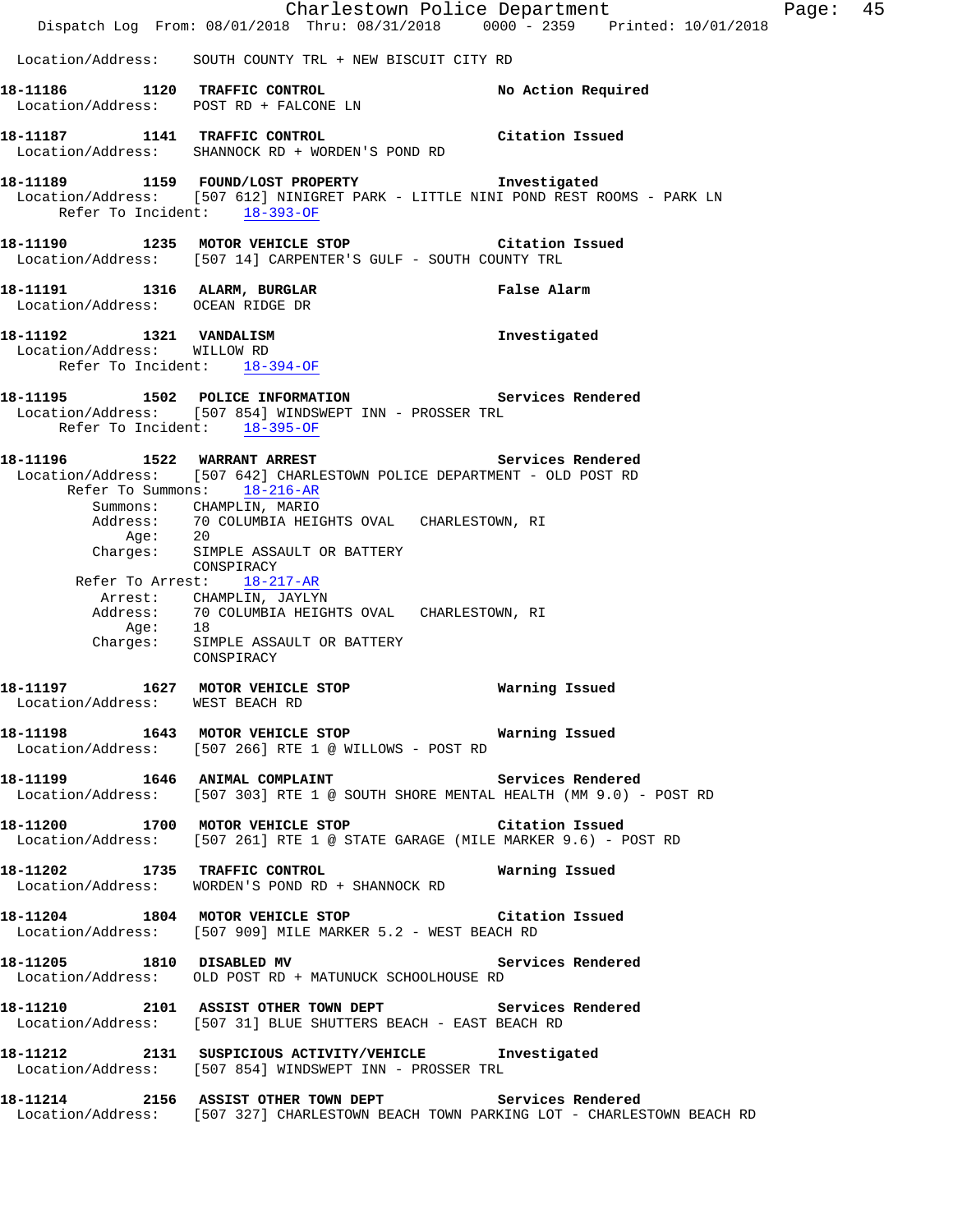- **18-11231 0629 POLICE INFORMATION No Action Required**  Location/Address: [507 642] CHARLESTOWN POLICE DEPARTMENT - OLD POST RD
- **18-11234 0827 911 CALLS/False/Hang-Ups/Open Investigated**  Location/Address: [507 29] ARROWHEAD DENTAL - SOUTH COUNTY TRL
- **18-11235 0901 MOTOR VEHICLE STOP Warning Issued**  Location/Address: EAST BEACH RD
- **18-11237 0940 MOTOR VEHICLE STOP Warning Issued**  Location/Address: [507 276] RTE 2 @ RICHMOND LINE - SOUTH COUNTY TRL
- **18-11238 0951 MOTOR VEHICLE STOP Warning Issued**  Location/Address: SOUTH COUNTY TRL + NEW BISCUIT CITY RD
- **18-11239 1001 MOTOR VEHICLE STOP Warning Issued**  Location/Address: [507 276] RTE 2 @ RICHMOND LINE - SOUTH COUNTY TRL
- **18-11240 1025 MOTOR VEHICLE STOP Warning Issued**  Location/Address: WORDEN'S POND RD
- **18-11241 1107 MOTOR VEHICLE STOP Citation Issued**  Location/Address: WORDEN'S POND RD + SHANNOCK RD
- **18-11244 1131 MOTOR VEHICLE STOP Citation Issued**  Location/Address: OLD COACH RD + SHANNOCK RD
- **18-11246 1133 WELL BEING CHECK Investigated**  Location/Address: HAWKSBILL WAY
- **18-11247 1213 MOTOR VEHICLE STOP Warning Issued**  Location/Address: [507 276] RTE 2 @ RICHMOND LINE - SOUTH COUNTY TRL
- **18-11248 1225 MOTOR VEHICLE STOP Warning Issued**  Location/Address: [507 276] RTE 2 @ RICHMOND LINE - SOUTH COUNTY TRL
- **18-11253 1344 FOUND/LOST PROPERTY Investigated**  Location/Address: [507 42] CHURCH OF THE HOLY SPIRIT - OLD POST RD Refer To Incident: 18-396-OF
- **18-11256 1512 FIRE, STRUCTURE Investigated**  Location/Address: [507 219] SHELTER COVE MARINA - CHARLESTOWN BEACH RD
- **18-11257 1527 MOTOR VEHICLE STOP Warning Issued**  Location/Address: CHARLESTOWN BEACH RD
- **18-11258 1540 DISABLED MV Services Rendered**  Location/Address: POST RD + WILDFLOWER RD
- **18-11259 1544 FOUND/LOST PROPERTY Report Taken**  Location/Address: [507 72] CUMBERLAND FARMS - OLD POST RD Refer To Incident: 18-397-OF
- **18-11260 1546 MOTOR VEHICLE COMPLAINT Could Not Locate**  Location/Address: [507 258] RTE 1 @ SOUTH KINGSTOWN LINE (MM 11.4) - POST RD
- **18-11261 1608 MOTOR VEHICLE STOP Warning Issued**  Location/Address: [507 261] RTE 1 @ STATE GARAGE (MILE MARKER 9.6) - POST RD
- **18-11262 1626 SUSPICIOUS ACTIVITY/VEHICLE Investigated**  Location/Address: SOUTH COUNTY TRL
- **18-11265 1725 MVA W/Injury/Fluid/Hazard Transported to Hospital**  Location/Address: [507 372] SOUTH SHORE MENTAL HEALTH - OLD POST RD Refer To Accident: 18-121-AC
- **18-11268 1907 HIGHWAY SAFETY TRAFFIC STOP Warning Issued**  Location/Address: POST RD + EAST BEACH RD